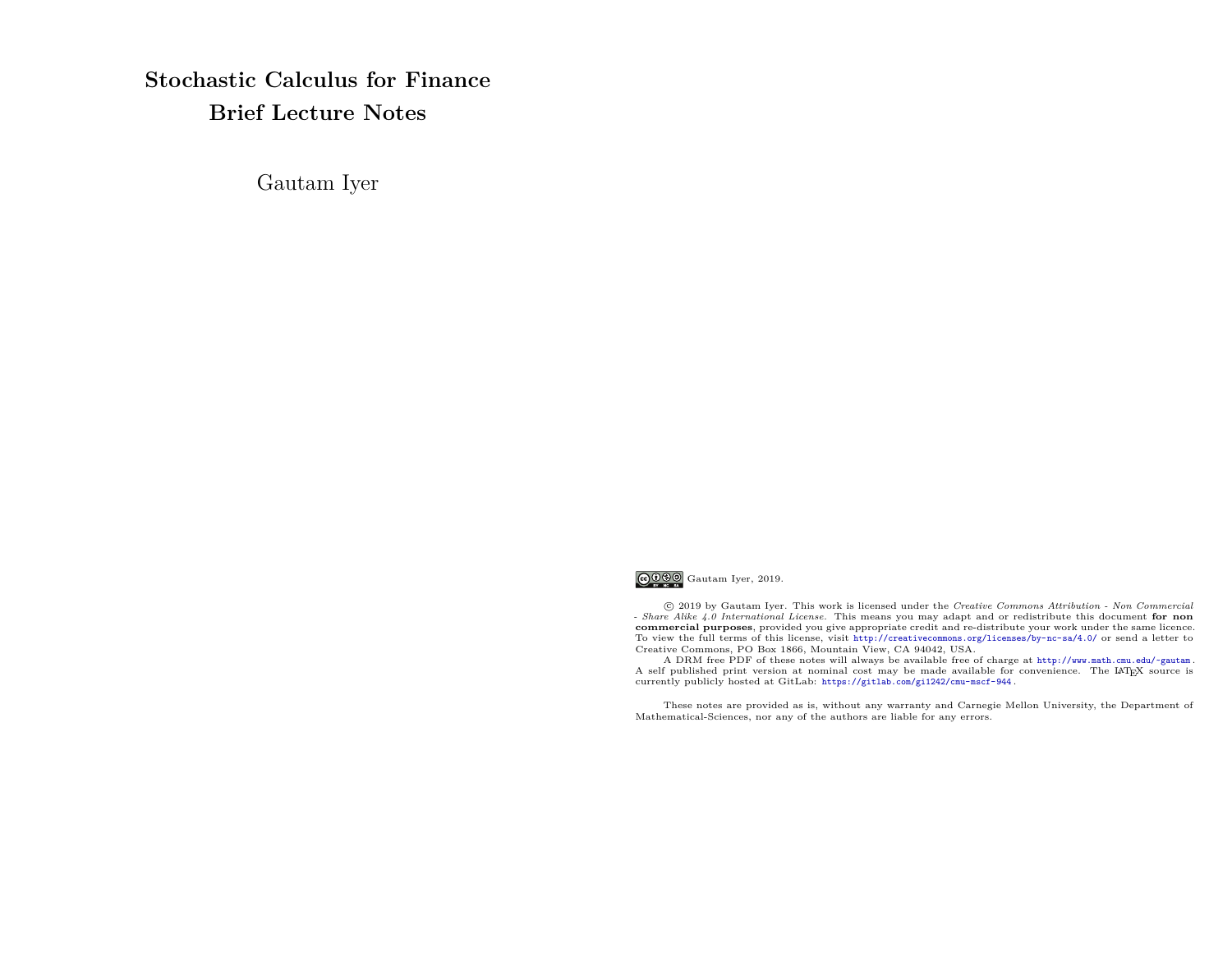# **Preface**

**Contents**

<span id="page-1-0"></span>The purpose of these notes is to provide a rapid introduction to the Black-Scholes formula and the mathematical techniques used to derive it. Most mathematical concepts used are explained and motivated, but the complete rigorous proofs are beyond the scope of these notes. These notes were written in 2017 when I was teaching a seven week course in the Masters in Computational Finance program at Carnegie Mellon University.

The notes are somewhat minimal and mainly include material that was covered during the lectures itself. Only two sets of problems are included. These are problems that were used as a review for the midterm and final respectively. Supplementary problems and exams can be found on the course website: [http://www.math.cmu.](http://www.math.cmu.edu/~gautam/sj/teaching/2018-19/944-scalc-finance1) [edu/~gautam/sj/teaching/2018-19/944-scalc-finance1](http://www.math.cmu.edu/~gautam/sj/teaching/2018-19/944-scalc-finance1) .

For more comprehensive references and exercises, I recommend:

- (1) *Stochastic Calculus for Finance II* by Steven Shreve.
- (2) *[The basics of Financial Mathematics](http://bass.math.uconn.edu/finlmath.pdf)* by Rich Bass.
- (3) *Introduction to Stochastic Calculus with Applications* by Fima C Klebaner.

| Preface     |                                                                       | ii.              |
|-------------|-----------------------------------------------------------------------|------------------|
|             | Chapter 1. Introduction                                               | $\mathbf{1}$     |
|             | Chapter 2. Brownian motion, and an Introduction to Modern Probability |                  |
| $1_{\cdot}$ | Scaling limit of random walks.                                        | $\,2$            |
| 2.          | A brief review of probability                                         | $\boldsymbol{3}$ |
| 3.          | Independence of random variables                                      | $\bf 5$          |
| 4.          | Conditional probability                                               | 6                |
| 5.          | Conditional expectation.                                              | $\overline{7}$   |
| 6.          | The Martingale Property                                               | 9                |
|             | Chapter 3. Stochastic Integration                                     | 12               |
| 1.          | Motivation                                                            | 12               |
| 2.          | The First Variation of Brownian motion                                | 12               |
| 3.          | Quadratic Variation                                                   | 12               |
| 4.          | Construction of the Itô integral                                      | 13               |
| 5.          | The Itô formula                                                       | 14               |
| 6.          | A few examples using Itô's formula                                    | 16               |
| 7.          | <b>Review Problems</b>                                                | 17               |
| 8.          | The Black Scholes Merton equation.                                    | 18               |
| 9.          | Multi-dimensional Itô calculus.                                       | 21               |
|             | Chapter 4. Risk Neutral Measures                                      |                  |
| 1.          | The Girsanov Theorem.                                                 | 25               |
| 2.          | <b>Risk Neutral Pricing</b>                                           | 26               |
| 3.          | The Black-Scholes formula                                             | 28               |
| 4.          | <b>Review Problems</b>                                                | 28               |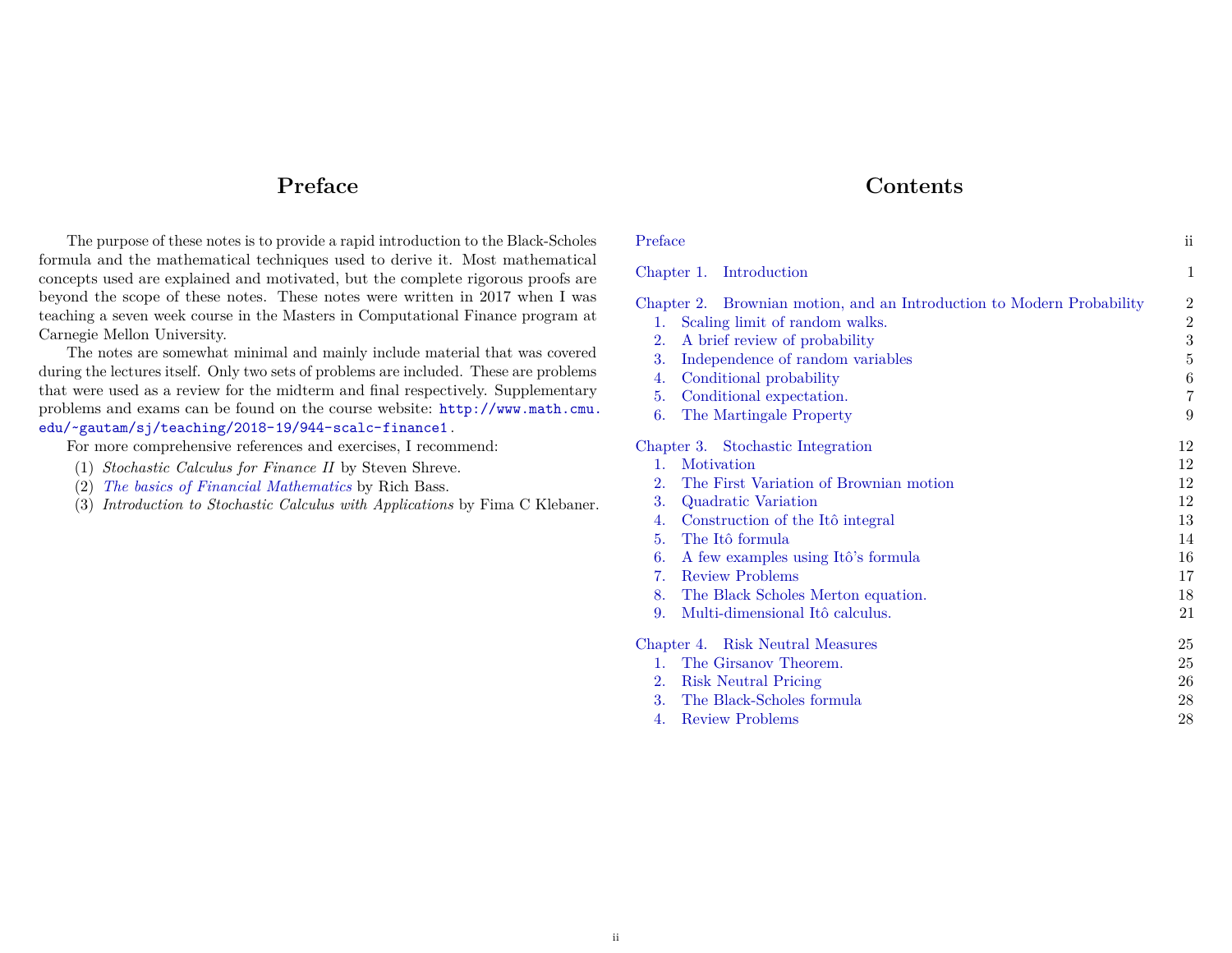#### CHAPTER 1

# **Introduction**

<span id="page-2-0"></span>The price of a stock is not a smooth function of time, and standard calculus tools can not be used to effectively model it. A commonly used technique is to model the price *S* as a *geometric Brownian motion*, given by the *stochastic differential equation (SDE)*

$$
dS(t) = \alpha S(t) dt + \sigma S(t) dW(t),
$$

where  $\alpha$  and  $\sigma$  are parameters, and W is a Brownian motion. If  $\sigma = 0$ , this is simply the ordinary differential equation

$$
dS(t) = \alpha S(t) dt \quad \text{or} \quad \partial_t S = \alpha S(t).
$$

This is the price assuming it grows at a rate *α*. The *σ dW* term models *noisy fluctuations* and the first goal of this course is to understand what this means. The mathematical tools required for this are Brownian motion, and Itô integrals, which we will develop and study.

An important point to note is that the above model can not be used to *predict* the price of *S*, because randomness is built into the model. Instead, we will use this model is to *price securities*. Consider a *European call option* for a stock *S* with strike prices *K* and maturity *T* (i.e. this is the right to buy the asset *S* at price *K* at time *T*). Given the stock price  $S(t)$  at some time  $t \leq T$ , what is a fair price for this option?

Seminal work of Black and Scholes computes the fair price of this option in terms of the time to maturity  $T - t$ , the stock price  $S(t)$ , the strike price  $K$ , the model parameters  $\alpha$ ,  $\sigma$  and the interest rate *r*. For notational convenience we suppress the explicit dependence on  $K, \alpha, \sigma$  and let  $c(t, x)$  represent the price of the option at time *t* given that the stock price is *x*. Clearly  $c(T, x) = (x - K)^{+}$ . For  $t \leq T$ , the Black-Scholes formula gives

where

$$
c(t,x) = xN(d_{+}(T-t,x)) - Ke^{-r(T-t)}N(d_{-}(T-t,x))
$$

$$
d_{\pm}(\tau,x) \stackrel{\text{def}}{=} \frac{1}{\sigma\sqrt{\tau}} \Big(\ln\Big(\frac{x}{K}\Big) + \Big(r \pm \frac{\sigma^2}{2}\Big)\tau\Big).
$$

Here *r* is the interest rate at which you can borrow or lend money, and *N* is the CDF of a standard normal random variable. (It might come as a surprise to you that the formula above is independent of  $\alpha$ , the mean return rate of the stock.)

The second goal of this course is to understand the derivation of this formula. The main idea is to find a *replicating strategy*. If you've sold the above option, you hedge your bets by investing the money received in the underlying asset, and in an interest bearing account. Let  $X(t)$  be the value of your portfolio at time *t*, of which you have  $\Delta(t)$  invested in the stock, and  $X(t) - \Delta(t)$  in the interest bearing account. If we are able to choose  $X(0)$  and  $\Delta$  in a way that would guarantee  $X(T) = (S(T) - K)^+$  almost surely, then  $X(0)$  must be the fair price of this option. In order to find this strategy we will need to understand SDEs and the Itô formula, which we will develop subsequently.

The final goal of this course is to understand *risk neutral measures*, and use them to provide an elegant derivation of the Black-Scholes formula. If time permits, we will also study the *fundamental theorems of asset pricing*, which roughly state:

- (1) The *existence* of a risk neutral measure is equivalent to the market having no arbitrage (i.e. you can't make money without taking risk).
- (2) *Uniqueness* of a risk neutral measure is equivalent to the market having no arbitrage, and that all derivative securities can be hedged (i.e. for every derivative security we can find a replicating portfolio).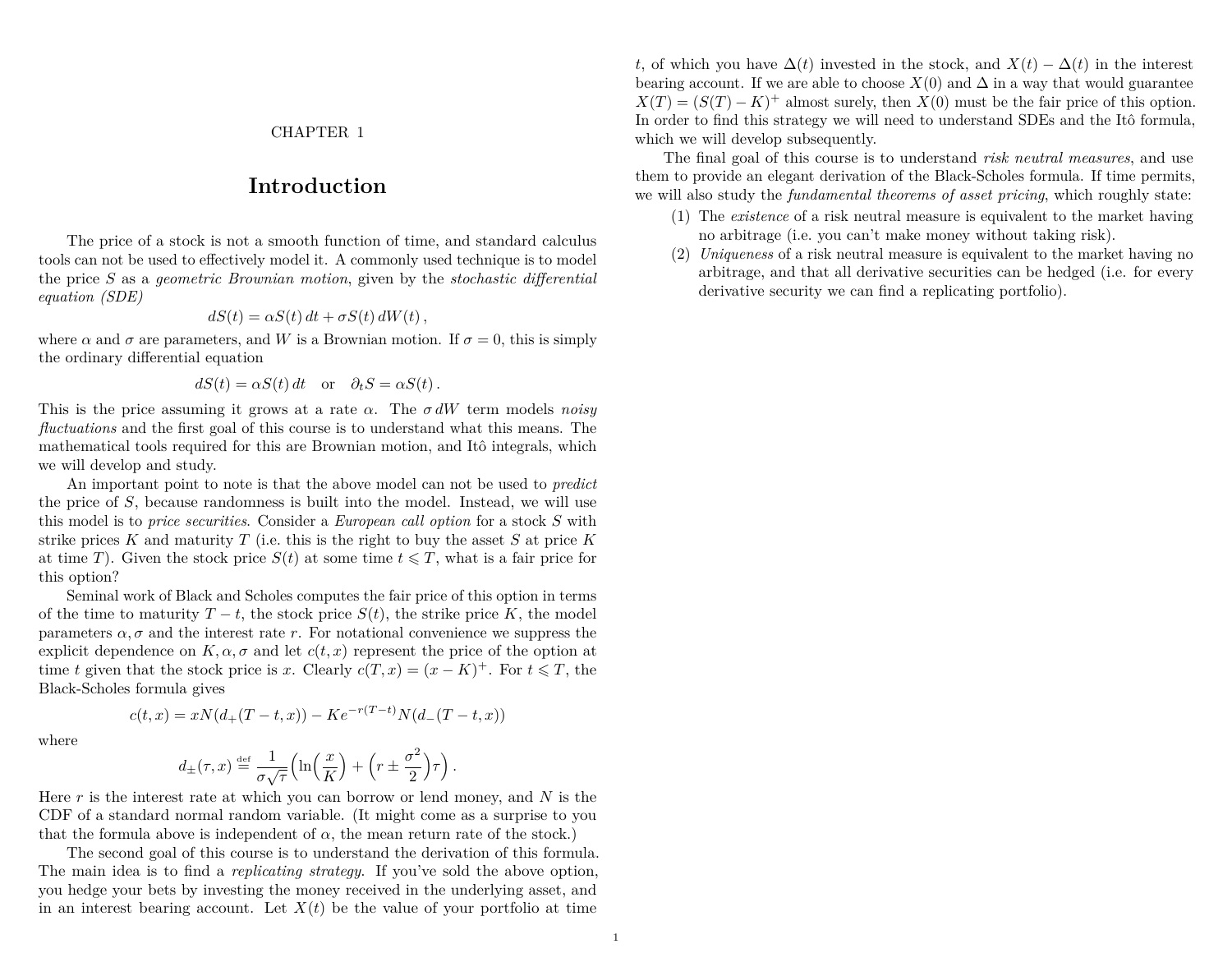## CHAPTER 2

# <span id="page-3-0"></span>**Brownian motion, and an Introduction to Modern Probability**

#### **1. Scaling limit of random walks.**

<span id="page-3-1"></span>Our first goal is to understand *Brownian motion*, which is used to model "noisy fluctuations" of stocks, and various other objects. This is named after the botanist Robert Brown, who observed that the microscopic movement of pollen grains appears random. Intuitively, Brownian motion can be thought of as a process that performs a random walk in continuous time.

We begin by describing Brownian motion as the scaling limit of discrete random walks. Let  $\xi_1, \xi_2, \ldots$ , be a sequence of i.i.d. random variables which take on the values  $\pm 1$  with probability 1/2. Define the time interpolated random walk  $S(t)$  by setting  $S(0) = 0$ , and

<span id="page-3-3"></span>(1.1) 
$$
S(t) = S(n) + (t - n)\xi_{n+1} \text{ when } t \in (n, n+1].
$$

Note  $S(n) = \sum_{i=1}^{n} \xi_i$ , and so at integer times *S* is simply a symmetric random walk with step size 1.

Our aim now is to rescale *S* so that it takes a random step at shorter and shorter time intervals, and then take the limit. In order to get a meaningful limit, we will have to compensate by also scaling the step size. Let  $\varepsilon > 0$  and define

(1.2) 
$$
S_{\varepsilon}(t) = \alpha_{\varepsilon} S\left(\frac{t}{\varepsilon}\right),
$$

where  $\alpha_{\varepsilon}$  will be chosen below in a manner that ensures convergence of  $S_{\varepsilon}(t)$  as  $\varepsilon \to 0$ . Note that  $S_{\varepsilon}$  now takes a random step of size  $\alpha_{\varepsilon}$  after every  $\varepsilon$  time units.

To choose  $\alpha_{\varepsilon}$ , we compute the variance of  $S_{\varepsilon}$ . Note first

$$
Var S(t) = \lfloor t \rfloor + (t - \lfloor t \rfloor)^2,
$$

and<sup>[1](#page-3-2)</sup> consequently

immediately implies

$$
\operatorname{Var} S_{\varepsilon}(t) = \alpha_{\varepsilon}^{2} \left( \left\lfloor \frac{t}{\varepsilon} \right\rfloor + \left( \frac{t}{\varepsilon} - \left\lfloor \frac{t}{\varepsilon} \right\rfloor \right)^{2} \right).
$$

In order to get a "nice limit" of  $S_{\varepsilon}$  as  $\varepsilon \to 0$ , one would at least expect that  $\text{Var } S_{\varepsilon}(t)$ converges as  $\varepsilon \to 0$ . From the above, we see that choosing

$$
\alpha_\varepsilon=\sqrt{\varepsilon}
$$

$$
\lim_{\varepsilon \to 0} \text{Var}\, S_{\varepsilon}(t) = t \, .
$$

<span id="page-3-4"></span>**THEOREM 1.1.** *The processes*  $S_{\varepsilon}(t) \stackrel{\text{def}}{=} \sqrt{\varepsilon}S(t/\varepsilon)$  "converge" as  $\varepsilon \to 0$ . *The limiting process, usually denoted by W, is called a (standard, one dimensional)* Brownian motion*.*

The proof of this theorem uses many tools from the modern theory of probability, and is beyond the scope of this course. The important thing to take away from this is that Brownian motion can be well approximated by a random walk that takes steps of variance *ε* on a time interval of size *ε*.

While the above construction provides good intuition as to what Brownian motion actually is, the scaling limit it is a somewhat unwieldy object to work with. We instead introduce an intrinsic characterization of Brownian motion, and we will shortly see that is both useful and mathematically convenient.

Definition 1.2. A Brownian motion is a continuous process that has stationary independent increments.

Let us briefly explain the terms appearing in the above definition.

- (1) A *process* (aka stochastic process) is simply a collection of random variables  ${X(t) | 0 \leq t < \infty}$ . The index *t* usually represents time, and the process is often written as  $\{X_t | 0 \leq t < \infty\}$  instead.
- (2) A *trajectory* (aka sample path) of a process is the outcome of one particular realization each of the random variables  $X(t)$  viewed as function of time.
- <span id="page-3-5"></span>(3) A process is called *continuous* if each of the trajectories are continuous. That is, for every  $t > 0$  we have

$$
\lim_{s \to t} X(s) = X(t).
$$

- (4) An process is said to have *stationary increments* if for every  $h \geq 0$ , the distribution of  $X(t + h) - X(t)$  does not depend on *t*.
- (5) A process is said to have *independent increments* if for every finite sequence of times  $0 \leq t_0 < t_1 \cdots < t_N$ , the random variables  $X(t_0)$ ,  $X(t_1) - X(t_0)$ ,  $X(t_2) - X(t_1), \ldots, X(t_N) - X(t_{N-1})$  are all jointly independent.

For the process *S* in [\(1.1\)](#page-3-3), note that for  $n \in \mathbb{N}$ ,  $S(n+1) - S(n) = X_{n+1}$ whose distribution *does not* depend on *n* as the variables  $\{\xi_i\}$  were chosen to be independent and identically distributed. Similarly,  $S(n + k) - S(n) = \sum_{n+1}^{n+k} \xi_i$ which has the same distribution as  $\sum_{i=1}^{k} \xi_i$  and is independent of *n*.

However, if *t* ∈ R and is not necessarily an integer,  $S(t+k) - S(t)$  will in general depend on *t*. So the process *S* (and also  $S_{\varepsilon}$ ) do not have stationary (or independent) increments.

We claim, that the limiting process *W* does have stationary, independent, *normally distributed* increments. Suppose for some fixed  $\varepsilon > 0$ , both *s* and *t* are multiples of  $\varepsilon$ . In this case

$$
S_{\varepsilon}(t) - S_{\varepsilon}(s) \sim \sqrt{\varepsilon} \sum_{i=1}^{\lfloor t-s \rfloor/\varepsilon} \xi_i \xrightarrow{\varepsilon \to 0} N(0, t-s),
$$

by the central limit theorem. If  $s, t$  aren't multiples of  $\varepsilon$  as we will have in general, the first equality above is true up to a remainder which can easily be shown to vanish.

<span id="page-3-2"></span><sup>&</sup>lt;sup>1</sup>Here  $|x|$  denotes the greatest integer smaller than *x*. That is,  $|x| = \max\{n \in \mathbb{Z} \mid n \leq x\}.$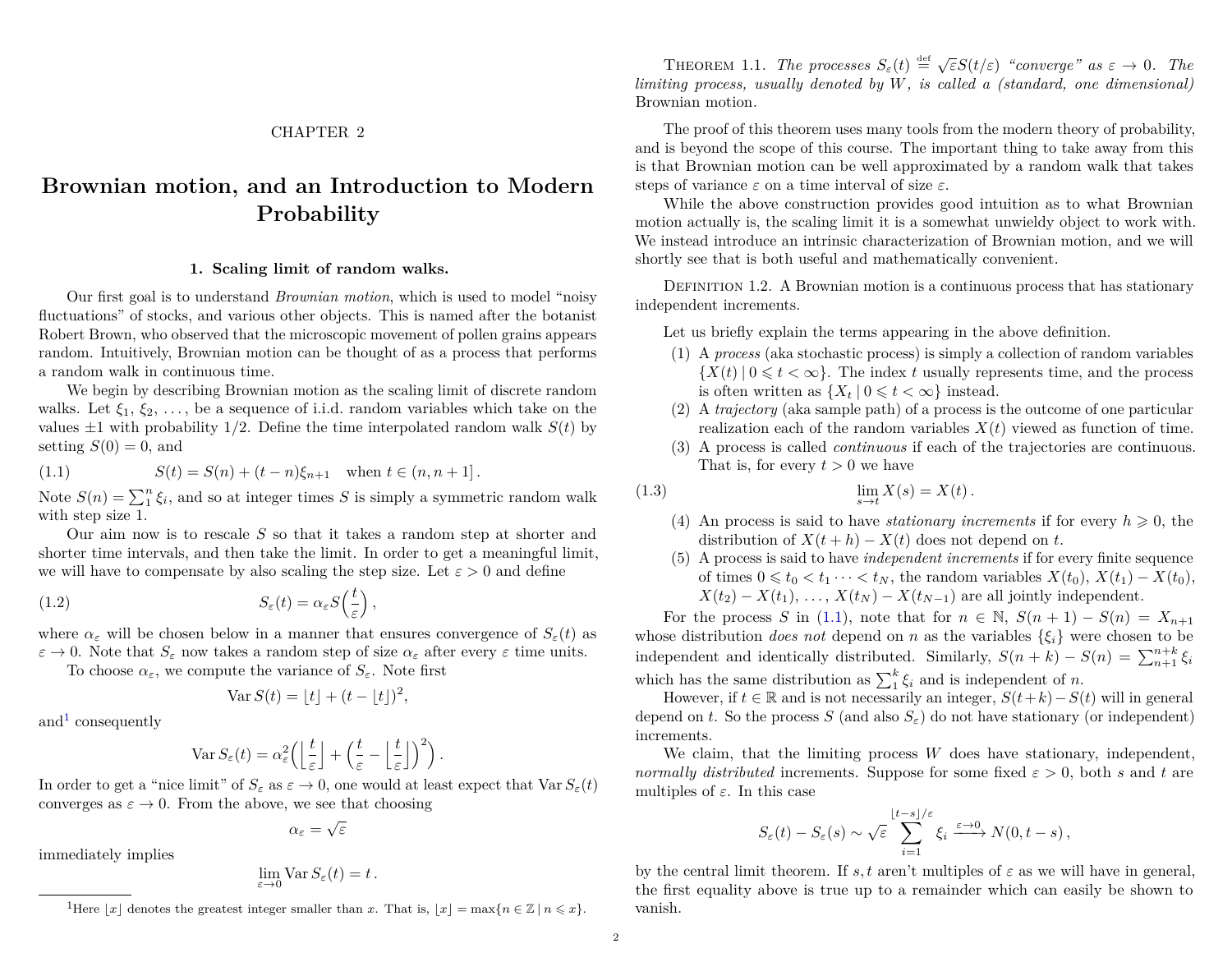The above heuristic argument suggests that the limiting process *W* (from Theorem [1.1\)](#page-3-4) satisfies  $W(t) - W(s) \sim N(0, t - s)$ . This certainly has independent increments since  $W(t + h) - W(t) \sim N(0, h)$  which is independent of *t*. Moreover, this also suggests that Brownian motion can be *equivalently* characterized as follows.

Definition 1.3. A Brownian motion is a *continuous process W* such that:

- (1) *W* has independent increments, and
- (2) For  $s < t$ ,  $W(t) W(s) \sim N(0, \sigma^2(t s)).$

Remark 1.4. A *standard* (one dimensional) Brownian motion is one for which  $W(0) = 0$  and  $\sigma = 1$ .

#### **2. A brief review of probability**

<span id="page-4-0"></span>In modern probability we usually start with a *probability triple*  $(\Omega, \mathcal{G}, P)$ .

- (1) Ω is a non-empty set called the *sample space*.
- (2)  $\mathcal G$  is a  $\sigma$ -algebra. This is a non-empty collection of events (subsets of  $\Omega$ ) of which the probability is known.
- (3) *P* is a *probability measure*. For any event  $A \in \mathcal{G}$ ,  $P(A)$  represents the probability of the event *A* occurring.

A subtle, but important, point in this framework is the in most case  $\mathcal G$  is usually not the collection of all subsets of  $\Omega$ , but only a collection of some subsets of  $\Omega$ . In fact, in most interesting examples, it is *impossible* to define the probability of arbitrary subsets of  $\Omega$  consistently (i.e. in a manner that satisfies the required properties listed below), and we thus restrict ourselves to only talking about probabilities of elements of elements of the  $\sigma$ -algebra  $\mathcal{G}$ .

In order to be a probability space, the triple  $(\Omega, \mathcal{G}, P)$  is required to satisfy certain properties. First the  $\sigma$ -algebra  $\mathcal G$  must satisfy the following:

- (1) It must be closed under compliments. That is, if  $A \in \mathcal{G}$ , then  $A^c \in \mathcal{G}$ .
- (2) It must be closed under *countable* unions. That us, if  $A_1, A_2, \ldots$  are all elements of  $\mathcal{G}$ , then the union  $\cup_1^{\infty} A_i$  is also an element of  $\mathcal{G}$ .

The precise mathematical definition of a  $\sigma$ -algebra is simply a non-empty collection of sets that satisfies the above two properties. Of course, if  $\mathcal G$  satisfies the above properties then one can quickly deduce the following:

- (3) The empty set  $\emptyset$  and the whole space  $\Omega$  are elements of  $\mathcal{G}$ .
- (4) If  $A_1, A_2, \ldots$  are all elements of  $\mathcal{G}$ , then the intersection  $\bigcap_{1}^{\infty} A_i$  is also an element of  $\mathcal{G}$ .
- (5) If  $A, B$  are events in  $G$ , then  $A B$  is also an event in  $G$ .

The reason for requiring the above properties is that we expect  $\mathcal G$  is the collection of events of which the probability is known (or of which the probability can be deduced by performing repeated trials of some experiment). If you can deduce the probability of an event *A*, you should certainly be able to deduce the probability of *A<sup>c</sup>* . Similarly, if you can deduce the probabilities of *A, B*, you should be able to deduce the probability of  $A \cup B$  and  $A \cap B$ . The possibly surprising point above is that we don't require that  $\mathcal G$  be closed under finite unions, but we require it is closed under *countable* unions. The reason for this is that we would like our framework to allow us to perform repeated trials of an experiment and take limits.

Next, we turn our attention to the probability measure *P* . We require that *P* satisfies the following properties:

- (1) For each  $A \in \mathcal{G}$ ,  $P(A) \in [0, 1]$ . Moreover,  $P(\emptyset) = 0$ , and  $P(\Omega) = 1$ .
- (2) *(Countable additivity)* Given *pairwise disjoint* events  $A_1, A_2, \dots \in \mathcal{G}$ , we have

$$
\boldsymbol{P}\Bigl(\bigcup_{i=1}^{\infty} A_i\Bigr) = \sum_{i=1}^{\infty} \boldsymbol{P}(A_i) \, .
$$

The above two properties are precisely the formal definition of a probability measure. Recall that in probability we require that the probability of mutually exclusive events add. The second property above is a generalization of this to countably many events.

Using the above properties, one can quickly verify that *P* also satisfies the following properties:

- (1)  $P(A^c) = 1 P(A)$ . More generally, if  $A, B \in \mathcal{G}$  with  $A \subseteq B$ , then  $P(B - A) = P(B) - P(A).$
- (2) If  $A_1 \subseteq A_2 \subseteq A_3 \cdots$  and each  $A_i \in \mathcal{G}$  then  $P(\cup A_i) = \lim_{n \to \infty} P(A_n)$ .
- (3) If  $A_1 \supseteq A_2 \supseteq A_3 \cdots$  and each  $A_i \in \mathcal{G}$  then  $P(\bigcap A_i) = \lim_{n \to \infty} P(A_n)$ .

We now describe *random variables* in the above context. In discrete probability, random variables are usually just real valued functions defined on the sample space. In our context, however, we need to be a bit more careful. If *X* is a random variable, then one should always be able to assign probabilities to questions such as *"Is X positive?"* or *"Does X belong to the interval* (0*,* 1)*?"*.

If X is simply a function from  $\Omega$  to  $\mathbb{R}$ , then to compute the probability that *X* is positive, we should define  $A = {\omega \in \Omega \mid X(\omega) > 0}$ , and then compute  $P(A)$ . This, however, is only possible if  $A \in \mathcal{G}$ ; and since  $\mathcal{G}$  *is usually not* the entire power set of  $\Omega$ , we should take care to ensure that all questions we might ask about the random variable X can be answered by only computing probabilities of events in  $\mathcal{G}$ , and not arbitrary subsets of  $\Omega$ . For this reason, we define random variables as follows.

DEFINITION 2.1. A *random variable* is a *G*-measurable function  $X : \Omega \to \mathbb{R}$ . That is, a random variable is a function  $X: \Omega \to \mathbb{R}$  such that for every  $\alpha \in \mathbb{R}$ , the set  $\{\omega \in \Omega \mid X(\omega) \leq \alpha\}$  is guaranteed to be an element of G. (Such functions are also called G*-measurable*, *measurable with respect to* G, or simply *measurable* if the  $\sigma$ -algebra in question is clear from the context.)

REMARK 2.2. The argument  $\omega$  is *always* suppressed when writing random variables. That is, the event  $\{\omega \in \Omega \mid X(\omega) \leq \alpha\}$  is simply written as  $\{X \leq \alpha\}$ .

<span id="page-4-1"></span>REMARK 2.3. Note for any random variable,  $\{X > \alpha\} = \{X \leq \alpha\}^c$  which must also belong to G since G is closed under complements. One can check that for every  $\alpha < \beta \in \mathbb{R}$  the events  $\{X < \alpha\}, \{X \geq \alpha\}, \{X > \alpha\}, \{X \in (\alpha, \beta)\}, \{X \in [\alpha, \beta)\}\$  ${X \in (\alpha, \beta]}$  and  ${X \in (\alpha, \beta)}$  are all also elements of G.

Thus to (for instance) compute the chance that *X* lies strictly between two real numbers  $\alpha$  and  $\beta$ , we consider the event  $\{X \in (\alpha, \beta)\}\$ . By Remark [2.3](#page-4-1) this is guaranteed to be an element of  $\mathcal{G}$ , and thus we can compute the probability of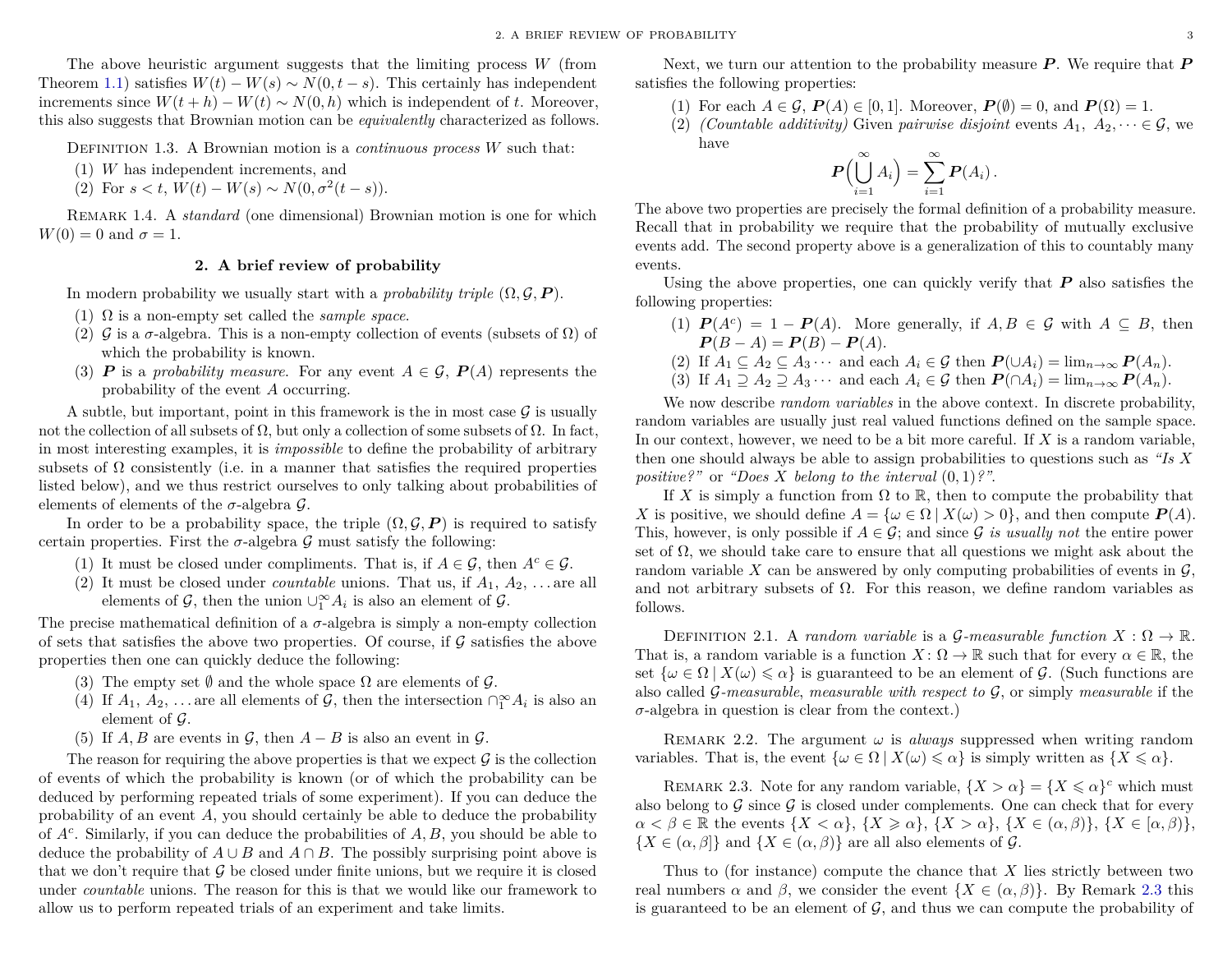it using *P*. Hence, the quantity  $P({X \in (\alpha, \beta)}$  is mathematically well defined, and represents the chance that the random variable *X* takes values in the interval  $(\alpha, \beta)$ . For brevity, we almost always omit the outermost curly braces and write  $P(X \in (\alpha, \beta))$  for  $P({X \in (\alpha, \beta)}).$ 

Remark 2.4. One can check that if *X*, *Y* are random variables then so are  $X \pm Y$ , *XY*, *X/Y* (when defined),  $|X|$ , *X*  $\wedge$ *Y* and *X*  $\vee$ *Y*. In fact if  $f : \mathbb{R} \to \mathbb{R}$  is any reasonably nice (more precisely, a Borel measurable) function,  $f(X)$  is also a random variable.

EXAMPLE 2.5. Given  $A \subseteq \Omega$ , define *indicator function of* A by

$$
\mathbf{1}_A(\omega) \stackrel{\text{def}}{=} \begin{cases} 1 & \omega \in A \,, \\ 0 & \omega \notin A \,. \end{cases}
$$

One can check that  $\mathbf{1}_A$  is a (G-measurable) random variable if and only if  $A \in \mathcal{G}$ .

EXAMPLE 2.6. For  $M \in \mathbb{N}$ ,  $i \in \{1, ..., M\}$ ,  $a_i \in \mathbb{R}$  and  $A_i \in \mathcal{G}$  be such that  $A_i \cap A_j = \emptyset$  for  $i \neq j$ , and define

(2.1) *X* def = X *M i*=1 *ai***1***A<sup>i</sup>*

Then *X* is a (G-measurable) random variable. (Such variables are called *simple* random variables.)

<span id="page-5-1"></span>*.*

The next important concept concerning random variables is that of *expectation*, which we assume the reader is familiar with in the discrete setting. In the measure theoretic framework, the expectation of a random variable is the *Lebesgue integral*, and is denoted by  $2^2$  $2^2$ 

<span id="page-5-2"></span>
$$
\boldsymbol{E} X \stackrel{\text{def}}{=} \int_{\Omega} X d\boldsymbol{P}.
$$

The precise construction of the Lebesgue integral, however, is to lengthy to be presented here, and we only present a brief summary.

If a random variable *X* only takes on finitely many values  $a_1, \ldots, a_n$ , then the expectation of *X* is given by

(2.2) 
$$
\boldsymbol{E} X \stackrel{\text{def}}{=} \sum_{i=1}^{n} a_i \boldsymbol{P}(X = a_i).
$$

This means that for any *simple random variable* of the form [\(2.1\)](#page-5-1), the expectation is given by [\(2.2\)](#page-5-2). For general random variables (i.e. random variables that are not simple), we can compute by expressing them as a limit of simple random variables. Namely, we can compute *EX* by

$$
EX = \lim_{n \to \infty} E\Big(\sum_{k=-n^2}^{n^2-1} \frac{k}{n} 1_{\{\frac{k}{n} \le X \le \frac{k+1}{n}\}}\Big) = \lim_{n \to \infty} \sum_{k=-n^2}^{n^2-1} \frac{k}{n} P\Big(\frac{k}{n} \le X \le \frac{k+1}{n}\Big),
$$

<span id="page-5-0"></span> $2$  If  $A \in \mathcal{G}$  we define

$$
\int_A Y dP \stackrel{\text{def}}{=} E(1_A Y),
$$

and when  $A = \Omega$  we will often omit writing it.

for instance.

The above description, however, is only of theoretical importance and is not used to compute in practice. Here are a few computation rules and properties of expectations that will be useful later.

- (1) *(Linearity)* If  $\alpha \in \mathbb{R}$  and X, Y are random variables, then  $E(X + \alpha Y) =$  $EX + \alpha EY$ .
- (2) *(Positivity)* If  $X \ge 0$  almost surely,<sup>[3](#page-5-3)</sup> then  $EX \ge 0$ . Moreover, if  $X > 0$ almost surely,  $EX > 0$ . Consequently, (using linearity) if  $X \leq Y$  almost surely then  $EX \leqslant EY$ .
- (3) *(Layer Cake formula)* If  $X \geq 0$  almost surely, then

$$
EX = \int_0^\infty P(X \geqslant t) dt.
$$

More generally, if  $\varphi$  is a increasing differentiable function with  $\varphi(0) = 0$ then

<span id="page-5-4"></span>
$$
\mathbf{E}\varphi(X) = \int_0^\infty \varphi'(t) \, \mathbf{P}(X \geq t) \, dt \, .
$$

(4) *(Unconscious Statistician Formula)* If the probability density function of *X* is *p*, and *f* is any (Borel measurable) function, then

(2.3) 
$$
\mathbf{E}f(X) = \int_{-\infty}^{\infty} f(x)p(x) dx.
$$

The proof of these properties goes beyond the scope of these notes. We do, however, make a few remarks. It turns out that the proof of positivity in this framework is immediate, however the proof of linearity is surprisingly not as straightforward as you would expect. While it is easy to verify linearity for simple random variables, for general random variables, the proof of linearity requires an approximation argument. The full proof of this involves either the *dominated* or *monotone* convergence theorem which guarantee  $\lim E X_n = E \lim X_n$ , under modest assumptions.

The layer cake formula can be proved by drawing a graph of  $X$  with  $\Omega$  on the horizontal axis. Now EX should be the "area under the curve", which is usually computed by slicing the region into vertical strips and adding up the area of each strip. If, instead, you compute the area by slicing the region into *horizontal* strips, you get exactly the layer cake formula!

Finally, unconscious statistician formula might already be familiar to you. In fact, the reason for this somewhat unusual name is that many people use this result "unconsciously" treating it as the definition, without realizing it is in fact a theorem that requires proof. To elaborate further, introductory (non-measure theoretic) probability courses usually stipulate that if a random variable  $X$  has density  $p_X$ , then

$$
EX = \int_{-\infty}^{\infty} x p_X(x) \, dx \, .
$$

<span id="page-5-3"></span><sup>&</sup>lt;sup>3</sup> By  $X \ge 0$  almost surely, we mean that  $P(X \ge 0) = 1$ . More generally, we say an event occurs almost surely if the probability of it occurring is 1.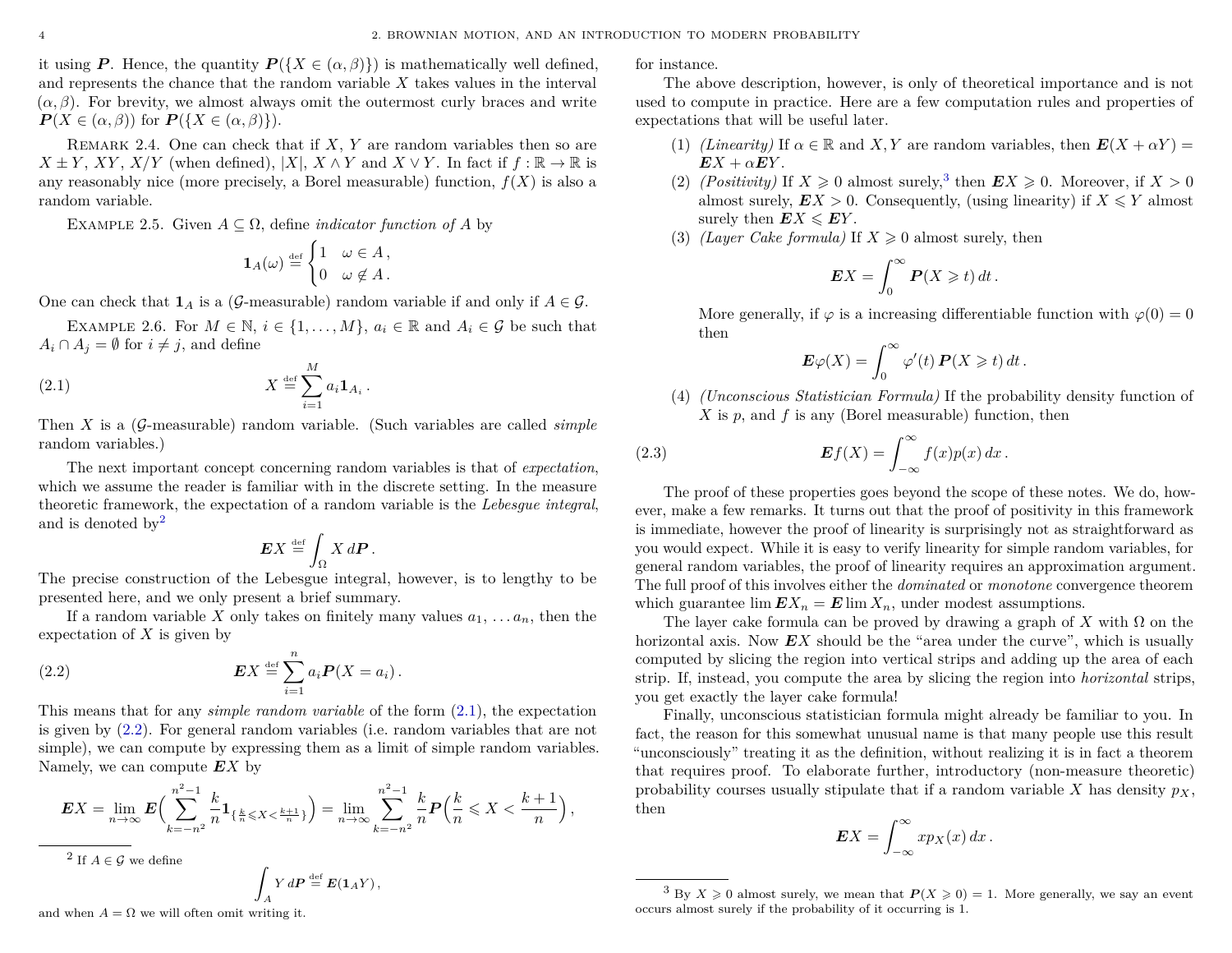Thus if you set  $Y = f(X)$  for some function f, we should have

$$
EY = \int_{-\infty}^{\infty} y p_Y(y) \, dy \, .
$$

If we could compute  $p_Y$  in terms of  $p_X$  and f, you could substitute it in the above formula, and obtain a formula for  $EY$  in terms of  $p_X$  and f. Unfortunately, this isn't easy to do. Namely, if  $f$  isn't monotone, it isn't easy to write down  $p<sub>Y</sub>$  in terms of  $p_X$ . It turns out, however, that even though we can't easily write down  $p_Y$ in terms of *f* and  $p_X$ , we can prove that  $EY$  can be computed using [\(2.3\)](#page-5-4).

Since discussing these results and proofs further at this stage will will lead us too far astray, we invite the curious to look them up in any standard measure theory book. The main point of this section was to introduce you to a framework which is capable of describing and studying the objects we will need for the remainder of the course.

We conclude this section by revisiting the notion of a *continuous process* defined in the previous section. Recall, our definition so far was that a process is simply a collection of random variables  $\{X(t)\}_{t\geq0}$ , and a continuous process is a process whose trajectories are continuous. In our context, a process can now be thought of as a function

$$
X\colon\Omega\times[0,\infty)\to\mathbb{R}.
$$

For every fixed t, the function  $\omega \mapsto X(\omega, t)$  is required to be a random variable (i.e. measurable with respect to  $\mathcal{G}$ ). Since the  $\omega$  is usually suppressed in probability, this random variable is simply denoted by *X*(*t*).

The trajectory of *X* is now the slice of *X* for a fixed  $\omega$ . Namely, for any fixed  $\omega \in \Omega$ , the function  $t \mapsto X(\omega, t)$  is the trajectory of *X*. Saying a process has continuous trajectories means that for every  $\omega \in \Omega$ , the trajectory  $t \mapsto X(\omega, t)$  is continuous as a function of *t*. Explicitly, this means for every  $t \geq 0$  and  $\omega \in \Omega$  we have

$$
\lim_{s \to t} X(\omega, s) = X(\omega, s) .
$$

Following our convention of "never writing  $\omega$ ", this is exactly [\(1.3\)](#page-3-5) as we had before.

#### **3. Independence of random variables**

<span id="page-6-0"></span>Recall two events *A*, *B* are independent if  $P(A | B) = P(A)$ . This is of course immediately implies the multiplication law:

$$
\boldsymbol{P}(A \cap B) = \boldsymbol{P}(A)\boldsymbol{P}(B).
$$

The notion of independence for random variables requires that *every* event that is observable from one is necessarily independent of *every* event that is observable from the other.

For example, suppose *X* and *Y* are two random variables. For any  $a, b \in \mathbb{R}$ , the event  $\{X \in (a, b)\}\)$  can be observed using the random variable X. Similarly, any  $c \in \mathbb{R}$ , the event  $\{Y > c\}$  can be observed using the random variable *Y*. If *X* and *Y* were independent, then the events  $\{X \in (a, b)\}\$  would necessarily be independent of the event  ${Y > c}$ . Of course, this is just an example and you can write down all sorts of other events (e.g.  $X^2 - e^X < 15$ , or  $\sin(Y + 3) < .5$ ). No matter how you

do it, if *X* and *Y* are independent, then any event observable from *X* alone must necessarily be independent of any event observable from *Y* alone.

Since the notion of "all events that can be observed from the random variable *X*" will be useful later, we denote it by  $\sigma(X)$ .

DEFINITION 3.1. Let X be a random variable on  $(\Omega, \mathcal{G}, P)$ . We define the *σ*-*algebra generated by X* to be the *σ* algebra obtained by only using events that are observable using the random variable *X*.

One can mathematically prove that  $\sigma(X)$  is generated by the events  $\{X \leq \alpha\}$ for every  $\alpha \in \mathbb{R}$ . Namely, if a  $\sigma$  algebra contains the events  $\{X \leq \alpha\}$  for every  $\alpha \in \mathbb{R}$ , then it must necessarily contain *all* events observable through the random variable *X*. In particular, it will contain events of the form  $\{X \in [\alpha, \beta)\}\$ ,  $e^{X+1} < \sin X$ , or any other complicated formula that you can write down.

As mentioned above, the  $\sigma$ -algebra  $\sigma(X)$  represents all the information one can obtain by observing *X*. To illustrate this, consider the following example: A card is drawn from a shuffled deck, and you win a dollar if it is red, and lose one if it is black. Now the likely hood of drawing any particular card is 1*/*52. However, if you are blindfolded and only told the outcome of the game, you have no way to determine that each gard is picked with probability 1*/*52. The only thing you will be able to determine is that red cards are drawn as often as black ones.

This is captured by  $\sigma$ -algebra as follows. Let  $\Omega = \{1, \ldots, 52\}$  represent a deck of cards,  $\mathcal{G} = \mathcal{P}(\Omega)$ , and define  $P(A) = \text{card}(A)/52$ . Let  $R = \{1, \ldots 26\}$  represent the red cards, and  $B = R^c$  represent the black cards. The outcome of the above game is now the random variable  $X = \mathbf{1}_R - \mathbf{1}_B$ , and you should check that  $\sigma(X)$  is exactly  $\{\emptyset, R, B, \Omega\}.$ 

With this, we can now revisit the notion of two random variables being independent.

DEFINITION 3.2. We say the random variables  $X_1, \ldots, X_N$  are independent if for every  $i \in \{1 \dots N\}$  and every  $A_i \in \sigma(X_i)$  the events  $A_1, \dots, A_N$  are independent.

REMARK 3.3. Recall, A collection of events  $A_1, \ldots, A_N$  is said to be independent if *any* sub collection  $\{A_{i_1}, \ldots, A_{i_k}\}$  satisfies the multiplication law

$$
\boldsymbol{P}\Bigl(\bigcap_{i=1}^k A_{i_k}\Bigr) = \prod_{i=1}^d \boldsymbol{P}(A_i).
$$

Note that this is a *stronger* condition than simply requiring

$$
\boldsymbol{P}(A_1 \cap A_2 \cap \cdots \cap A_N) = \boldsymbol{P}(A_1) \boldsymbol{P}(A_2) \cdots \boldsymbol{P}(A_N).
$$

In practice, one never tests independence of random variables using the above multiplication law.

<span id="page-6-1"></span>PROPOSITION 3.4. *Let*  $X_1, \ldots, X_N$  *be N random variables. The following are equivalent:*

*(1) The random variables*  $X_1, \ldots, X_N$  *are independent.*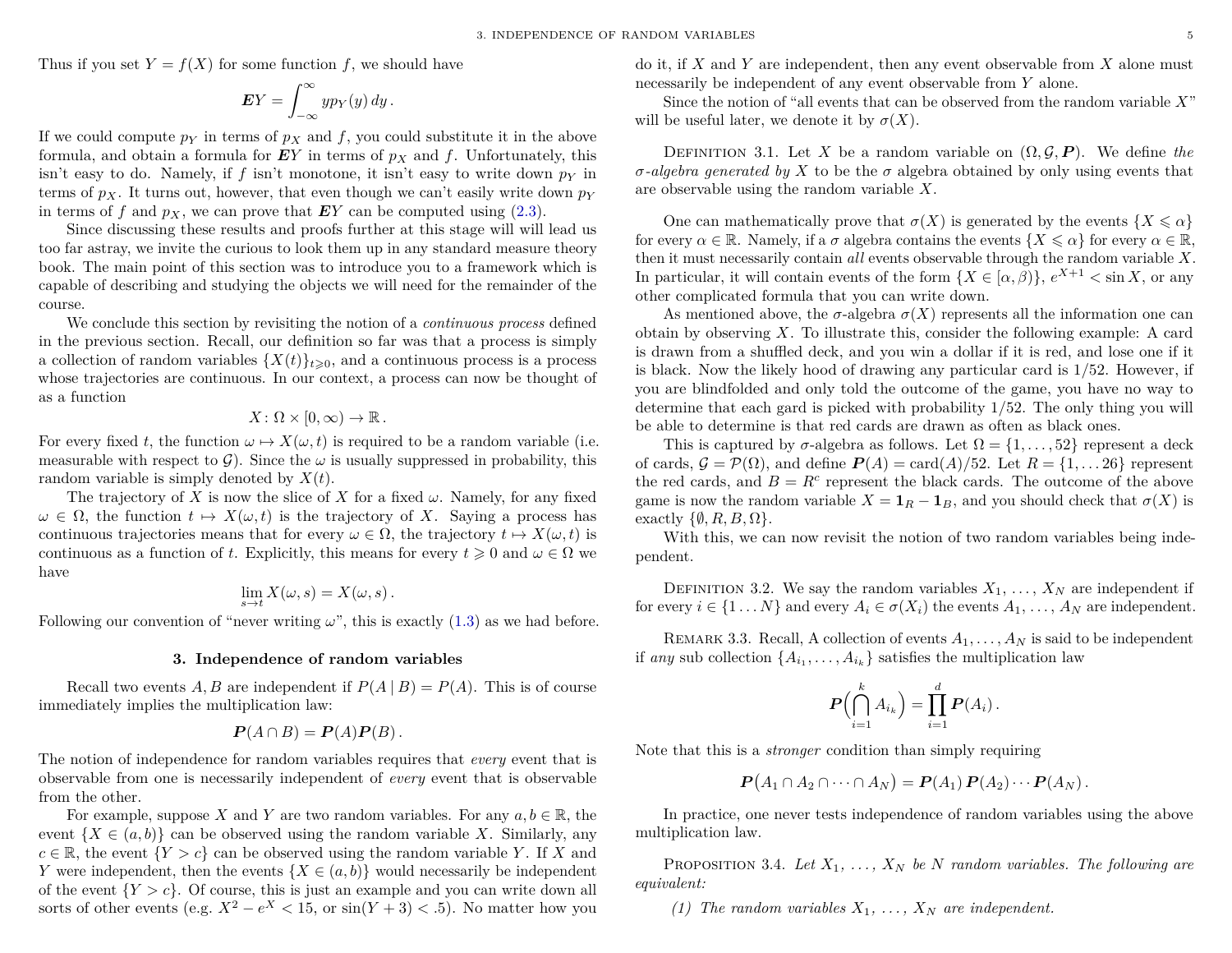*(2) For every*  $\alpha_1, \ldots, \alpha_N \in \mathbb{R}$ *, we have* 

$$
\boldsymbol{P}\Big(\bigcap_{j=1}^N \{X_j \leqslant \alpha_j\}\Big) = \prod_{j=1}^N \boldsymbol{P}(X_j \leqslant \alpha_j)
$$

*(3)* For every collection of bounded continuous functions  $f_1, \ldots, f_N$  we have

$$
\boldsymbol{E}\Bigl[\prod_{j=1}^N f_j(X_j)\Bigr]=\prod_{j=1}^N \boldsymbol{E} f_j(X_j)\,.
$$

*(4) For every*  $\xi_1, \ldots, \xi_N \in \mathbb{R}$  *we have* 

$$
\mathbf{E} \exp\left(i\sum_{j=1}^N \xi_j X_j\right) = \prod_{j=1}^N \mathbf{E} \exp(i\xi_j X_j), \quad \text{where } i = \sqrt{-1}.
$$

Remark 3.5. It is instructive to explicitly check each of these implications when  $N = 2$  and  $X_1, X_2$  are simple random variables.

Remark 3.6. The intuition behind the above result is as follows: Since the events  ${X_i \leq \alpha_i}$  generate  $\sigma(X_i)$ , we expect the first two properties to be equivalent. Since  **can be well approximated by continuous functions, we expect equivalence** of the second and third properties. The last property is a bit more subtle: Since  $\exp(a+b) = \exp(a)\exp(b)$ , the third clearly implies the last property. The converse holds because of "completeness of the complex exponentials" or Fourier inversion, and again a through discussion of this will lead us too far astray.

Remark 3.7. The third implication above implies that independent random variables are uncorrelated. Namely, if *X, Y* are independent random variables, then

$$
E(XY) = (EX)(EY).
$$

The converse, is of course false. Namely if [\(3.1\)](#page-7-1) holds, there is no reason we should have

<span id="page-7-1"></span>
$$
\boldsymbol{E}f(X)g(Y)=\boldsymbol{E}f(X)\boldsymbol{E}g(Y)\,,
$$

for *every* bounded continuous pair of functions *f, g* as required by the third part in Proposition [3.4.](#page-6-1) However, if (*X, Y* ) is *jointly normal* and *X, Y* are uncorrelated, then the *normal correlation theorem* guarantees that *X, Y* are independent.

REMARK 3.8. If moment generating functions of the random variables are defined in an interval around 0, then one can test independence using real exponentials instead of the complex exponentials used in the last condition in Proposition [3.4.](#page-6-1) Explicitly, in this case  $X_1, \ldots, X_N$  are independent if and only if for every  $t_1, \ldots, t_N$ in some small interval containing 0 we have

$$
\boldsymbol{E} \exp\Bigl(\sum_{j=1}^N t_j X_j\Bigr) = \prod_{j=1}^N \boldsymbol{E} \exp(t_j X_j) .
$$

Example 3.9 (Covariance of Brownian motion). The independence of increments allows us to compute covariances of Brownian motion easily. Suppose *W* is a standard Brownian motion, and  $s < t$ . Then we know  $W_s \sim N(0, s)$ ,  $W_t - W_s \sim N(0, t - s)$  and is independent of  $W_s$ . Consequently  $(W_s, W_t - W_s)$ 

is jointly normal with mean 0 and covariance matrix  $\begin{pmatrix} s & 0 \\ 0 & t-s \end{pmatrix}$ . This implies that  $(W_s, W_t)$  is a jointly normal random variable. Moreover we can compute the covariance by

$$
EW_sW_t=EW_s(W_t-W_s)+EW_s^2=s.
$$

In general if you don't assume  $s < t$ , the above immediately implies  $\mathbf{E}W_sW_t = s \wedge t$ .

#### **4. Conditional probability**

<span id="page-7-0"></span>Our next goal is to understand *conditional probability*, and we do it directly here to help understanding. In the next section we will construct *conditional expectations* independently, and the reader may choose to skip this section.

Suppose you have an incomplete deck of cards which has 10 red cards, and 20 black cards. Suppose 5 of the red cards are *high cards* (i.e. ace, king, queen, jack or 10), and only 4 of the black cards are high. If a card is chosen at random, the *conditional probability* of it being high given that it is red is 1*/*2, and the *conditional probability* of it being high given that it is black is 1*/*5. Our aim is to encode both these facts into a single entity.

We do this as follows. Let R, B denote the set of all red and black cards respectively, and *H* denote the set of all high cards. A  $\sigma$ -algebra encompassing all the above information is exactly

$$
\mathcal{G} \stackrel{\text{def}}{=} \{ \emptyset, R, B, H, H^c, R \cap H, B \cap H, R \cap H^c, B \cap H^c, \{ R \cap H^c \} \cup (B \cap H), \Omega \}
$$
\n
$$
(R \cap H) \cup (B \cap H^c), (R \cap H^c) \cup (B \cap H), \Omega \}
$$

and you can explicitly compute the probabilities of each of the above events. A *σ*-algebra encompassing only the color of cards is exactly

$$
\mathcal{G} \stackrel{\text{def}}{=} \{ \emptyset, R, B, \Omega \}.
$$

Now we define the *conditional probability* of a card being high given the color to be the **random variable**

$$
\boldsymbol{P}(H \mid \mathcal{C}) \stackrel{\text{def}}{=} \boldsymbol{P}(H \mid R) \mathbf{1}_R + \boldsymbol{P}(H \mid B) \mathbf{1}_B = \frac{1}{2} \mathbf{1}_R + \frac{1}{5} \mathbf{1}_B.
$$

To emphasize:

- (1) What is given is the  $\sigma$ -algebra C, and not just an event.
- (2) The conditional probability is now a C*-measurable random variable* and not a number.

To see how this relates to  $P(H | R)$  and  $P(H | B)$  we observe

$$
\int_R \boldsymbol{P}(H \mid \mathcal{C}) \, d\boldsymbol{P} \stackrel{\text{\tiny def}}{=} \boldsymbol{E}\big(\boldsymbol{1}_R \boldsymbol{P}(H \mid \mathcal{C})\big) = \boldsymbol{P}(H \mid R) \, \boldsymbol{P}(R) \, .
$$

The same calculation also works for *B*, and so we have

$$
\boldsymbol{P}(H \mid R) = \frac{1}{\boldsymbol{P}(R)} \int_{R} \boldsymbol{P}(H \mid \mathcal{C}) d\boldsymbol{P} \text{ and } \boldsymbol{P}(H \mid B) = \frac{1}{\boldsymbol{P}(B)} \int_{B} \boldsymbol{P}(H \mid \mathcal{C}) d\boldsymbol{P}.
$$

Our aim is now to generalize this to a non-discrete scenario. The problem with the above identities is that if either *R* or *B* had probability 0, then the above would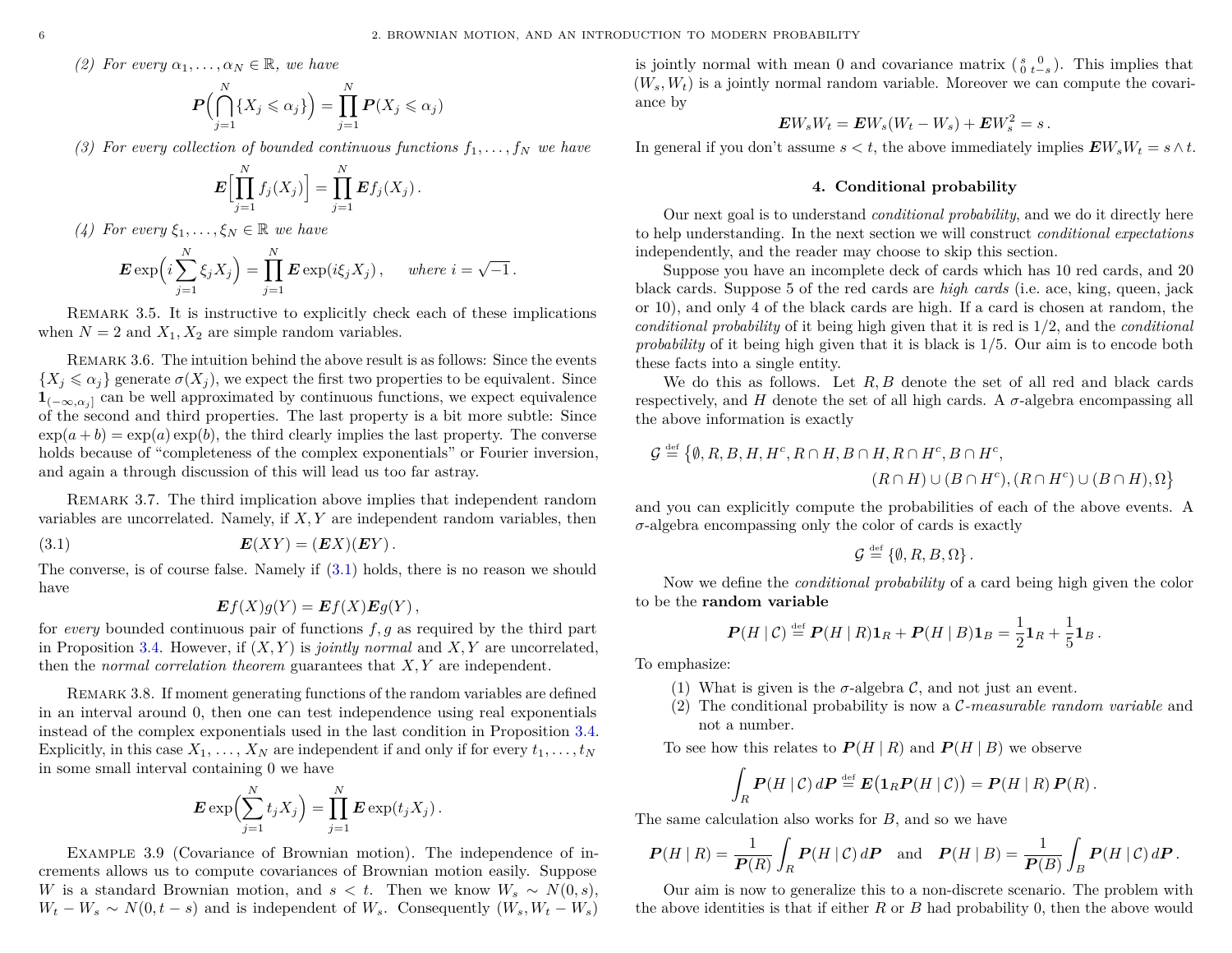become meaningless. However, clearing out denominators yields

<span id="page-8-1"></span>
$$
\int_R \mathbf{P}(H \mid \mathcal{C}) d\mathbf{P} = \mathbf{P}(H \cap R) \text{ and } \int_B \mathbf{P}(H \mid \mathcal{C}) d\mathbf{P} = \mathbf{P}(H \cap B).
$$

This suggests that the defining property of  $P(H | \mathcal{C})$  should be the identity

(4.1) 
$$
\int_C \boldsymbol{P}(H \mid \mathcal{C}) d\boldsymbol{P} = \boldsymbol{P}(H \cap C)
$$

for every event  $C \in \mathcal{C}$ . Note  $\mathcal{C} = \{\emptyset, R, B, \Omega\}$  and we have only checked [\(4.1\)](#page-8-1) for  $C = R$  and  $C = B$ . However, for  $C = \emptyset$  and  $C = \Omega$ , [\(4.1\)](#page-8-1) is immediate.

DEFINITION 4.1. Let  $(\Omega, \mathcal{G}, P)$  be a probability space, and  $\mathcal{F} \subset \mathcal{G}$  be a  $\sigma$ -algebra. Given  $A \in \mathcal{G}$ , we define the conditional probability of A given F, denoted by  $P(A|\mathcal{F})$ to be an F-measurable random variable that satisfies

<span id="page-8-2"></span>(4.2) 
$$
\int_{F} \mathbf{P}(H | \mathcal{F}) d\mathbf{P} = \mathbf{P}(H \cap F) \text{ for every } F \in \mathcal{F}.
$$

Remark 4.2. Showing existence (and uniqueness) of the conditional probability isn't easy, and relies on the *Radon-Nikodym theorem*, which is beyond the scope of this course.

REMARK 4.3. It is crucial to require that  $P(H|\mathcal{F})$  is measurable with respect to F. Without this requirement we could simply choose  $P(H|\mathcal{F}) = 1_H$  and [\(4.2\)](#page-8-2) would be satisfied. However, note that if  $H \in \mathcal{F}$ , then the function  $\mathbf{1}_F$  is  $\mathcal{F}$ -measurable, and in this case  $P(H | \mathcal{F}) = 1_F$ .

REMARK 4.4. In general we can only expect [\(4.2\)](#page-8-2) to hold for all events in  $\mathcal{F}$ . and it need not hold for events in  $G!$  Indeed, in the example above we see that

$$
\int_H \mathbf{P}(H \mid \mathcal{C}) \, d\mathbf{P} = \frac{1}{2} \mathbf{P}(R \cap H) + \frac{1}{5} \mathbf{P}(B \cap H) = \frac{1}{2} \cdot \frac{5}{30} + \frac{1}{5} \cdot \frac{4}{30} = \frac{11}{100}
$$

but

$$
P(H \cap H) = P(H) = \frac{3}{10} \neq \frac{11}{100}.
$$

REMARK 4.5. One situation where you can compute  $P(A | \mathcal{F})$  explicitly is when  $\mathcal{F} = \sigma(\{F_i\})$  where  $\{F_i\}$  is a pairwise disjoint collection of events whose union is all of  $\Omega$  and  $P(F_i) > 0$  for all *i*. In this case

$$
\boldsymbol{P}(A \mid \mathcal{F}) = \sum_i \frac{\boldsymbol{P}(A \cap F_i)}{\boldsymbol{P}(F_i)} \boldsymbol{1}_{F_i}.
$$

#### **5. Conditional expectation.**

<span id="page-8-0"></span>Conditional expectation arises when you have a random variable *X*, and want to *best approximate* it using only a (strict) subset of events. Precisely, suppose  $\mathcal{F} \subseteq \mathcal{G}$  is a  $\sigma$ -sub-algebra of  $\mathcal{G}$ . That is,  $\mathcal{F}$  is a  $\sigma$ -algebra, and every event in  $\mathcal{F}$  is also an event in G. Now to best approximate a (G-measurable) random variable *X* using only events in  $\mathcal F$ , one would like to find an  $\mathcal F$  measurable random variable  $Z$ that minimizes

$$
E|X-Z|^2.
$$

The minimizer is known as the *conditional expectation of*  $X$  *given*  $\mathcal{F}$ , and denoted by  $E(X | \mathcal{F})$ . That is,

<span id="page-8-3"></span>(5.1) 
$$
E(X \mid \mathcal{F}) \stackrel{\text{def}}{=} \arg \min \{ E |X - Z|^2 \mid Z \text{ is a } \mathcal{G}\text{-measurable random variable} \}.
$$

While the above provides good intuition to the notion of conditional expectation, it is not as convenient to work with mathematically. For instance, the above requires  $EX<sup>2</sup> < \infty$ , and we will often require conditional expectations of random variables that do not have this property.

To motivate the other definition of conditional expectation, we use the following example. Consider an incomplete deck of cards which has 10 red cards, of which 5 are high, and 20 black cards, of which 4 are high. Let *X* be the outcome of a game played through a dealer who pays you \$1 when a high card is drawn, and charges you \$1 otherwise. However, you are standing too far away from the dealer to tell whether the card drawn was high or not. You can only tell *the color*, and *whether or not you won*.

After playing this game often the only information you can deduce is that your expected return is 0 when a red card is drawn and −3*/*5 when a black card is drawn. That is, you approximate the game outcome *X* by the random variable

$$
Y \stackrel{\text{def}}{=} 0 \mathbf{1}_R - \frac{3}{5} \mathbf{1}_B,
$$

where, as before R, B denote the set of all red and black cards respectively.

Note that the events you can deduce information about by playing this game (through the dealer) are exactly elements of the  $\sigma$ -algebra  $\mathcal{C} = \{\emptyset, R, B, \Omega\}$ . By construction, that your approximation  $Y$  is  $\mathcal{C}$ -measurable, and it is easy to verify that

<span id="page-8-6"></span>(5.2)  $Y = \arg \min \{ E(X - Z)^2 | Z \text{ is a } C\text{-measurable random variable} \}.$ 

That is  $Y = E(X | C)$  according to the definition [\(5.1\)](#page-8-3). In this case, we can also verify that  $Y$  has the same averages as  $X$  on all elements of  $C$ . That is, for every  $C \in \mathcal{C}$ , we have<sup>[4](#page-8-4)</sup>

<span id="page-8-5"></span>(5.3) 
$$
\int_C Y dP = \int_C X dP.
$$

It turns out that in general, one can show abstractly that any  $\mathcal C$  measurable random variable that satisfies [\(5.3\)](#page-8-5), must in fact also be the minimizer in [\(5.2\)](#page-8-6). We will thus use [\(5.3\)](#page-8-5) to define conditional expectation.

<span id="page-8-8"></span>DEFINITION 5.1. Let *X* be a G-measurable random variable, and  $\mathcal{F} \subseteq \mathcal{G}$  be a  $\sigma$ -sub-algebra. We define  $E(X | \mathcal{F})$ , the *conditional expectation of* X *given*  $\mathcal F$  to be a *random variable* such that:

- (1)  $E(X | \mathcal{F})$  is  $\mathcal{F}\text{-measurable.}$
- <span id="page-8-7"></span>(2) For every  $F \in \mathcal{F}$ , we have the *partial averaging* identity:

(5.4) 
$$
\int_{F} \boldsymbol{E}(X \mid \mathcal{F}) d\boldsymbol{P} = \int_{F} X d\boldsymbol{P}.
$$

<span id="page-8-4"></span><sup>4</sup> Recall  $\int_C Y dP$  is simply  $E(1_CY)$ . That is  $\int_C Y dP$  is the expectation of the random variable which is *Y* on the event *C*, and 0 otherwise.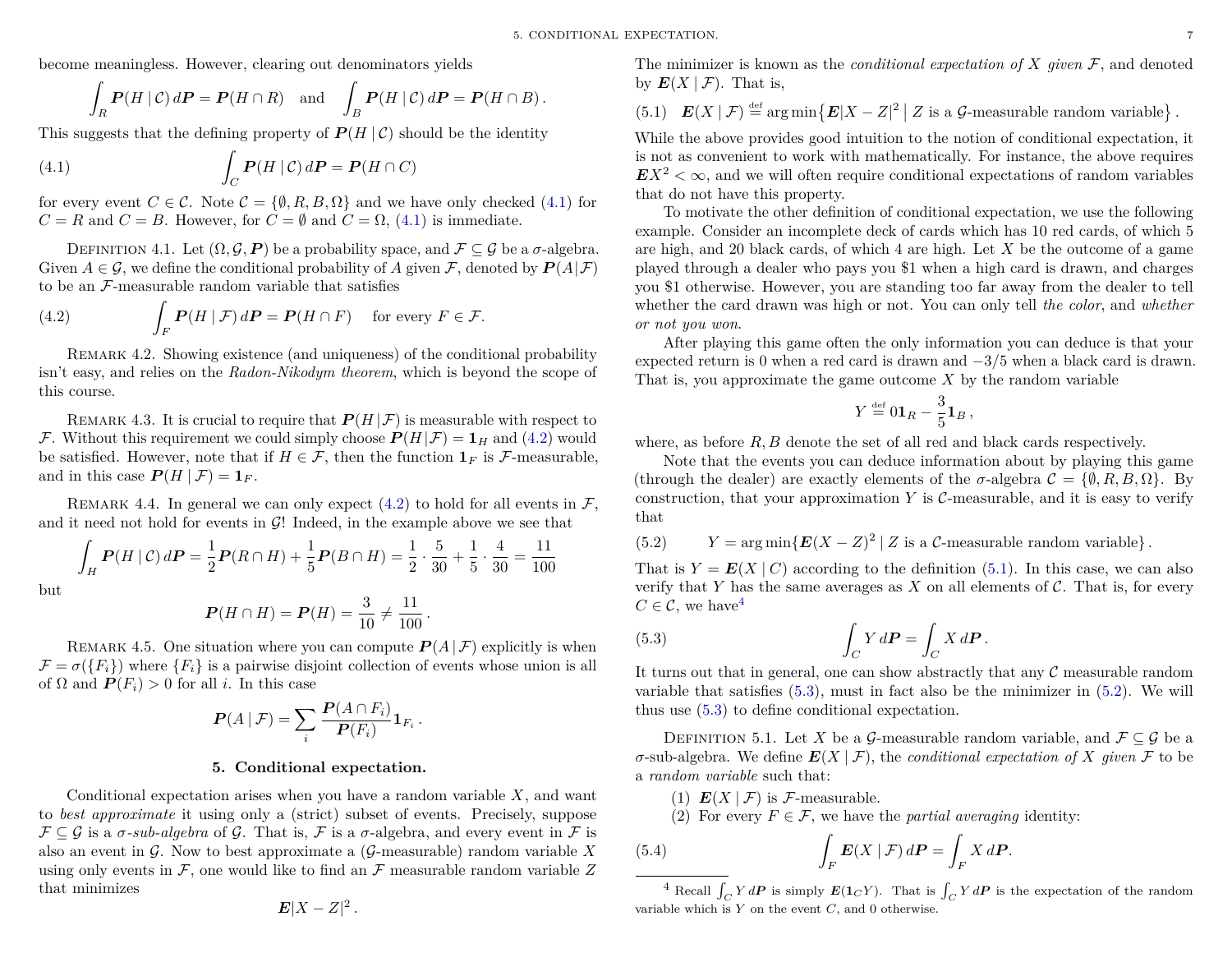REMARK 5.2. We can only expect [\(5.4\)](#page-8-7) to hold for all events  $F \in \mathcal{F}$ . In general [\(5.4\)](#page-8-7) *will not* hold for events  $G \in \mathcal{G} - \mathcal{F}$ .

<span id="page-9-0"></span>REMARK 5.3. An equivalent way of phrasing  $(5.4)$  is to require

(5.5) 
$$
E(XY) = E(E(X | \mathcal{F})Y)
$$

for every  $\mathcal F$  measurable random variable *Y*. As before, we can only expect [\(5.5\)](#page-9-0) to hold when *Y* is  $\mathcal F$  measurable. In general [\(5.5\)](#page-9-0) *will not* hold when *Y* is not  $\mathcal F$ measurable.

<span id="page-9-3"></span>REMARK 5.4. Choosing  $F = \Omega$  we see  $\mathbf{E}E(X | \mathcal{F}) = \mathbf{E}X$ .

Remark 5.5. More concretely, suppose *Y* is another random variable and  $\mathcal{F} = \sigma(Y)$ . Then it turns out that one can find a special (non-random) function *q* such that  $E(X | \mathcal{F}) = g(Y)$ . Moreover, the function *g* is characterized by the property that

$$
\mathbf{E}(f(Y)X) = \mathbf{E}(f(Y)g(Y)).
$$

for *every* bounded continuous function *f*.

Remark 5.6. Under mild integrability assumptions one can show that conditional expectations exist. This requires the *Radon-Nikodym* theorem and goes beyond the scope of this course. If, however,  $\mathcal{F} = \sigma(\{F_i\})$  where  $\{F_i\}$  is a pairwise disjoint collection of events whose union is all of  $\Omega$  and  $P(F_i) > 0$  for all *i*, then

$$
\boldsymbol{E}(X \mid \mathcal{F}) = \sum_{i=1}^{\infty} \frac{\boldsymbol{1}_{F_i}}{\boldsymbol{P}(F_i)} \int_{F_i} X \, d\boldsymbol{P} \, .
$$

Remark 5.7. Once existence is established it is easy to see that conditional expectations are unique. Namely, if  $Y$  is any  $\mathcal{F}\text{-measurable random variable that}$ satisfies

$$
\int_{F} Y d\mathbf{P} = \int_{F} X d\mathbf{P} \text{ for every } F \in \mathcal{F},
$$

then  $Y = E(X | F)$ . Often, when computing the conditional expectation, we will "guess" what it is, and verify our guess by checking measurablity and the above partial averaging identity.

PROPOSITION 5.8. *If X is* F-measurable, then  $E(X | \mathcal{F}) = X$ . On the other *hand, if X is independent*<sup>[5](#page-9-1)</sup> *of*  $\mathcal F$  *then*  $E(X | \mathcal F) = EX$ *.* 

PROOF. If  $X$  is  $\mathcal{F}$ -measurable, then clearly the random variable  $X$  is both  $F$ -measurable and satisfies the partial averaging identity. Thus by uniqueness, we must have  $E(X | \mathcal{F}) = X$ .

Now consider the case when *X* is independent of *F*. Suppose first  $X = \sum a_i \mathbf{1}_{A_i}$ for finitely many sets  $A_i \in \mathcal{G}$ . Then for any  $F \in \mathcal{F}$ ,

$$
\int_F X d\mathbf{P} = \sum a_i \mathbf{P}(A_i \cap F) = \mathbf{P}(F) \sum a_i \mathbf{P}(A_i) = \mathbf{P}(F) \mathbf{E} X = \int_F \mathbf{E} X d\mathbf{P}.
$$

Thus the constant random variable *EX* is clearly F-measurable and satisfies the partial averaging identity. This forces  $E(X | \mathcal{F}) = EX$ . The general case when X is not simple follows by approximation.  $\Box$ 

The above fact has a generalization that is tremendously useful when computing conditional expectations. Intuitively, the general principle is to *average* quantities that are independent of  $\mathcal{F}$ , and *leave unchanged* quantities that are  $\mathcal{F}$  measurable. This is known as the independence lemma.

Lemma 5.9 (Independence Lemma). *Suppose X, Y are two random variables such that X is independent of*  $\mathcal F$  *and*  $Y$  *is*  $\mathcal F$ *-measurable. Then if*  $f = f(x, y)$  *is any function of two variables we have*

$$
\mathbf{E}\big(f(X,Y)\big|\,\mathcal{F}\big)=g(Y)\,,
$$

where  $g = g(y)$  *is the function*<sup>[6](#page-9-2)</sup> defined by

$$
g(y) \stackrel{\text{def}}{=} \mathbf{E} f(X, y) .
$$

REMARK. If  $p_X$  is the probability density function of  $X$ , then the above says

$$
\mathbf{E}\big(f(X,Y)\big|\,\mathcal{F}\big)=\int_{\mathbb{R}}f(x,Y)\,p_X(x)\,dx\,.
$$

Indicating the  $\omega$  dependence explicitly for clarity, the above says

$$
\boldsymbol{E}\big(f(X,Y) \mid \mathcal{F}\big)(\omega) = \int_{\mathbb{R}} f(x,Y(\omega)) \, p_X(x) \, dx \, .
$$

Remark 5.10. Note we defined and motivated conditional expectations and conditional probabilities independently. They are however intrinsically related: Indeed,  $E(1_A | \mathcal{F}) = P(A | \mathcal{F})$ , and this can be checked directly from the definition.

As we will see shortly, computing conditional expectations will be a very important part of pricing securities. Most of the time, all that is required to compute conditional expectations are the following properties.

<span id="page-9-4"></span>Proposition 5.11. *Conditional expectations satisfy the following properties.*

*(1)* (Linearity) *If X,Y are random variables, and*  $\alpha \in \mathbb{R}$  *then* 

$$
\mathbf{E}(X+\alpha Y | \mathcal{F}) = \mathbf{E}(X | \mathcal{F}) + \alpha \mathbf{E}(Y | \mathcal{F}).
$$

- (2) (Positivity) *If*  $X \leq Y$ *, then*  $E(X | \mathcal{F}) \leq E(Y | \mathcal{F})$  (almost surely).
- <span id="page-9-5"></span>(3) If  $X$  is  $\mathcal F$  measurable and  $Y$  is an arbitrary (not necessarily  $\mathcal F$ -measurable) *random variable then (almost surely)*

$$
\boldsymbol{E}(XY \mid \mathcal{F}) = X \boldsymbol{E}(Y \mid \mathcal{F}).
$$

*(4)* (Tower property) *If*  $\mathcal{E} \subseteq \mathcal{F} \subseteq \mathcal{G}$  *are*  $\sigma$ -algebras, then *(almost surely)* 

$$
\boldsymbol{E}(X \mid \mathcal{E}) = \boldsymbol{E}\Big(\boldsymbol{E}(X \mid \mathcal{F})\Big| \mathcal{E}\Big)\,.
$$

<span id="page-9-1"></span><sup>&</sup>lt;sup>5</sup>We say a random variable *X* is independent of  $\sigma$ -algebra  $\mathcal F$  if for every  $A \in \sigma(X)$  and  $B \in \mathcal F$ the events *A* and *B* are independent.

<span id="page-9-2"></span><sup>&</sup>lt;sup>6</sup>To clarify, we are defining a *non-random* function  $q = q(y)$  here when  $y \in \mathbb{R}$  is any real number. Then, once we compute *g*, we substitute in  $y = Y (= Y(\omega))$ , where *Y* is the given random variable.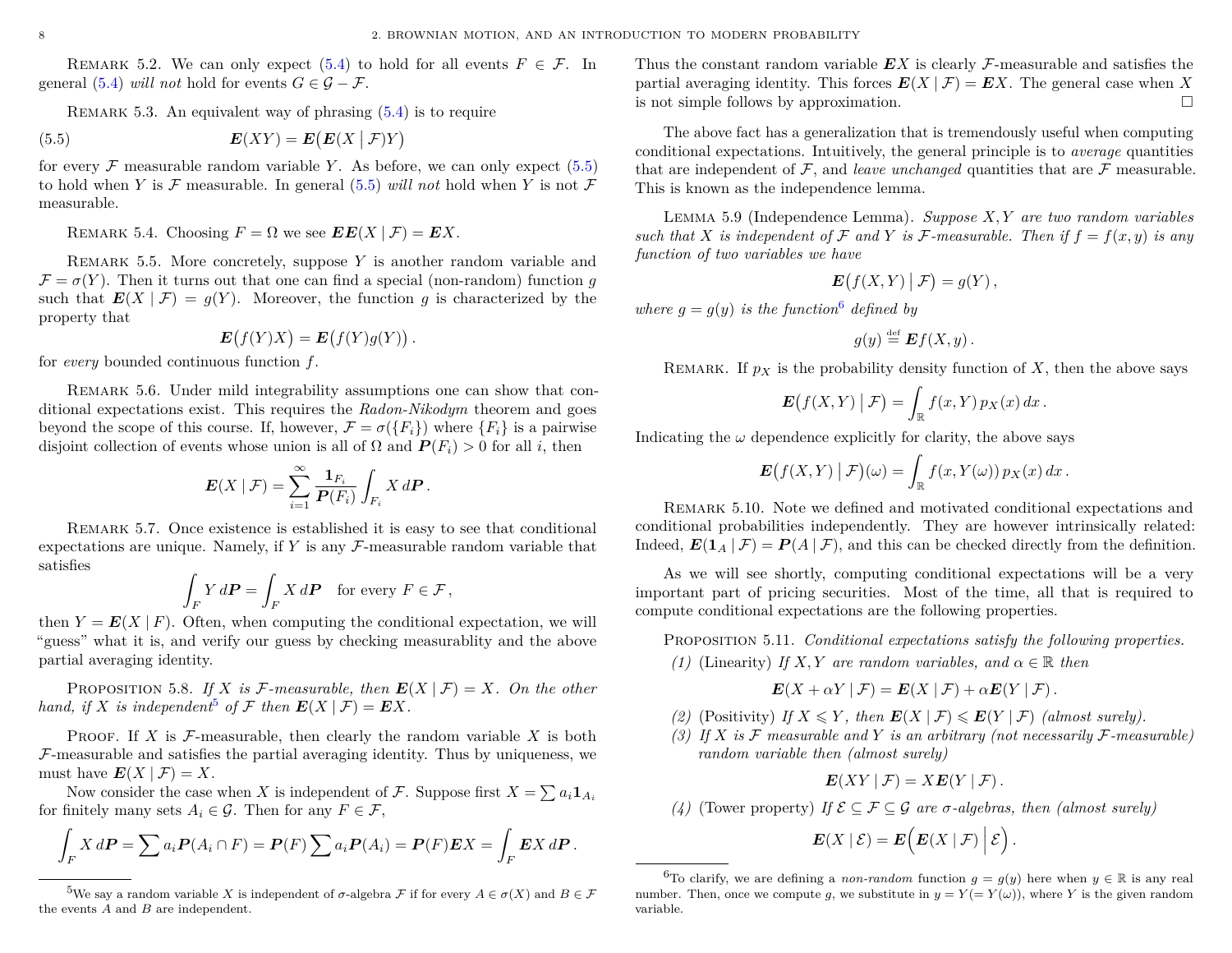Proof. The first property follows immediately from linearity. For the second property, set  $Z = Y - X$  and observe

$$
\int_{\mathbf{E}(Z|\mathcal{F})} \mathbf{E}(Z | \mathcal{F}) d\mathbf{P} = \int_{\mathbf{E}(Z|\mathcal{F})} Z d\mathbf{P} \geqslant 0,
$$

which can only happen if  $P(E(Z | \mathcal{F}) < 0) = 0$ . The third property is easily checked for simple random variables, and follows in general by approximating. The tower property follows immediately from the definition.  $\Box$ 

As an illustration, of how the above properties come in handy, we show how they can be used to deduce [\(5.5\)](#page-9-0).

PROPOSITION 5.12. *If*  $\mathcal{F} \subseteq G$  *is a*  $\sigma$ *-sub-algebra, X is a*  $\mathcal{G}$ *-measurable random variable, and Y is an* F*-measurable random variable, then*

$$
\boldsymbol{E}(XY) = \boldsymbol{E}\big(\boldsymbol{E}(X \mid \mathcal{F})Y\big)
$$

PROOF. Using Remark [5.4](#page-9-3) and then Proposition [5.11](#page-9-4) part [\(3\)](#page-9-5), we see

$$
E(XY) = E(E(XY | \mathcal{F})) = E(YE(X | \mathcal{F})),
$$

as desired.  $\Box$ 

Finally we conclude this section by showing that the conditional expectation of a random variable according to Definition [5.1](#page-8-8) is precisely the minimizer as in [\(5.1\)](#page-8-3).

Proposition 5.13. *Let X be a square integrable* G*-measurable random variable, and*  $\mathcal{F} \subseteq \mathcal{G}$  *be a*  $\sigma$ *-sub-algebra of*  $\mathcal{G}$ *. Then amongst all*  $\mathcal{F}$ *-measurable random variables Z, the one that minimizes*

$$
\boldsymbol{E}(X-Z)^2
$$

*is precisely*  $Z = E(X | \mathcal{F})$ *.* 

PROOF. Since  $E(X | \mathcal{F})$  is known to be an  $\mathcal{F}$ -measurable random variable, we only need to show that for any (other)  $\mathcal{F}$ -measurable random variable  $\mathbb{Z}$  we have

$$
\mathbf{E}(X-Z)^2 \geqslant \mathbf{E}\big((X-\mathbf{E}(X\mid \mathcal{F}))^2\big).
$$

To see this, note

$$
\mathbf{E}(X - Z)^2 = \mathbf{E}(X - \mathbf{E}(X | \mathcal{F}) + \mathbf{E}(X | \mathcal{F}) - Z)^2
$$
  
= 
$$
\mathbf{E}(X - \mathbf{E}(X | \mathcal{F}))^2 + \mathbf{E}((X | \mathcal{F}) - Z)^2
$$
  
+ 
$$
2\mathbf{E}\Big(\underbrace{(X - \mathbf{E}(X | \mathcal{F}))}_{I}\underbrace{(\mathbf{E}(X | \mathcal{F}) - Z)}_{II}\Big)
$$

Since term *II* is F measurable, we can use [\(5.5\)](#page-9-0) to replace X with  $E(X \mid F)$  in term *I*. This yields

$$
\mathbf{E}(X - Z)^2 = \mathbf{E}(X - \mathbf{E}(X | \mathcal{F}))^2 + \mathbf{E}((X | \mathcal{F}) - Z)^2
$$
  
+ 2 $\mathbf{E}((\mathbf{E}(X | \mathcal{F}) - \mathbf{E}(X | \mathcal{F}))( \mathbf{E}(X | \mathcal{F}) - Z))$   
=  $\mathbf{E}(X - \mathbf{E}(X | \mathcal{F}))^2 + \mathbf{E}((X | \mathcal{F}) - Z)^2 \ge \mathbf{E}(X - \mathbf{E}(X | \mathcal{F}))^2$ ,

as desired.  $\Box$ 

#### **6. The Martingale Property**

<span id="page-10-0"></span>A martingale is "fair game". Suppose you are playing a game and *M*(*t*) is your cash stockpile at time *t*. As time progresses, you learn more and more information about the game. For instance, in blackjack getting a high card benefits the player more than the dealer, and a common card counting strategy is to have a "spotter" betting the minimum while counting the high cards. When the odds of getting a high card are favorable enough, the player will signal a "big player" who joins the table and makes large bets, as long as the high card count is favorable. Variants of this strategy have been shown to give the player up to a 2% edge over the house.

If a game is a martingale, then this extra information you have acquired *can not* help you going forward. That is, if you signal your "big player" at any point, you will not affect your expected return.

Mathematically this translates to saying that the *conditional expectation* of your stockpile at a later time given your present accumulated knowledge, is exactly the present value of your stockpile. Our aim in this section is to make this precise.

**6.1. Adapted processes and filtrations.** Let *X* be any stochastic process (for example Brownian motion). For any  $t > 0$ , we've seen before that  $\sigma(X(t))$ represents the information you obtain by observing  $X(t)$ . Accumulating this over time gives us the *filtration*. To introduce this concept, we first need the notion of a  $\sigma$  algebra generated by a family of sets.

DEFINITION 6.1. Given a collection of sets  $A_\alpha$ , where  $\alpha$  belongs to some (possibly infinite) index set A, we define  $\sigma({A_{\alpha}})$  to be the *smallest*  $\sigma$ -algebra that contains each of the sets  $A_{\alpha}$ .

That is, if  $\mathcal{G} = \sigma({A_\alpha})$ , then we must have each  $A_\alpha \in \mathcal{G}$ . Since  $\mathcal{G}$  is a  $\sigma$ -algebra, all sets you can obtain from these by taking complements, countable unions and countable intersections intersections must also belong to  $\mathcal{G}$ .<sup>[7](#page-10-1)</sup> The fact that  $\mathcal{G}$  is the smallest  $\sigma$ -algebra containing each  $A_{\alpha}$  also means that if  $\mathcal{G}'$  is any other  $\sigma$ -algebra that contains each  $A_{\alpha}$ , then  $\mathcal{G} \subseteq \mathcal{G}'$ .

REMARK 6.2. The smallest  $\sigma$ -algebra under which *X* is a random variable (under which *X* is measurable) is exactly  $\sigma(X)$ . It turns out that  $\sigma(X) = X^{-1}(\mathcal{B}) =$  ${X \in B | B \in \mathcal{B} }$ , where B is the *Borel*  $\sigma$ -algebra on R. Here B is the *Borel*  $\sigma$ -algebra, defined to be the  $\sigma$ -algebra on  $\mathbb R$  generated by all open intervals.

DEFINITION 6.3. Given a stochastic process  $X$ , the *filtration generated by*  $X$  is the family of  $\sigma$ -algebras  $\{\mathcal{F}_{t}^{X} \mid t \geq 0\}$  where

$$
\mathcal{F}_t^X \stackrel{\text{def}}{=} \sigma\left(\bigcup_{s\leq t} \sigma(X_s)\right).
$$

<span id="page-10-1"></span><sup>7</sup> Usually G contains *much more* than all countable unions, intersections and complements of the  $A_{\alpha}$ 's. You might think you could keep including all sets you generate using countable unions and complements and arrive at all of  $G$ . It turns out that to make this work, you will usually have to do this *uncountably* many times!

This won't be too important within the scope of these notes. However, if you read a rigorous treatment and find the authors using some fancy trick (using Dynkin systems or monotone classes) instead of a naive countable unions argument, then the above is the reason why.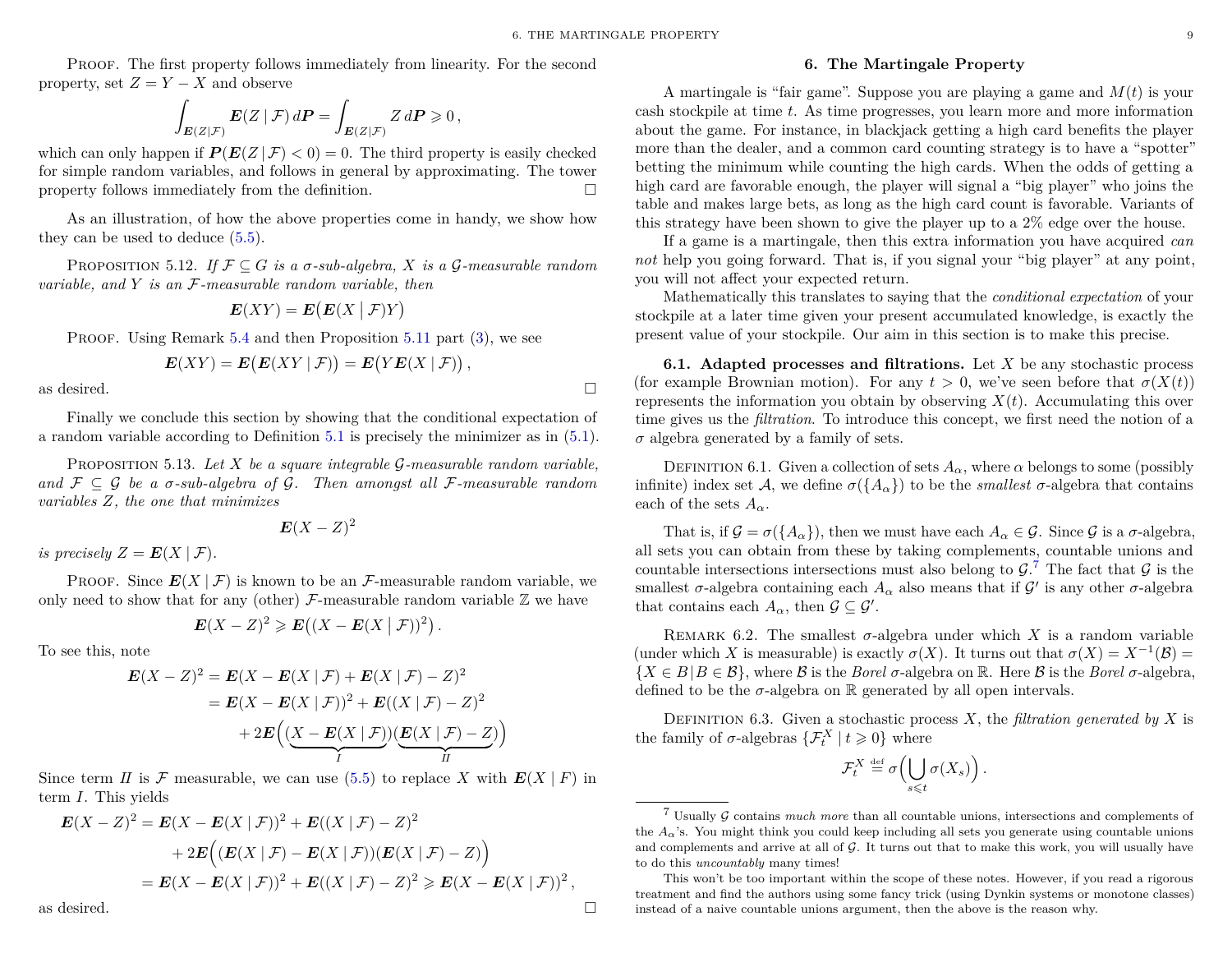That is,  $\mathcal{F}^X_t$  is all events that can be observed using only the random variables *X*<sup>*s*</sup> when  $s \leq t$ . Clearly each  $\mathcal{F}^X_t$  is a *σ*-algebra, and if  $s \leq t$ ,  $\mathcal{F}^X_s \subseteq \mathcal{F}^X_t$ . A family of *σ*-algebras with this property is called a *filtration*.

DEFINITION 6.4. A *filtration* is a family of  $\sigma$ -algebras  $\{\mathcal{F}_t | t \geq 0\}$  such that whenever  $s \leq t$ , we have  $\mathcal{F}_s \subseteq \mathcal{F}_t$ .

In our case, the filtration we work with will most often be the *Brownian filtration*, i.e. the filtration generated by Brownian motion. However, one can (and often needs to) consider more general filtrations. In this case the intuition we use is that the *σ*-algebra F*<sup>t</sup>* represents the information accumulated up to time *t* (i.e. all events whose probabilities can be deduced up to time *t*). When given a filtration, it is important that all stochastic processes we construct respect the flow of information, and do not look into the future. This is of course natural: trading / pricing strategies can not rely on the price at a later time, and gambling strategies do not know the outcome of the next hand. Mathematically this property is called *adapted*, and is defined as follows.

DEFINITION 6.5. A stochastic process *X* is said to be *adapted* to a filtration  $\{F_t\}$  $t \geq 0$ } if for every *t* the random variable  $X(t)$  is  $\mathcal{F}_t$  measurable (i.e.  $\{X(t) \leq \alpha\} \in \mathcal{F}_t$ for every  $\alpha \in \mathbb{R}, t \geq 0$ ).

Clearly a process *X* is adapted with respect to the filtration it generates  $\{\mathcal{F}_{t}^{X}\}.$ 

**6.2. Martingales.** Recall, a martingale is a "fair game". Using conditional expectations, we can now define this precisely.

DEFINITION 6.6. A stochastic process  $M$  is a martingale with respect to a filtration  $\{\mathcal{F}_t\}$  if:

- (1) *M* is adapted to the filtration  $\{\mathcal{F}_t\}.$
- (2) For any  $s < t$  we have  $E(M(t) | \mathcal{F}_s) = M(s)$ , almost surely.

Remark 6.7. A *sub-martingale* is an adapted process *M* for which we have  $E(M(t)|F_s) \ge M(s)$ , and a *super-martingale* if  $E(M(t)|F_s) \le M(s)$ . Thus  $EM(t)$ is an increasing function of time if *M* is a sub-martingale, constant in time if *M* is a martingale, and a decreasing function of time if *M* is a super-martingale.

REMARK 6.8. It is crucial to specify the filtration when talking about martingales, as it is certainly possible that a process is a martingale with respect to one filtration but not with respected to another. For our purposes the filtration will almost always be the *Brownian filtration* (i.e. the filtration generated by Brownian motion).

EXAMPLE 6.9. Let  $\{\mathcal{F}_t\}$  be a filtration,  $\mathcal{F}_{\infty} = \sigma(\cup_{t \geq 0} \mathcal{F}_t)$ , and X be any  $\mathcal{F}_{\infty}$ measurable random variable. The process  $M(t) \stackrel{\text{def}}{=} E(X_\infty \mid \mathcal{F}_t)$  is a martingale with respect to the filtration  $\{\mathcal{F}_t\}.$ 

**6.3. The martingale property of Brownian motion.** In discrete time a random walk is a martingale, so it is natural to expect that in continuous time Brownian motion is a martingale as well.

THEOREM 6.10. Let *W* be a Brownian motion,  $\mathcal{F}_t = \mathcal{F}_t^W$  be the Brownian *filtration. Brownian motion is a martingale with respect to this filtration.*

PROOF. By independence of increments,  $W(t) - W(s)$  is certainly independent of  $W(r)$  for any  $r \le s$ . Since  $\mathcal{F}_s = \sigma(\cup_{r \le s} \sigma(W(r)))$  we expect that  $W(t) - W(s)$  is independent of  $\mathcal{F}_s$ . Consequently

$$
\mathbf{E}(W(t) | \mathcal{F}_s) = \mathbf{E}(W(t) - W(s) | \mathcal{F}_s) + \mathbf{E}(W(s) | \mathcal{F}_s) = 0 + W(s) = W(s). \quad \Box
$$

Theorem 6.11. *Let W be a standard Brownian motion (i.e. a Brownian motion normalized so that*  $W(0) = 0$  *and*  $Var(W(t)) = t$ *). For any*  $C_b^{1,2}$  *function*<sup>[8](#page-11-0)</sup>  $f = f(t, x)$ *the process*

$$
M(t) \stackrel{\text{def}}{=} f(t, W(t)) - \int_0^t \left( \partial_t f(s, W(s)) + \frac{1}{2} \partial_x^2 f(s, W(s)) \right) ds
$$

*is a martingale (with respect to the Brownian filtration).*

Proof. This is an extremely useful fact about Brownian motion follows quickly from the Itô formula, which we will discuss later. However, at this stage, we can provide a simple, elegant and instructive proof as follows.

Adaptedness of *M* is easily checked. To compute  $E(M(t) | \mathcal{F}_r)$  we first observe

$$
\boldsymbol{E}\big(f(t,W(t))\big|\,\mathcal{F}_r\big)=\boldsymbol{E}\big(f(t,[W(t)-W(r)]+W(r))\,\big|\,\mathcal{F}_r\big).
$$

Since  $W(t) - W(r) \sim N(0, t - r)$  and is independent of  $\mathcal{F}_r$ , the above conditional expectation can be computed by

$$
\boldsymbol{E}\big(f(t,[W(t)-W(r)]+W(r))\,\big|\,\mathcal{F}_r\big)=\int_{\mathbb{R}}f(t,y+W(r))G(t-r,y)\,dy\,,
$$

where

$$
G(\tau, y) = \frac{1}{\sqrt{2\pi\tau}} \exp\left(\frac{-y^2}{2\tau}\right)
$$

is the density of  $W(t) - W(r)$ .

Similarly

$$
\mathbf{E}\Big(\int_0^t \big(\partial_t f(s, W(s)) + \frac{1}{2}\partial_x^2 f(s, W(s))\big) ds \Big| \mathcal{F}_r\Big)
$$
  
= 
$$
\int_0^r \big(\partial_t f(s, W(s)) + \frac{1}{2}\partial_x^2 f(s, W(s))\big) ds
$$
  
+ 
$$
\int_r^t \int_{\mathbb{R}} \big(\partial_t f(s, y + W(r)) + \frac{1}{2}\partial_x^2 f(s, y + W(r))\big) G(s - r, y) dy ds
$$

Hence

$$
\mathbf{E}(M(t) | \mathcal{F}_r) - M(r) = \int_{\mathbb{R}} f(t, y + W(r)) G(t - r, y) dy
$$

<span id="page-11-0"></span><sup>&</sup>lt;sup>8</sup>Recall a function  $f = f(t, x)$  is said to be  $C^{1,2}$  if it is  $C^1$  in *t* (i.e. differentiable with respect to *t* and  $\partial_t f$  is continuous), and  $C^2$  in *x* (i.e. twice differentiable with respect to *x* and  $\partial_x f$ ,  $\partial_x^2 f$ are both continuous). The space  $C_b^{1,2}$  refers to all  $C^{1,2}$  functions *f* for which and *f*,  $\partial_t f$ ,  $\partial_x f$ ,  $\partial_x^2 f$ are all bounded functions.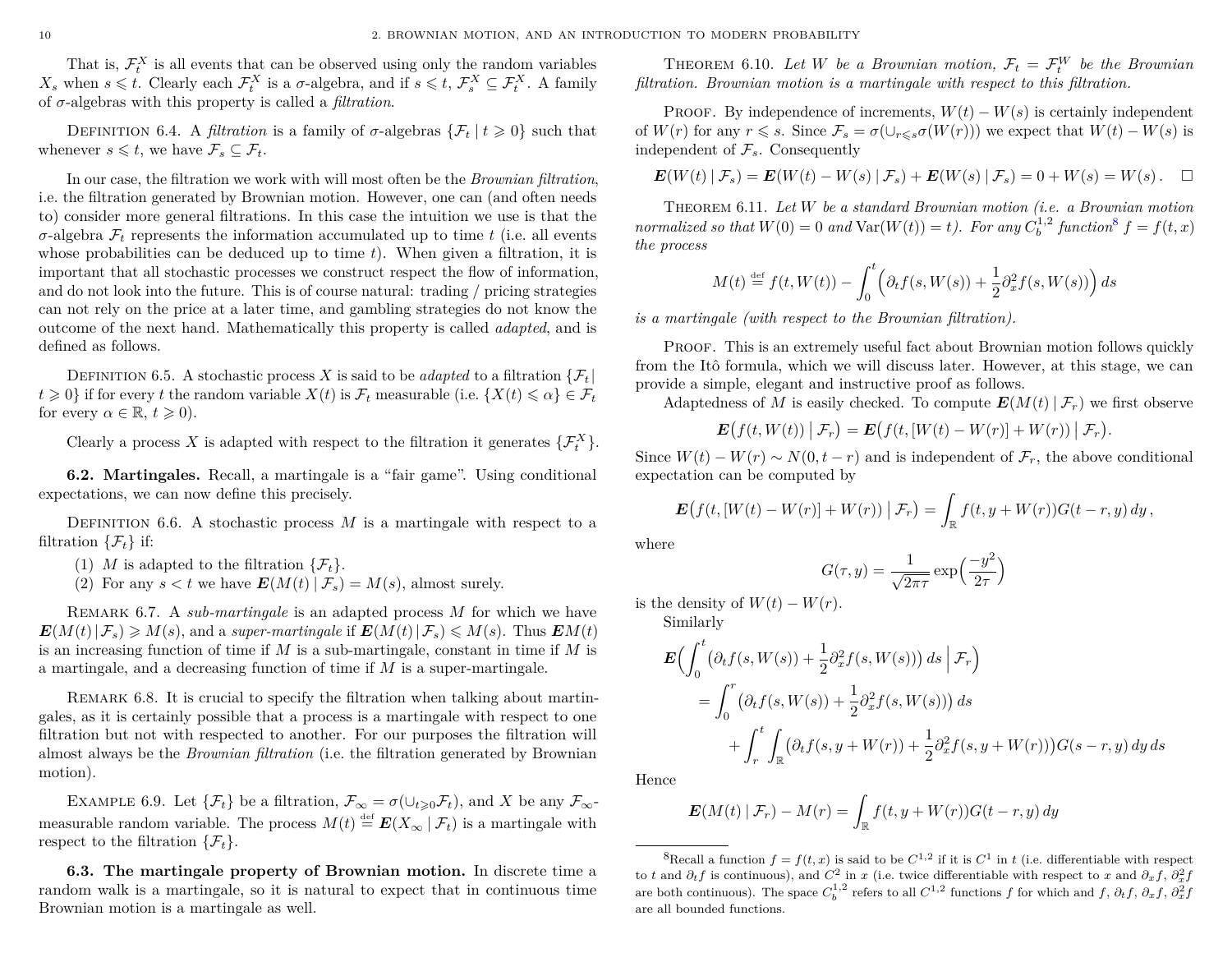$$
-\int_r^t \int_{\mathbb{R}} (\partial_t f(s, y + W(r)) + \frac{1}{2} \partial_x^2 f(s, y + W(r))) G(s - r, y) ds
$$
  
-  $f(r, W(r))$ .

We claim that the right hand side of the above vanishes. In fact, we claim the (deterministic) identity

$$
f(r,x) = \int_{\mathbb{R}} f(t, y+x)G(t-r, y) dy
$$

$$
- \int_{r}^{t} \int_{\mathbb{R}} (\partial_{t} f(s, y+x) + \frac{1}{2} \partial_{x}^{2} f(s, y+x))) G(s-r, y) dy ds
$$

holds for any function *f* and  $x \in \mathbb{R}$ . For those readers who are familiar with PDEs, this is simply the Duhamel's principle for the heat equation. If you're unfamiliar with this, the above identity can be easily checked using the fact that  $\partial_{\tau}G = \frac{1}{2}\partial_y^2 G$  and integrating the first integral by parts. We leave this calculation to the reader.  $\Box$ 

**6.4. Stopping Times.** For this section we assume that a filtration  $\{\mathcal{F}_t\}$  is given to us, and fixed. When we refer to process being adapted (or martingales), we implicitly mean they are adapted (or martingales) with respect to this filtration.

Consider a game (played in continuous time) where you have the option to walk away at any time. Let *τ* be the *random* time you decide to stop playing and walk away. In order to respect the flow of information, you need to be able to decide weather you have stopped using only information up to the present. At time *t*, event  ${\tau \leq t}$  is exactly when you have stopped and walked away. Thus, to respect the flow of information, we need to ensure  $\{\tau \leq t\} \in \mathcal{F}_t$ .

DEFINITION 6.12. A stopping time is a function  $\tau : \Omega \to [0, \infty)$  such that for every  $t \geq 0$  the event  $\{\tau \leq t\} \in \mathcal{F}_t$ .

A standard example of a stopping time is *hitting times*. Say you decide to liquidate your position once the value of your portfolio reaches a certain threshold. The time at which you liquidate is a hitting time, and under mild assumptions on the filtration, will always be a stopping time.

PROPOSITION 6.13. *Let X be an adapted continuous process,*  $\alpha \in \mathbb{R}$  *and*  $\tau$  *be the first time X hits*  $\alpha$  *(i.e.*  $\tau = \inf\{t \geq 0 \mid X(t) = \alpha\}$ ). Then  $\tau$  *is a stopping time (if the filtration is right continuous).*

Theorem 6.14 (Doob's optional sampling theorem). *If M is a martingale and τ is a bounded stopping time. Then the stopped process*  $M^{\tau}(t) \stackrel{\text{def}}{=} M(\tau \wedge t)$  *is also a martingale. Consequently,*  $EM(\tau) = EM(\tau \wedge t) = EM(0) = EM(t)$  *for all*  $t \ge 0$ *.* 

REMARK 6.15. If instead of assuming  $\tau$  is bounded, we assume  $M^{\tau}$  is bounded the above result is still true.

The proof goes beyond the scope of these notes, and can be found in any standard reference. What this means is that if you're playing a fair game, then you can not hope to improve your odds by "quitting when you're ahead". Any rule by which you decide to stop, must be a stopping time and the above result guarantees that stopping a martingale still yields a martingale.

Remark 6.16. Let *W* be a standard Brownian motion, *τ* be the first hitting time of *W* to 1. Then  $\mathbf{E}W(\tau) = 1 \neq 0 = \mathbf{E}W(t)$ . This is one situation where the optional sampling theorem doesn't apply (in fact,  $E\tau = \infty$ , and  $W^{\tau}$  is unbounded).

This example corresponds to the gambling strategy of walking away when you make your "million". The reason it's not a sure bet is because the time taken to achieve your winnings is finite almost surely, but very long (since  $E\tau = \infty$ ). In the mean time you might have incurred financial ruin and expended your entire fortune.

Suppose the price of a security you're invested in fluctuates like a martingale (say for instance Brownian motion). This is of course unrealistic, since Brownian motion can also become negative; but lets use this as a first example. You decide you're going to liquidate your position and walk away when either you're bankrupt, or you make your first million. What are your expected winnings? This can be computed using the optional sampling theorem.

PROBLEM 6.1. Let  $a \ge 0$  and *M* be any continuous martingale with  $M(0) =$  $x \in (0, a)$ . Let  $\tau$  be the first time *M* hits either 0 or *a*. Compute  $P(M(\tau) = a)$  and your expected return  $EM(\tau)$ .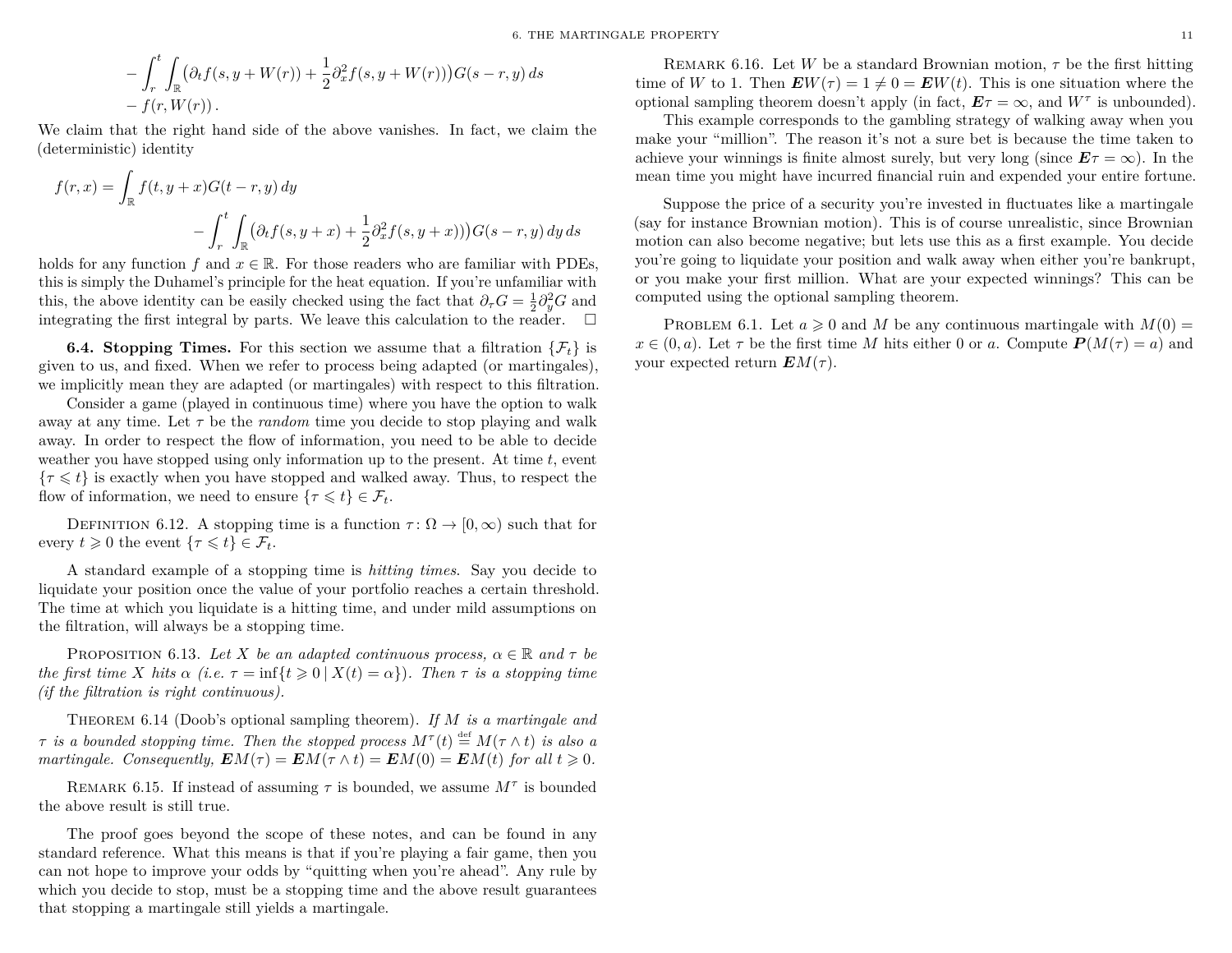CHAPTER 3

# <span id="page-13-0"></span>**Stochastic Integration**

## **1. Motivation**

<span id="page-13-1"></span>Suppose  $\Delta(t)$  is your position at time *t* on a security whose price is  $S(t)$ . If you only trade this security at times  $0 = t_0 < t_1 < t_2 < \cdots < t_n = T$ , then the change in the value of your wealth up to time *T* is given by

$$
X(t_n) - X(0) = \sum_{i=0}^{n-1} \Delta(t_i) (S(t_{i+1}) - S(t_i))
$$

If you are trading this continuously in time, you'd expect that a "simple" limiting procedure should show that your wealth is given by the *Riemann-Stieltjes* integral:

$$
X(T) - X(0) = \lim_{\|P\| \to 0} \sum_{i=0}^{n-1} \Delta(t_i) (S(t_{i+1}) - S(t_i)) = \int_0^T \Delta(t) dS(t).
$$

Here  $P = \{0 = t_0 < \cdots < t_n = T\}$  is a partition of  $[0, T]$ , and  $||P|| = \max\{t_{i+1} - t_i\}$ .

This has been well studied by mathematicians, and it is well known that for the above limiting procedure to "work directly", you need *S* to have finite *first variation*. Recall, the *first variation* of a function is defined to be

$$
V_{[0,T]}(S) \stackrel{\text{def}}{=} \lim_{\|P\| \to 0} \sum_{i=0}^{n-1} |S(t_{i+1}) - S(t_i)|.
$$

It turns out that almost *any* continuous martingale *S will not* have finite first variation. Thus to define integrals with respect to martingales, one has to do something 'clever'. It turns out that if *X* is adapted and *S* is an martingale, then the above limiting procedure works, and this was carried out by Itô (and independently by Doeblin).

#### **2. The First Variation of Brownian motion**

<span id="page-13-2"></span>We begin by showing that the first variation of Brownian motion is infinite. PROPOSITION 2.1. *If W is a standard Brownian motion, and*  $T > 0$  *then* 

$$
\lim_{n \to \infty} E \sum_{k=0}^{n-1} \left| W\left(\frac{k+1}{n}\right) - W\left(\frac{k}{n}\right) \right| = \infty.
$$

REMARK 2.2. In fact

$$
\lim_{n \to \infty} \sum_{k=0}^{n-1} \left| W\left(\frac{k+1}{n}\right) - W\left(\frac{k}{n}\right) \right| = \infty \quad \text{almost surely,}
$$

but this won't be necessary for our purposes.

PROOF. Since  $W((k+1)/n) - W(k/n) \sim N(0, 1/n)$  we know

 $E|W\left(\frac{k+1}{n}\right)$ *n*  $- W(k)$ *n*  $\Big) \Big| = \int$  $\int_{\mathbb{R}}|x|G\Big(\frac{1}{n}\Big)$  $\frac{1}{n}, x$   $\bigg) dx = \frac{C}{\sqrt{n}}$ 

where

$$
C = \int_{\mathbb{R}} |y| e^{-y^2/2} \frac{dy}{\sqrt{2\pi}} = \mathbf{E}|N(0,1)|.
$$

Consequently

$$
\sum_{k=0}^{n-1} \mathbf{E} \left| W\left(\frac{k+1}{n}\right) - W\left(\frac{k}{n}\right) \right| = \frac{Cn}{\sqrt{n}} \xrightarrow{n \to \infty} \infty .
$$

#### **3. Quadratic Variation**

<span id="page-13-3"></span>It turns out that the *second* variation of any *square integrable* martingale is almost surely finite, and this is the key step in constructing the Itô integral.

Definition 3.1. Let *M* be any process. We define the *quadratic variation* of *M*, denoted by [*M, M*] by

$$
[M, M](T) = \lim_{\|P\| \to 0} \sum_{i=0}^{n-1} (\Delta_i M)^2,
$$

where  $P = \{0 = t_1 < t_1 \cdots < t_n = T\}$  is a partition of [0, T], and  $\Delta_i M =$  $M(t_{i+1}) - M(t_i).$ 

PROPOSITION 3.2. *If W is a standard Brownian motion, then*  $[W, W](T) = T$ *almost surely.*

PROOF. For simplicity, let's assume  $t_i = Ti/n$ . Note

$$
\sum_{i=0}^{n-1} (\Delta_i W)^2 - T = \sum_{i=0}^{n-1} \left( W \left( \frac{(i+1)T}{n} \right) - W \left( \frac{iT}{n} \right) \right)^2 - T = \sum_{i=0}^{n-1} \xi_i,
$$

where

$$
\xi_i \stackrel{\text{\tiny def}}{=} (\Delta_i W)^2 - \frac{T}{n} = \left( W \left( \frac{(i+1)T}{n} \right) - W \left( \frac{iT}{n} \right) \right)^2 - \frac{T}{n} \, .
$$

Note that  $\xi_i$ 's are i.i.d. with distribution  $N(0,T/n)^2 - T/n$ , and hence

$$
E\xi_i = 0 \quad \text{and} \quad \text{Var}\,\xi_i = \frac{T^2(EN(0,1)^4 - 1)}{n^2}.
$$

Consequently

$$
\operatorname{Var}\left(\sum_{i=0}^{n-1}\xi_i\right) = \frac{T^2(\mathbf{E}N(0,1)^4-1)}{n} \xrightarrow{n\to\infty} 0,
$$

which shows

$$
\sum_{i=0}^{n-1} \left( W\left(\frac{(i+1)T}{n}\right) - W\left(\frac{iT}{n}\right) \right)^2 - T = \sum_{i=0}^{n-1} \xi_i \xrightarrow{n \to \infty} 0.
$$

COROLLARY 3.3. *The process*  $M(t) \stackrel{\text{def}}{=} W(t)^2 - [W, W](t)$  *is a martingale.*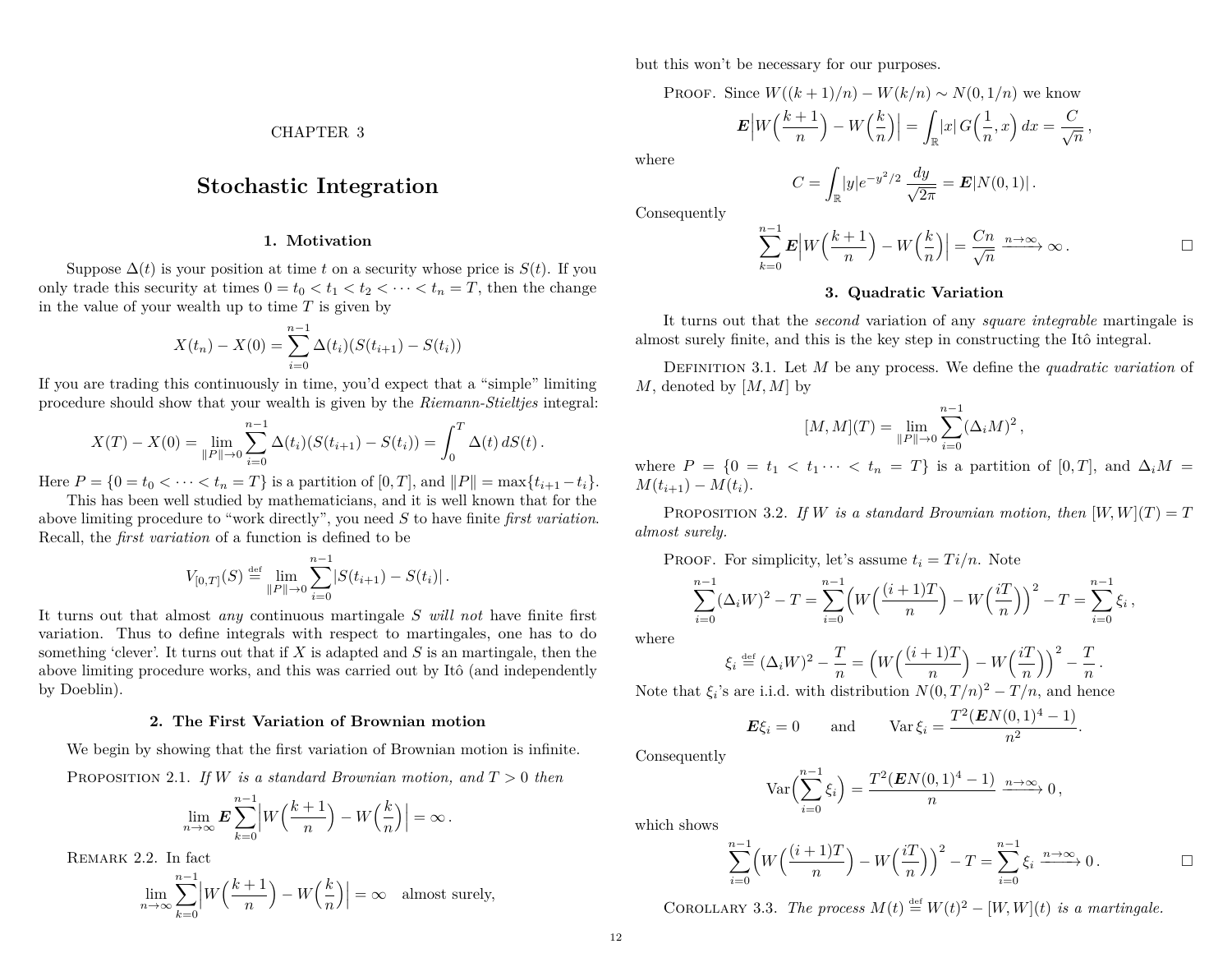PROOF. We see

$$
\mathbf{E}(W(t)^{2} - t | \mathcal{F}_{s}) = \mathbf{E}((W(t) - W(s))^{2} + 2W(s)(W(t) - W(s)) + W(s)^{2} | \mathcal{F}_{s}) - t
$$
\n
$$
= W(s)^{2} - s
$$
\nand hence  $\mathbf{E}(M(t) | \mathcal{F}_{s}) = M(s)$ .

The above wasn't a co-incidence. This property in fact characterizes the quadratic variation.

<span id="page-14-8"></span>THEOREM 3.4. Let M be a continuous martingale with respect to a filtration  $\{\mathcal{F}_t\}$ . *Then*  $\mathbf{E}M(t)^2 < \infty$  *if and only if*  $\mathbf{E}[M,M](t) < \infty$ *. In this case the process*  $M(t)^2 - [M, M](t)$  *is also a martingale with respect to the same filtration, and hence*  $EM(t)^2 - EM(0)^2 = E[M, M](t)$ .

The above is in fact a characterization of the quadratic variation of martingales.

<span id="page-14-4"></span>Theorem 3.5. *If A*(*t*) *is any continuous, increasing, adapted process such that*  $A(0) = 0$  *and*  $M(t)^2 - A(t)$  *is a martingale, then*  $A = [M, M]$ *.* 

The proof of these theorems are a bit technical and go beyond the scope of these notes. The results themselves, however, are extremely important and will be used subsequently.

Remark 3.6. The intuition to keep in mind about the first variation and the quadratic variation is the following. Divide the interval  $[0, T]$  into  $T / \delta t$  intervals of size  $\delta t$ . If *X* has finite first variation, then on each subinterval  $(k\delta t, (k+1)\delta t)$  the increment of *X* should be of order  $\delta t$ . Thus adding  $T/\delta t$  terms of order  $\delta t$  will yield something finite.

On the other hand if *X* has finite quadratic variation, on each subinterval On the other hand if *X* has finite quadratic variation, on each subinterval  $(k\delta t, (k+1)\delta t)$  the increment of *X* should be of order  $\sqrt{\delta t}$ , so that adding  $T/\delta t$ terms of the *square* of the increment yields something finite. Doing a quick check for Brownian motion (which has finite quadratic variation), we see

$$
\mathbf{E}|W(t+\delta t)-W(t)|=\sqrt{\delta t}\mathbf{E}|N(0,1)|,
$$

which is in line with our intuition.

Remark 3.7. If a continuous process has finite first variation, its quadratic variation will necessarily be 0. On the other hand, if a continuous process has finite (and non-zero) quadratic variation, its first variation will necessary be infinite.

#### **4. Construction of the Itô integral**

<span id="page-14-0"></span>Let *W* be a standard Brownian motion,  $\{\mathcal{F}_t\}$  be the Brownian filtration and *D* be an adapted process. We think of  $D(t)$  to represent our position at time t on an asset whose spot price is *W*(*t*).

LEMMA 4.1. Let  $P = \{0 = t_0 < t_1 < t_2 < \cdots\}$  be an increasing sequence of *times, and assume*  $D$  *is constant on*  $[t_i, t_{i+1})$  *(i.e. the asset is only traded at times*  $t_0, \ldots, t_n$ ). Let  $I_P(T)$ , defined by

$$
I_P(T) = \sum_{i=0}^{n-1} D(t_i) \Delta_i W + D(t_n) (W(T) - W(t_n)) \text{ if } T \in [t_n, t_{n+1}).
$$

*be your cumulative winnings up to time T. As before*  $\Delta_i W \stackrel{\text{def}}{=} W(t_{i+1}) - W(t_i)$ *. Then,*

<span id="page-14-1"></span>
$$
(4.1) \quad \mathbf{E} I_P(T)^2 = \mathbf{E} \Big[ \sum_{i=0}^n D(t_i)^2 (t_{i+1} - t_i) + D(t_n)^2 (T - t_n) \Big] \quad \text{if } T \in [t_n, t_{n+1}).
$$

*Moreover, I<sup>P</sup> is a martingale and*

<span id="page-14-3"></span>(4.2) 
$$
[I_P, I_P](T) = \sum_{i=0}^{n-1} D(t_i)^2 (t_{i+1} - t_i) + D(t_n)^2 (T - t_n) \text{ if } T \in [t_n, t_{n+1}).
$$

This lemma, as we will shortly see, is the key to the construction of stochastic integrals (called Itô integrals).

<span id="page-14-2"></span>PROOF. We first prove  $(4.1)$  with  $T = t_n$  for simplicity. Note

(4.3) 
$$
\mathbf{E}I_P(t_n)^2 = \sum_{i=0}^{n-1} \mathbf{E}D(t_i)^2 (\Delta_i W)^2 + 2 \sum_{j=0}^{n-1} \sum_{i=0}^{j-1} \mathbf{E}D(t_i)D(t_j) (\Delta_i W) (\Delta_j W)
$$

By the tower property

$$
\mathbf{E}D(t_i)^2(\Delta_i W)^2 = \mathbf{E}E(D(t_i)^2(\Delta_i W)^2 | \mathcal{F}_{t_i})
$$
  
= 
$$
\mathbf{E}D(t_i)^2 \mathbf{E}((W(t_{i+1}) - W(t_i))^2 | \mathcal{F}_{t_i}) = \mathbf{E}D(t_i)^2(t_{i+1} - t_i).
$$

Similarly we compute

$$
\mathbf{E}D(t_i)D(t_j)(\Delta_i W)(\Delta_j W) = \mathbf{E}E(D(t_i)D(t_j)(\Delta_i W)(\Delta_j W))|\mathcal{F}_{t_j})
$$
  
= 
$$
\mathbf{E}D(t_i)D(t_j)(\Delta_i W)\mathbf{E}((W(t_{j+1}) - W(t_j))|\mathcal{F}_{t_j}) = 0.
$$

Substituting these in [\(4.3\)](#page-14-2) immediately yields [\(4.1\)](#page-14-1) for  $t_n = T$ .

The proof that  $I_P$  is an martingale uses the same "tower property" idea, and is left to the reader to check. The proof of [\(4.2\)](#page-14-3) is also similar in spirit, but has a few more details to check. The main idea is to let  $A(t)$  be the right hand side of [\(4.2\)](#page-14-3). Observe *A* is clearly a continuous, increasing, adapted process. Thus, if we show  $M^2 - A$  is a martingale, then using Theorem [3.5](#page-14-4) we will have  $A = [M, M]$  as desired. The proof that  $M^2 - A$  is an martingale uses the same "tower property" idea, but is a little more technical and is left to the reader.  $\Box$ 

Note that as  $||P|| \rightarrow 0$ , the right hand side of [\(4.2\)](#page-14-3) converges to the standard Riemann integral  $\int_0^T D(t)^2 dt$ . Itô realised he could use this to prove that  $I_P$  itself converges, and the limit is now called the Itô integral.

<span id="page-14-7"></span>THEOREM 4.2. *If*  $\int_0^T D(t)^2 dt < \infty$  *almost surely, then as*  $||P|| \to 0$ *, the processes I<sup>P</sup> converge to a* continuous process *I denoted by*

<span id="page-14-5"></span>(4.4) 
$$
I(T) \stackrel{\text{def}}{=} \lim_{\|P\| \to 0} I_P(T) \stackrel{\text{def}}{=} \int_0^T D(t) dW(t).
$$

*This is known as the* Itô integral of *D* with respect to *W. If further*

<span id="page-14-6"></span>(4.5) 
$$
\mathbf{E} \int_0^T D(t)^2 dt < \infty,
$$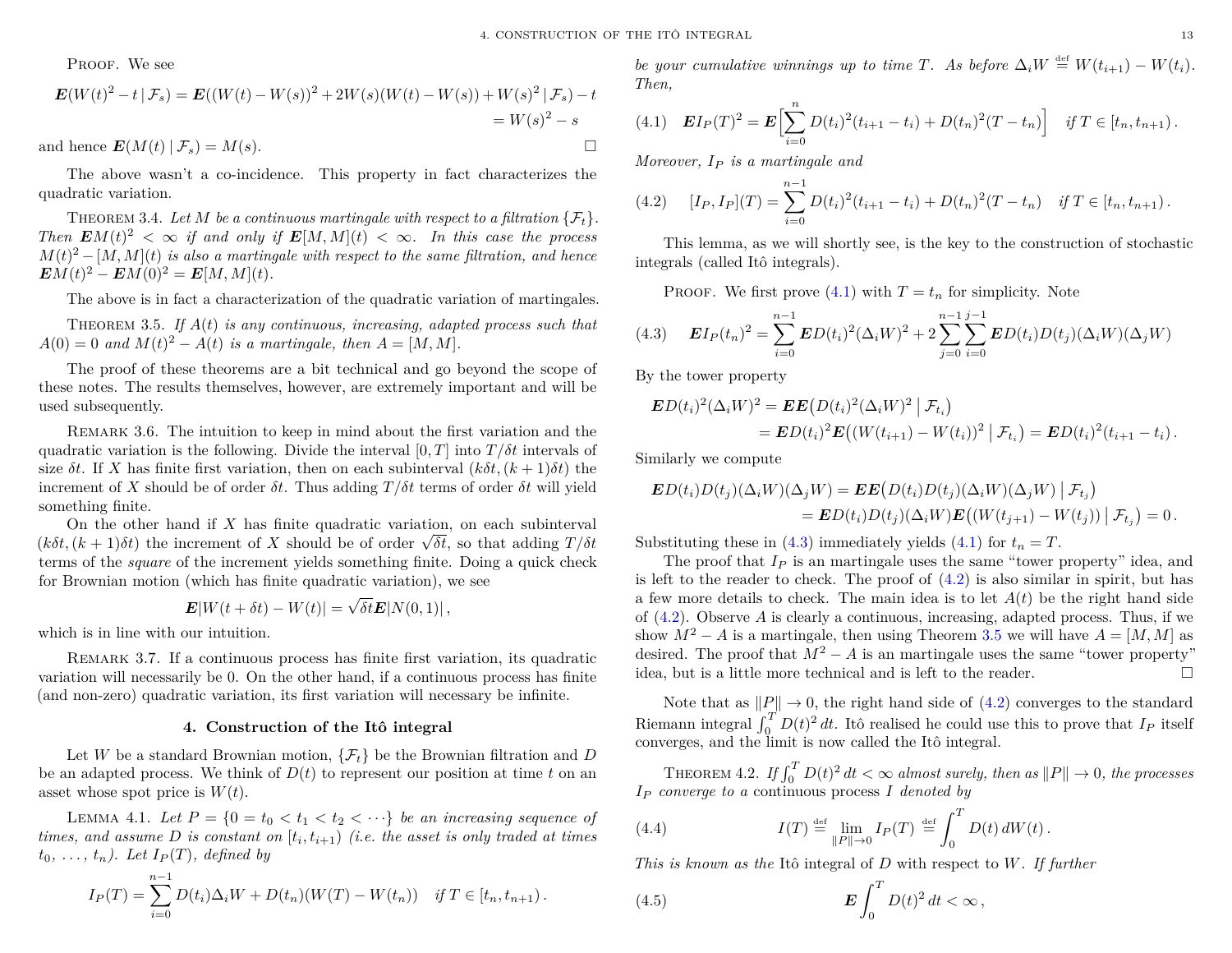*then the process*  $I(T)$  *is a* martingale *and the quadratic variation* [*I, I*] *satisfies* 

$$
[I, I](T) = \int_0^T D(t)^2 dt \quad almost \ surely.
$$

Remark 4.3. For the above to work, it is *crucial* that *D* is adapted, and is sampled at the left endpoint of the time intervals. That is, the terms in the sum are  $D(t_i)(W(t_{i+1}) - W(t_i))$ , and not  $D(t_{i+1})(W(t_{i+1}) - W(t_i))$  or  $\frac{1}{2}(D(t_i) +$  $D(t_{i+1})$  $(W(t_{i+1}) - W(t_i))$ , or something else.

Usually if the process is not adapted, there is no meaningful way to make sense of the limit. However, if you sample at different points, it still works out (usually) but what you get is *different* from the Itô integral (one example is the Stratonovich integral).

REMARK 4.4. The variable  $t$  used in  $(4.4)$  is a "dummy" integration variable. Namely one can write

$$
\int_0^T D(t) dW(t) = \int_0^T D(s) dW(s) = \int_0^T D(r) dW(r),
$$

or any other variable of your choice.

Corollary 4.5 (Itô Isometry). *If* [\(4.5\)](#page-14-6) *holds then*

$$
\boldsymbol{E}\left(\int_0^T D(t) dW(t)\right)^2 = \boldsymbol{E} \int_0^T D(t)^2 dt.
$$

Proposition 4.6 (Linearity). *If D*<sup>1</sup> *and D*<sup>2</sup> *are two adapted processes, and*  $\alpha \in \mathbb{R}$ , then

$$
\int_0^T (D_1(t) + \alpha D_2(t)) dW(t) = \int_0^T D_1(t) dW(t) + \alpha \int_0^T D_2(t) dW(t).
$$

Remark 4.7. Positivity, however, is not preserved by Itô integrals. Namely if  $D_1 \leq D_2$ , there is no reason to expect  $\int_0^T D_1(t) dW(t) \leq \int_0^T D_2(t) dW(t)$ . Indeed choosing  $D_1 = 0$  and  $D_2 = 1$  we see that we can not possibly have  $0 = \int_0^T D_1(t) dW(t)$  to be almost surely smaller than  $W(T) = \int_0^T D_2(t) dW(t)$ .

Recall, our starting point in these notes was modelling stock prices as *geometric Brownian motions*, given by the equation

$$
dS(t) = \alpha S(t) dt + \sigma S(t) dW(t).
$$

After constructing Itô integrals, we are now in a position to describe what this means. The above is simply shorthand for saying *S* is a process that satisfies

$$
S(T) - S(0) = \int_0^T \alpha S(t) dt + \int_0^T \sigma S(t) dW(t).
$$

The first integral on the right is a standard Riemann integral. The second integral, representing the noisy fluctuations, is the Itô integral we just constructed.

Note that the above is a little more complicated than the Itô integrals we will study first, since the process *S* (that we're trying to define) also appears as an integrand on the right hand side. In general, such equations are called *Stochastic differential equations*, and are extremely useful in many contexts.

#### **5. The Itô formula**

<span id="page-15-0"></span>Using the abstract "limit" definition of the Itô integral, it is hard to compute examples. For instance, what is

$$
\int_0^T W(s) \, dW(s)
$$
?

This, as we will shortly, can be computed easily using the Itô formula (also called the Itô-Doeblin formula).

Suppose *b* and  $\sigma$  are adapted processes. (In particular, they could but need not, be random). Consider a process *X* defined by

<span id="page-15-1"></span>(5.1) 
$$
X(T) = X(0) + \int_0^T b(t) dt + \int_0^T \sigma(t) dW(t).
$$

Note the first integral  $\int_0^T b(t) dt$  is a regular Riemann integral that can be done directly. The second integral the Itô integral we constructed in the previous section.

DEFINITION 5.1. The process *X* is called an Itô process if  $X(0)$  is deterministic (not random) and for all  $T \geq 0$ ,

$$
\boldsymbol{E} \int_0^T \sigma(t)^2 dt < \infty \quad \text{and} \quad \int_0^T b(t) dt < \infty \, .
$$

REMARK 5.2. The shorthand notation for  $(5.1)$  is to write

(5.1') 
$$
dX(t) = b(t) dt + \sigma(t) dW(t).
$$

Proposition 5.3. *The quadratic variation of X is*

(5.2) 
$$
[X, X](T) = \int_0^T \sigma(t)^2 dt \quad almost \ surely.
$$

Proof. Define *B* and *M* by

<span id="page-15-2"></span>
$$
B(T) = \int_0^T b(t) dt \quad \text{and} \quad M(T) = \int_0^T \sigma(t) dW(t),
$$

and let  $P = \{0 = t_0 < t_1 < \cdots < t_n = T\}$  be a partition of  $[0, T]$ , and  $||P|| =$  $\max_i t_{i+1} - t_i$ . Observe

$$
\sum_{i=0}^{n-1} (\Delta_i X)^2 = \sum_{i=0}^{n-1} (\Delta_i M)^2 + \sum_{i=0}^{n-1} (\Delta_i B)^2 + 2 \sum_{i=0}^{n-1} (\Delta_i B) (\Delta_i M).
$$

The first sum on the right converges (as  $||P|| \to 0$ ) to  $[M, M](T)$ , which we know is exactly  $\int_0^T \sigma(t)^2 dt$ . For the second sum, observe

$$
(\Delta_i B)^2 = \left(\int_{t_i}^{t_{i+1}} b(s) \, ds\right)^2 \leqslant \left(\max |b|^2\right) (t_{i+1} - t_i)^2 \leqslant \left(\max |b|^2\right) \|P\|(t_{i+1} - t_i).
$$

Hence

$$
\Big|\sum_{i=0}^{n-1} (\Delta_i B)^2\Big| \leq \|P\| \big(\max |b|^2\big) T \xrightarrow{\|P\| \to 0} 0.
$$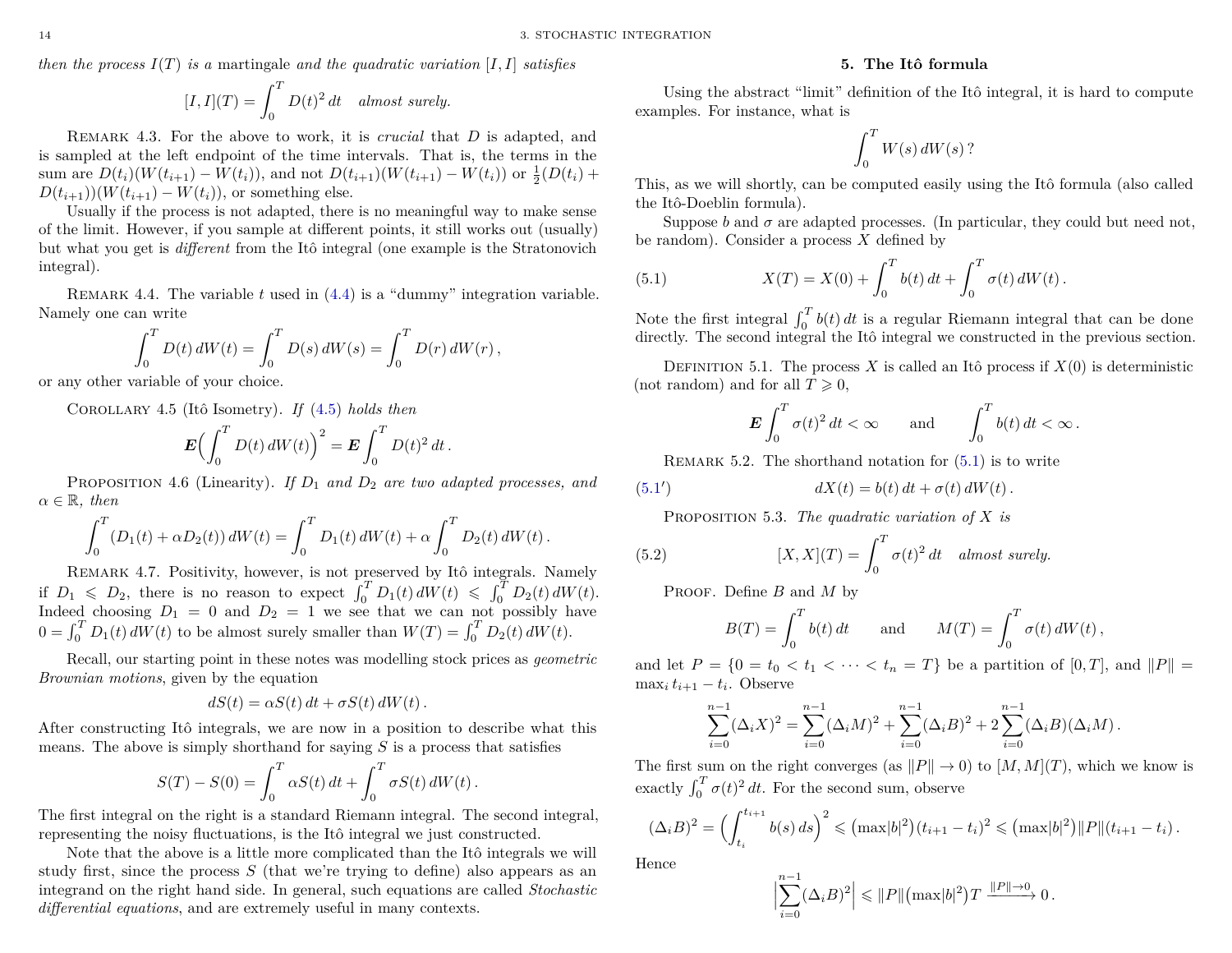For the third term, one uses the *Cauchy-Schwartz* inequality to observe

$$
\left| \sum_{i=0}^{n-1} (\Delta_i B)(\Delta_i M) \right| \leq \left( \sum_{i=0}^{n-1} (\Delta_i B)^2 \right)^{1/2} \left( \sum_{i=0}^{n-1} (\Delta_i M)^2 \right)^{1/2} \xrightarrow{\|P\| \to 0} 0 \cdot [M, M](T) = 0.
$$

REMARK 5.4. It's common to decompose  $X = B + M$  where M is a martingale and *B* has finite first variation. Processes that can be decomposed in this form are called *semi-martingales*, and the decomposition is unique. The process *M* is called the martingale part of *X*, and *B* is called the *bounded variation* part of *X*.

<span id="page-16-3"></span>Proposition 5.5. *The semi-martingale decomposition of X is unique. That is, if*  $X = B_1 + M_1 = B_2 + M_2$  *where*  $B_1, B_2$  *are continuous adapted processes with finite first variation, and M*1*, M*<sup>2</sup> *are continuous (square integrable) martingales, then*  $B_1 = B_2$  *and*  $M_1 = M_2$ *.* 

PROOF. Set  $M = M_1 - M_2$  and  $B = B_1 - B_2$ , and note that  $M = -B$ . Consequently, *M* has finite first variation and hence 0 quadratic variation. This implies  $EM(t)^2 = E[M, M](t) = 0$  and hence  $M = 0$  identically, which in turn implies  $B = 0$ ,  $B_1 = B_2$  and  $M_1 = M_2$ .

Given an adapted process *D*, interpret *X* as the price of an asset, and *D* as our position on it. (We could either be long, or short on the asset so *D* could be positive or negative.)

DEFINITION 5.6. We define the integral of  $D$  with respect to  $X$  by

$$
\int_0^T D(t) dX(t) \stackrel{\text{def}}{=} \int_0^T D(t)b(t) dt + \int_0^T D(t)\sigma(t) dW(t).
$$

As before,  $\int_0^T D dX$  represents the winnings or profit obtained using the trading strategy *D*.

REMARK 5.7. Note that the first integral on the right  $\int_0^T D(t)b(t) dt$  is a regular Riemann integral, and the second one is an Itô integral. Recall that Itô integrals with respect to Brownian motion (i.e. integrals of the form  $\int_0^t D(s) dW(s)$  are martingales). Integrals with respect to a general process *X* are only guaranteed to be martingales if *X* itself is a martingale (i.e.  $b = 0$ ), or if the integrand is 0.

Remark 5.8. If we define *I<sup>P</sup>* by

$$
I_P(T) = \sum_{i=0}^{n-1} D(t_i)(\Delta_i X) + D(t_n)(X(T) - X(t_n)) \text{ if } T \in [t_n, t_{n+1}),
$$

then  $I_P$  converges to the integral  $\int_0^T D(t) dX(t)$  defined above. This works in the same way as Theorem [4.2.](#page-14-7)

Suppose now  $f(t, x)$  is some function. If X is differentiable as a function of t *(which it most certainly is not)*, then the chain rule gives

$$
f(T, X(T)) - f(0, X(0)) = \int_0^T \partial_t \left( f(t, X(t)) \right) dt
$$

$$
= \int_0^T \partial_t f(t, X(t)) dt + \int_0^T \partial_x f(t, X(t)) \partial_t X(t) dt
$$
  
= 
$$
\int_0^T \partial_t f(t, X(t)) dt + \int_0^T \partial_x f(t, X(t)) dX(t).
$$

Itô process are *almost never* differentiable as a function of time, and so the above has no chance of working. It turns out, however, that for Itô process you can make the above work by adding an *Itô correction* term. This is the celebrated Itô formula (more correctly the Itô-Doeblin<sup>[1](#page-16-0)</sup> formula).

THEOREM 5.9 (Itô formula, aka Itô-Doeblin formula). *If*  $f = f(t, x)$  *is*  $C^{1,2}$ *function*[2](#page-16-1) *then*

<span id="page-16-2"></span>(5.3) 
$$
f(T, X(T)) - f(0, X(0)) = \int_0^T \partial_t f(t, X(t)) dt + \int_0^T \partial_x f(t, X(t)) dX(t) + \frac{1}{2} \int_0^T \partial_x^2 f(t, X(t) d[X, X](t).
$$

REMARK 5.10. To clarify notation,  $\partial_t f(t, X(t))$  means the following: differentiate  $f(t, x)$  with respect to  $t$  (treating  $x$  as a constant), and then substitute  $x = X(t)$ . Similarly  $\partial_x f(t, X(t))$  means differentiate  $f(t, x)$  with respect to *x*, and then substitute  $x = X(t)$ . Finally  $\partial_x^2 f(t, X(t))$  means take the second derivative of the function  $f(t, x)$  with respect to *x*, and the substitute  $x = X(t)$ .

REMARK 5.11. In short hand differential form, this is written as

(5.3') 
$$
df(t, X(t)) = \partial_t f(t, X(t)) dt + \partial_x f(t, X(t)) dX(t)
$$
  
  $+ \frac{1}{2} \partial_x^2 f(t, X(t)) d[X, X](t).$ 

The term  $\frac{1}{2}\partial_x^2 f d[X,X](t)$  is an "extra" term, and is often referred to as the *Itô correction term*. The Itô formula is simply a version of the *chain rule* for stochastic processes.

Remark 5.12. Substituting what we know about *X* from [\(5.1\)](#page-15-1) and [\(5.2\)](#page-15-2) we see that [\(5.3\)](#page-16-2) becomes

$$
f(T, X(T)) - f(0, X(0)) = \int_0^T (\partial_t f(t, X(t)) + \partial_x f(t, X(t)) b(t)) dt
$$

<span id="page-16-0"></span><sup>1</sup>W. Doeblin was a French-German mathematician who was drafted for military service during the second world war. During the war he wrote down his mathematical work and sent it in a sealed envelope to the French Academy of Sciences, because he did not want it to "fall into the wrong hands". When he was about to be captured by the Germans he burnt his mathematical notes and killed himself.

The sealed envelope was opened in 2000 which revealed that he had a treatment of stochastic Calculus that was essentially equivalent to Itô's. In posthumous recognition, Itô's formula is now referred to as the Itô-Doeblin formula by many authors.

<span id="page-16-1"></span><sup>2</sup>Recall a function  $f = f(t, x)$  is said to be  $C^{1,2}$  if it is  $C^1$  in *t* (i.e. differentiable with respect to *t* and  $\partial_t f$  is continuous), and  $C^2$  in *x* (i.e. twice differentiable with respect to *x* and  $\partial_x f$ ,  $\partial_x^2 f$ are both continuous).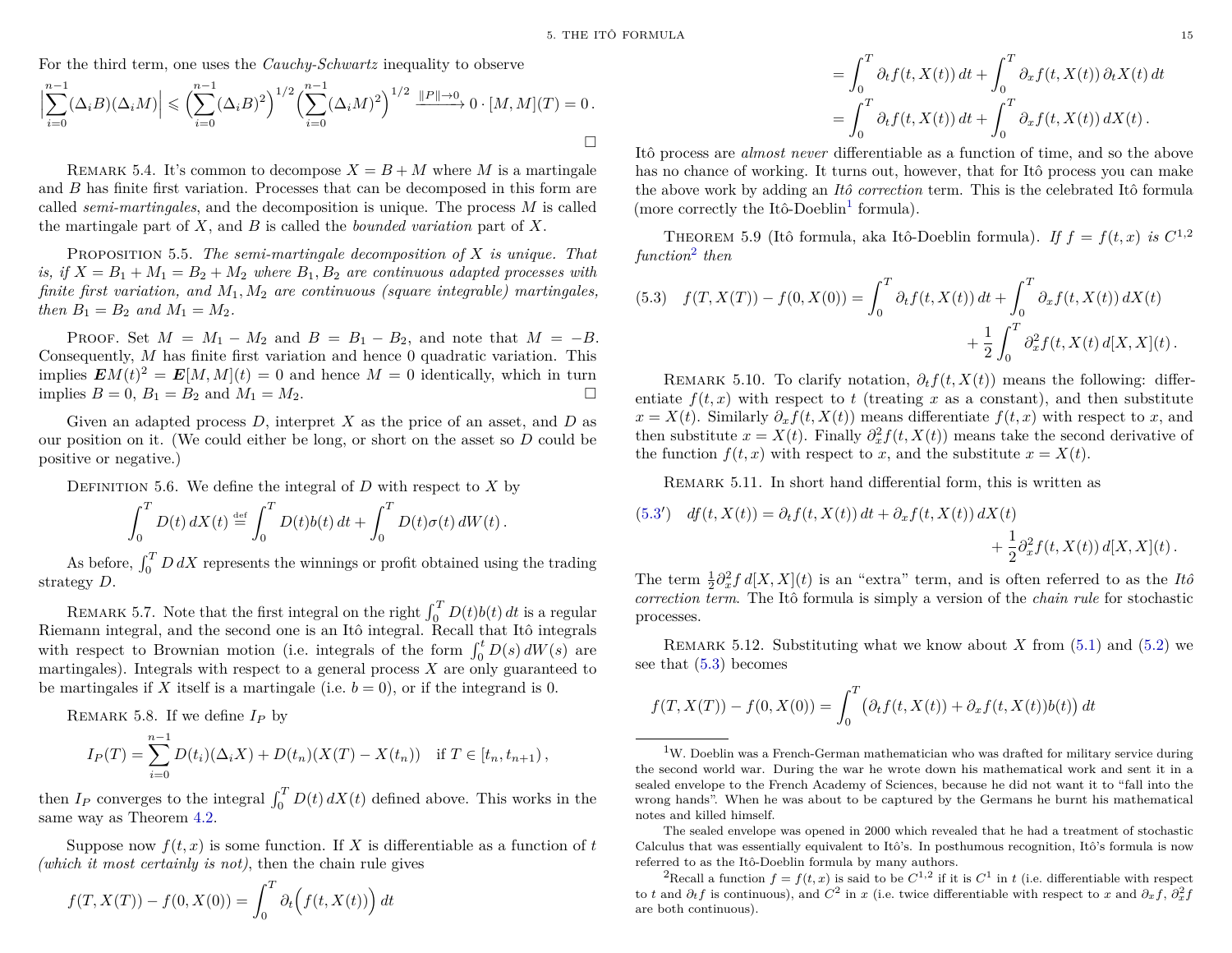16 3. STOCHASTIC INTEGRATION

$$
+\int_0^T \partial_x f(t,X(t))\sigma(t) dW(t) + \frac{1}{2}\int_0^T \partial_x^2 f(t,X(t)) \sigma(t)^2 dt.
$$

The second integral on the right is an Itô integral (and hence a martingale). The other integrals are regular Riemann integrals which yield processes of finite variation.

While a complete rigorous proof of the Itô formula is technical, and beyond the scope of this course, we provide a quick heuristic argument that illustrates the main idea clearly.

INTUITION BEHIND THE ITÔ FORMULA. Suppose that the function  $f$  is only a function of *x* and doesn't depend on *t*, and *X* is a standard Brownian motion (i.e.  $b = 0$  and  $\sigma = 1$ ). In this case proving Itô's formula reduces to proving

$$
f(W(T)) - f(W(0)) = \int_0^T f'(W(t)) dW(t) + \frac{1}{2} \int_0^T f''(W(t)) dt.
$$

Let  $P = \{0 = t_0 < t_1 < \cdots < t_n = T\}$  be a partition of  $[0, T]$ . Taylor expanding *f* to second order gives

<span id="page-17-1"></span>
$$
(5.4) \quad f(W(T)) - f(W(0)) = \sum_{i=0}^{n-1} f(W(t_{i+1})) - f(W(t_i))
$$
  
= 
$$
\sum_{i=0}^{n-1} f'(W(t_i))(\Delta_i W) + \frac{1}{2} \sum_{i=0}^{n-1} f''(W(t_i))(\Delta_i W)^2 + \frac{1}{2} \sum_{i=0}^{n-1} o((\Delta_i W)^2),
$$

where the last sum on the right is the remainder from the Taylor expansion.

Note the first sum on the right of [\(5.4\)](#page-17-1) converges to the Itô integral

$$
\int_0^T f'(W(t))\,dW(t)\,.
$$

For the second sum on the right of [\(5.4\)](#page-17-1), note

$$
f''(W(t_i))(\Delta_i W)^2 = f''(W(t_i))(t_{i+1} - t_i) + f''(W(t_i))[(\Delta_i W)^2 - (t_{i+1} - t_i)].
$$

After summing over *i*, first term on the right converges to the Riemann integral  $\int_0^T f''(W(t)) dt$ . The second term on the right is similar to what we had when computing the quadratic variation of *W*. The variance of  $\xi_i \stackrel{\text{def}}{=} (\Delta_i W)^2 - (t_{i+1} - t_i)$ is of order  $(t_{i+1} - t_i)^2$ . Thus we expect that the second term above, when summed over *i*, converges to 0.

Finally each summand in the remainder term (the last term on the right of [\(5.4\)](#page-17-1)) is smaller than  $(\Delta_i W)^2$ . (If, for instance, *f* is three times continuously differentiable in *x*, then each summand in the remainder term is of order  $(\Delta_i W)^3$ .) Consequently, when summed over *i* this should converge to 0

# **6. A few examples using Itô's formula**

<span id="page-17-0"></span>Technically, as soon as you know Itô's formula you can "jump right in" and derive the Black-Scholes equation. However, because of the importance of Itô's formula, we work out a few simpler examples first.

EXAMPLE 6.1. Compute the quadratic variation of  $W(t)^2$ .

SOLUTION. Let 
$$
f(t, x) = x^2
$$
. Then, by Itô's formula,  
\n
$$
d(W(t)^2) = df(t, W(t))
$$
\n
$$
= \partial_t f(t, W(t)) dt + \partial_x f(t, W(t)) dW(t) + \frac{1}{2} \partial_x^2 f(t, W(t))
$$
\n
$$
= 2W(t) dW(t) + dt.
$$

Or, in integral form,

$$
W(T)^{2} - W(0)^{2} = W(T)^{2} = 2 \int_{0}^{T} W(t) dW(t) + T.
$$

Now the second term on the right has finite first variation, and won't affect our computations for quadratic variation. The first term is an martingale whose quadratic variation is  $\int_0^T W(t)^2 dt$ , and so

$$
[W^2, W^2](T) = 4 \int_0^T W(t)^2 dt.
$$

 $dt$ 

Remark 6.2. Note the above also tells you

$$
2\int_0^T W(t) dW(t) = W(T)^2 - T.
$$

EXAMPLE 6.3. Let  $M(t) = W(t)$  and  $N(t) = W(t)^2 - t$ . We know M and N are martingales. Is *MN* a martingale?

SOLUTION. Note  $M(t)N(t) = W(t)^3 - tW(t)$ . By Itô's formula,

$$
d(MN) = -W(t) dt + (3W(t)^{2} - t) dW(t) + 3W(t) dt.
$$

Or in integral form

$$
M(t)N(t) = \int_0^t 2W(s) \, ds + \int_0^t (3W(s)^2 - s) \, dW(s) \, .
$$

Now the second integral on the right is a martingale, but the first integral most certainly is not. So  $MN$  can not be a martingale.

Remark 6.4. Note, above we changed the integration variable from *t* to *s*. This is perfectly legal – the variable with which you integrate with respect to is a dummy variable (just line regular Riemann integrals) and you can replace it what your favourite (unused!) symbol.

REMARK 6.5. It's worth pointing out that the Itô integral  $\int_0^t \Delta(s) dW(s)$  is always a martingale (under the finiteness condition [\(4.5\)](#page-14-6)). However, the Riemann integral  $\int_0^t b(s) ds$  is only a martingale if  $b = 0$  identically.

PROPOSITION 6.6. *If*  $f = f(t, x)$  *is*  $C_b^{1,2}$  *then the process* 

$$
M(t) \stackrel{\text{def}}{=} f(t, W(t)) - \int_0^t \left( \partial_t f(s, W(s)) + \frac{1}{2} \partial_x^2 f(s, W(s)) \right) ds
$$

*is a martingale.*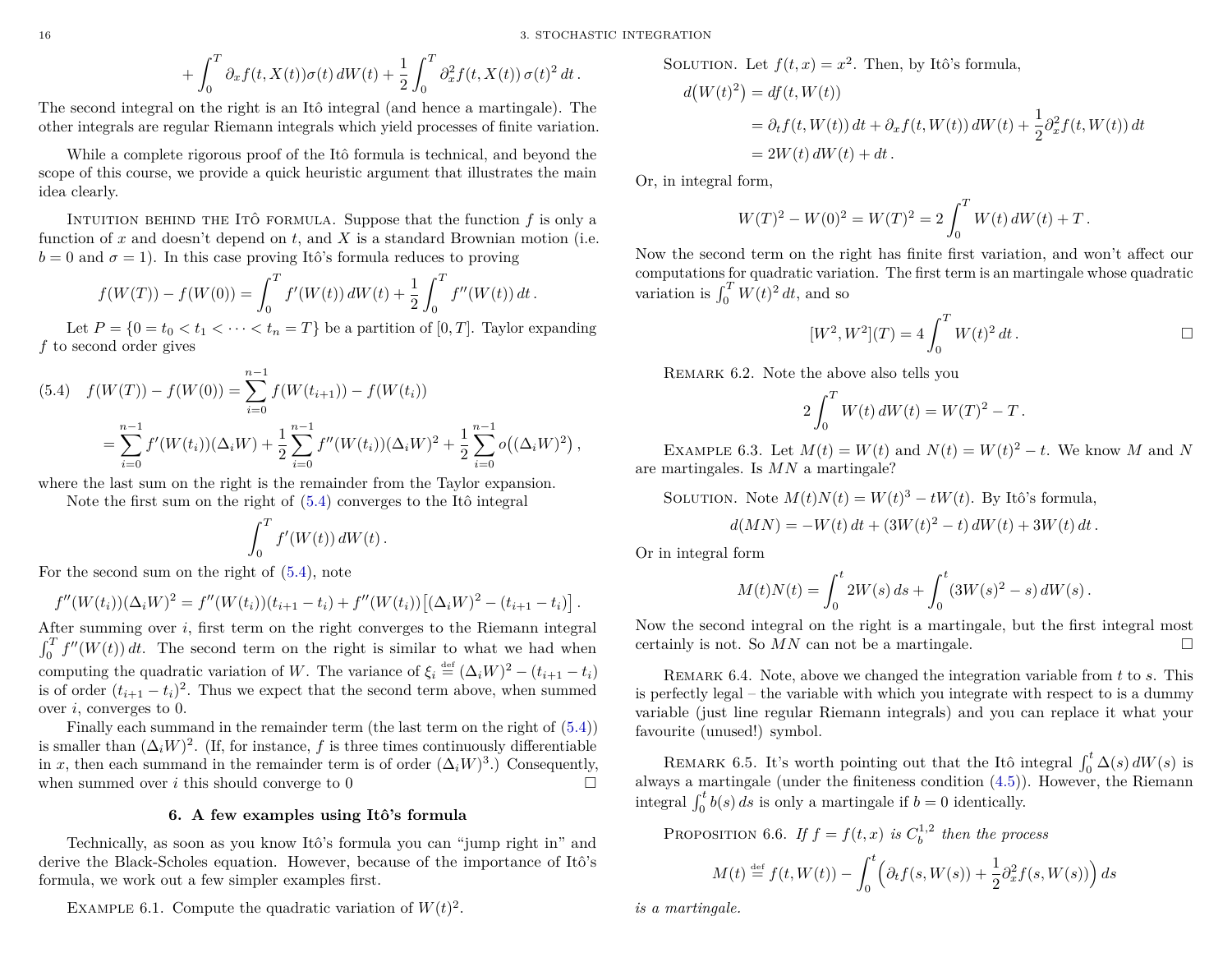Remark 6.7. We'd seen this earlier, and the proof involved computing the conditional expectations directly and checking an algebraic identity involving the density of the normal distribution. With Itô's formula, the proof is "immediate".

PROOF. By Itô's formula (in integral form)

$$
f(t, W(t)) - f(0, W(0))
$$
  
=  $\int_0^t \partial_t f(s, W(s)) ds + \int_0^t \partial_x f(s, W(s)) dW(s) + \frac{1}{2} \int_0^t \partial_x^2 f(s, W(s)) ds$   
=  $\int_0^t \left( \partial_t f(s, W(s)) + \frac{1}{2} \partial_x^2 f(s, W(s)) \right) ds + \int_0^t \partial_x f(s, W(s)) dW(s).$ 

Substituting this we see

$$
M(t) = f(0, W(0)) + \int_0^t \partial_x f(s, W(s)) dW(s),
$$

which is a martingale.  $\Box$ 

REMARK 6.8. Note we said  $f \in C_b^{1,2}$  to "cover our bases". Recall for Itô integrals to be martingales, we need the finiteness condition [\(4.5\)](#page-14-6) to hold. This will certainly be the case if  $\partial_x f$  is bounded, which is why we made this assumption. The result above is of course true under much more general assumptions.

EXAMPLE 6.9. Let  $X(t) = t \sin(W(t))$ . Is  $X^2 - [X, X]$  a martingale?

SOLUTION. Let  $f(t, x) = t \sin(x)$ . Observe  $X(t) = f(t, W(t))$ ,  $\partial_t f = \sin x$ ,  $\partial_x f = t \cos x$ , and  $\partial_x^2 f = -t \sin x$ . Thus by Itô's formula,

$$
dX(t) = \partial_t f(t, W(t)) dt + \partial_x f(t, W(t)) dW(t) + \frac{1}{2} \partial_x^2 f(t, W(t)) d[W, W](t)
$$
  
= sin(W(t)) dt + t cos(W(t)) dW(t) -  $\frac{1}{2}$  t sin(W(t)) dt,

and so

$$
d[X, X](t) = t^2 \cos^2(W(t)) dt.
$$

Now let  $g(x) = x^2$  and apply Itô's formula to compute  $dg(X(t))$ . This gives

$$
dX(t)^{2} = 2X(t) dX(t) + d[X, X](t)
$$

and so

$$
d(X(t)^{2} - [X, X]) = 2X(t) dX(t)
$$
  
=  $2t \sin(t) (\sin(W(t)) - \frac{t \sin(W(t))}{2}) dt + 2t \sin(t) (t \cos(W(t))) dW(t).$ 

Since the *dt* term above isn't 0,  $X(t)^2 - [X, X]$  can not be a martingale.

Recall we said earlier (Theorem [3.4\)](#page-14-8) that for any martingale  $M, M^2 - [M, M]$ is a martingale. In the above example *X* is not a martingale, and so there is no contradiction when we show that  $X^2 - [X, X]$  is not a martingale. If M is a martingale, Itô's formula can be used to "prove"<sup>[3](#page-18-1)</sup> that  $M^2 - [M, M]$  is a martingale.

PROPOSITION 6.10. *Let*  $M(t) = \int_0^t \sigma(s) dW(s)$ . *Then*  $M^2 - [M, M]$  *is a martingale.*

PROOF. Let 
$$
N(t) = M(t)^2 - [M, M](t)
$$
. Observe that by Itô's formula,  

$$
d(M(t)^2) = 2M(t) dM(t) + d[M, M](t).
$$

Hence

$$
dN = 2M(t) dM(t) + d[M, M](t) - d[M, M](t) = 2M(t)\sigma(t) dW(t).
$$

<span id="page-18-0"></span>Since there is no " $dt$ " term and Itô integrals are martingales, *N* is a martingale.  $\Box$ 

#### **7. Review Problems**

PROBLEM 7.1. If  $0 \le r < s < t$ , compute  $E(W(r)W(s)W(t))$ .

PROBLEM 7.2. Define the processes *X, Y, Z* by

$$
X(t) = \int_0^{W(t)} e^{-s^2} ds, \quad Y(t) = \exp\left(\int_0^t W(s) ds\right), \quad Z(t) = \frac{t}{X(t)}
$$

Decompose each of these processes as the sum of a martingale and a process of finite first variation. What is the quadratic variation of each of these processes?

PROBLEM 7.3. Define the processes *X,Y* by

$$
X(t) \stackrel{\text{\tiny def}}{=} \int_0^t W(s) \, ds \,, \quad Y(t) \stackrel{\text{\tiny def}}{=} \int_0^t W(s) \, dW(s) \, .
$$

Given  $0 \le s \le t$ , compute the conditional expectations  $\mathbf{E}(X(t)|\mathcal{F}_s)$ , and  $\mathbf{E}(Y(t)|\mathcal{F}_s)$ .

PROBLEM 7.4. Let 
$$
M(t) = \int_0^t W(s) dW(s)
$$
. Find a function f such that  

$$
E(t) \stackrel{\text{def}}{=} \exp\left(M(t) - \int_0^t f(s, W(s)) ds\right)
$$

is a martingale.

<span id="page-18-2"></span>PROBLEM 7.5. Suppose  $\sigma = \sigma(t)$  is a deterministic (i.e. non-random) process, and *X* is the Itô process defined by

$$
X(t) = \int_0^t \sigma(u) dW(u) .
$$

(a) Given  $\lambda, s, t \in \mathbb{R}$  with  $0 \leq s < t$  compute  $\mathbf{E}(e^{\lambda(X(t)-X(s))} | \mathcal{F}_s)$ .

(b) If  $r \leq s$  compute  $\mathbf{E} \exp(\lambda X(r) + \mu(X(t) - X(s))).$ 

<span id="page-18-1"></span>(c) What is the joint distribution of  $(X(r), X(t) - X(s))$ ?

*.*

<sup>&</sup>lt;sup>3</sup>We used the fact that  $M^2 - [M, M]$  is a martingale crucially in the construction of Itô integrals, and hence in proving Itô's formula. Thus proving  $M^2 - [M, M]$  is a martingale using the Itô's formula is circular and not a valid proof. It is however instructive, and helps with building intuition, which is why it is presented here.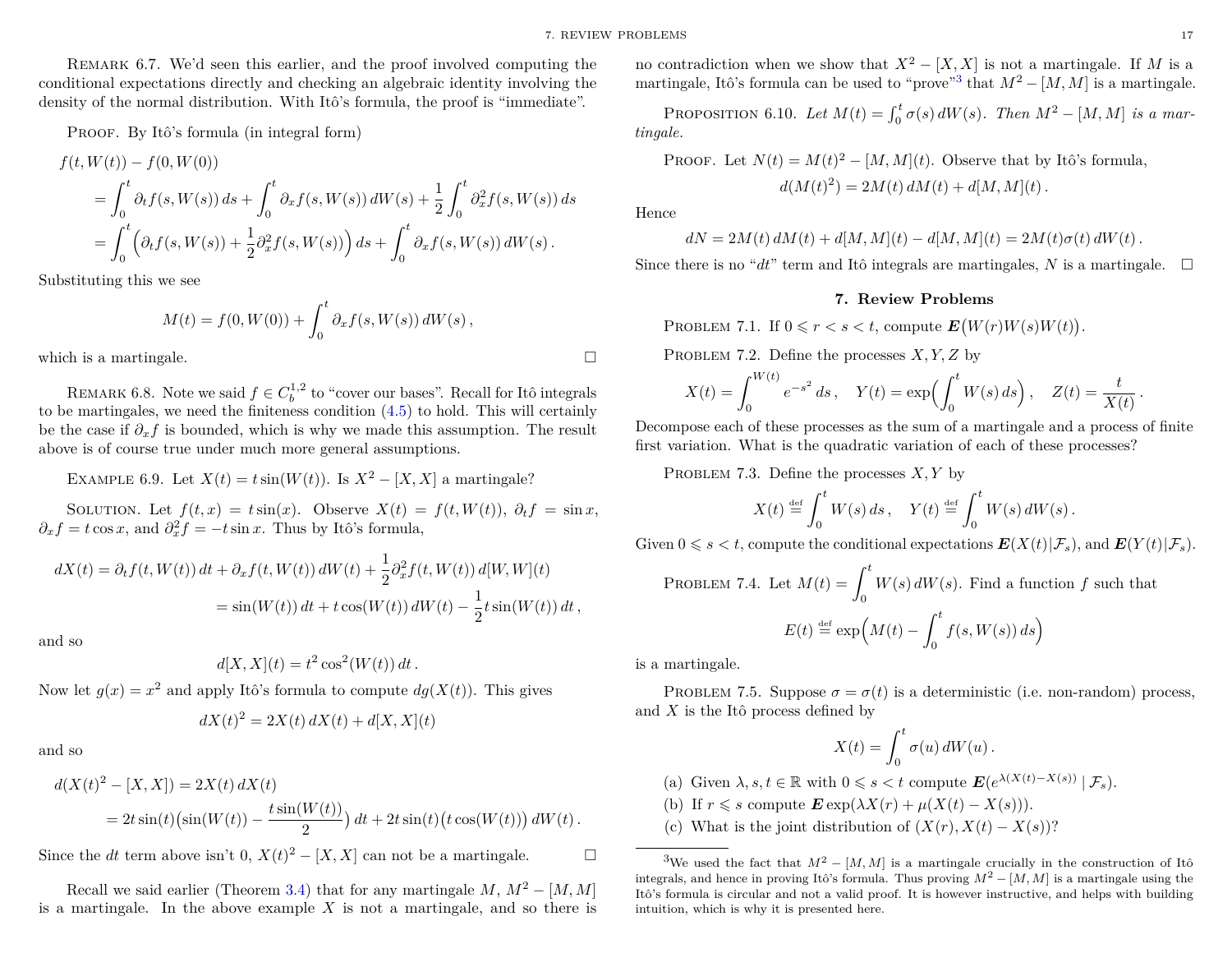(d) *(Lévy's criterion)* If  $\sigma(u) = \pm 1$  for all *u*, then show that *X* is a standard Brownian motion.

PROBLEM 7.6. Define the process  $X, Y$  by

$$
X = \int_0^t s dW(s), \quad Y = \int_0^t W(s) ds.
$$

Find a formula for  $\mathbf{E}X(t)^n$  and  $\mathbf{E}Y(t)^n$  for any  $n \in \mathbb{N}$ .

PROBLEM 7.7. Let 
$$
M(t) = \int_0^t W(s) dW(s)
$$
. For  $s < t$ , is  $M(t) - M(s)$  independent of  $\mathcal{F}_s$ ? Justify.

PROBLEM 7.8. Determine whether the following identities are true or false, and justify your answer.

(a) 
$$
e^{2t} \sin(2W(t)) = 2 \int_0^t e^{2s} \cos(2W(s)) dW(s)
$$
.  
\n(b)  $|W(t)| = \int_0^t \text{sign}(W(s)) dW(s)$ . (Recall sign(x) = 1 if  $x > 0$ , sign(x) = -1  
\nif  $x < 0$  and sign(x) = 0 if  $x = 0$ .)

# **8. The Black Scholes Merton equation.**

<span id="page-19-0"></span>The price of an asset with a constant rate of return  $\alpha$  is given by

<span id="page-19-1"></span>
$$
dS(t) = \alpha S(t) dt.
$$

To account for noisy fluctuations we model stock prices by adding the term  $\sigma S(t) dW(t)$  to the above:

(8.1) 
$$
dS(t) = \alpha S(t) dt + \sigma S(t) dW(t).
$$

The parameter  $\alpha$  is called the *mean return rate* or the *percentage drift*, and the parameter  $\sigma$  is called the *volatility* or the *percentage volatility*.

DEFINITION 8.1. A stochastic process  $S$  satisfying  $(8.1)$  above is called a *geometric Brownian motion*.

The reason *S* is called a geometric Brownian motion is as follows. Set  $Y = \ln S$ and observe

$$
dY(t) = \frac{1}{S(t)} dS(t) - \frac{1}{2S(t)^2} d[S, S](t) = \left(\alpha - \frac{\sigma^2}{2}\right) dt + \sigma dW(t).
$$

If  $\alpha = \sigma^2/2$  then  $Y = \ln S$  is simply a Brownian motion.

We remark, however, that our application of Itô's formula above is not completely justified. Indeed, the function  $f(x) = \ln x$  is *not* differentiable at  $x = 0$ , and Itô's formula requires  $f$  to be at least  $C^2$ . The reason the application of Itô's formula here is valid is because the process *S* never hits the point  $x = 0$ , and at all other points the function *f* is infinitely differentiable.

The above also gives us an explicit formula for *S*. Indeed,

$$
\ln\left(\frac{S(t)}{S(0)}\right) = \left(\alpha - \frac{\sigma^2}{2}\right)t + \sigma W(t),
$$

and so

<span id="page-19-8"></span>(8.2) 
$$
S(t) = S(0) \exp\left(\left(\alpha - \frac{\sigma^2}{2}\right)t + \sigma W(t)\right).
$$

Now consider a European call option with strike price *K* and maturity time *T*. This is a security that allows you the option (not obligation) to buy *S* at price *K* and time *T*. Clearly the price of this option at time *T* is  $(S(T) - K)^+$ . Our aim is to compute the *arbitrage free*<sup>[4](#page-19-2)</sup> price of such an option at time  $t < T$ .

Black and Scholes realised that the price of this option at time *t* should only depend on the asset price  $S(t)$ , and the current time  $t$  (or more precisely, the time to maturity  $T - t$ ), and of course the model parameters  $\alpha, \sigma$ . In particular, the option price does not depend on the price history of *S*.

<span id="page-19-6"></span>Theorem 8.2. *Suppose we have an arbitrage free financial market consisting of a money market account with constant return rate r, and a risky asset whose price is given by S. Consider a European call option with strike price K and maturity T.*

<span id="page-19-7"></span>*(1)* If  $c = c(x, t)$  *is a function such that at any time*  $t \leq T$ *, the arbitrage free price of this option is*  $c(t, S(t))$ *, then c satisfies* 

<span id="page-19-3"></span>(8.3) 
$$
\partial_t c + rx \partial_x c + \frac{\sigma^2 x^2}{2} \partial_x^2 c - rc = 0 \qquad x > 0, \ t < T,
$$

<span id="page-19-5"></span>
$$
(8.4) \t\t c(t,0) = 0 \t\t t \leq T,
$$

- <span id="page-19-9"></span><span id="page-19-4"></span> $c(T, x) = (x - K)^{+}$   $x \ge 0$ .
	- *(2) Conversely, if c satisfies* [\(8.3\)](#page-19-3)*–*[\(8.5\)](#page-19-4) *then c*(*t, S*(*t*)) *is the arbitrage free price of this option at any time*  $t \leq T$ *.*

REMARK 8.3. Since  $\alpha$ ,  $\sigma$  and *T* are fixed, we suppress the explicit dependence of *c* on these quantities.

REMARK 8.4. The above result assumes the following:

- (1) The market is *frictionless* (i.e. there are no transaction costs).
- (2) The asset is liquid and fractional quantities of it can be traded.
- (3) The borrowing and lending rate are both *r*.

REMARK 8.5. Even though the asset price  $S(t)$  is random, the function c is a deterministic (non-random) function. The option price, however, is  $c(t, S(t))$ , which is certainly random.

Remark 8.6. Equation [\(8.3\)](#page-19-3)–[\(8.5\)](#page-19-4) are the *Black Scholes Merton PDE*. This is a *partial differential equation*, which is a differential equation involving derivatives with respect to more than one variable. Equation [\(8.3\)](#page-19-3) governs the evolution of *c* for  $x \in (0, \infty)$  and  $t < T$ . Equation [\(8.5\)](#page-19-4) specifies the terminal condition at  $t = T$ , and equation  $(8.4)$  specifies a boundary condition at  $x = 0$ .

To be completely correct, one also needs to add a boundary condition as  $x \to \infty$ to the system  $(8.3)$ – $(8.5)$ . When *x* is very large, the call option is deep in the money,

<span id="page-19-2"></span><sup>&</sup>lt;sup>4</sup> In an arbitrage free market, we say p is the arbitrage free price of a non traded security if given the opportunity to trade the security at price  $p$ , the market is still arbitrage free. (Recall a financial market is said to be *arbitrage free* if there doesn't exist a self-financing portfolio *X* with  $X(0) = 0$  such that at some  $t > 0$  we have  $X(t) \geq 0$  and  $P(X(t) > 0) > 0$ .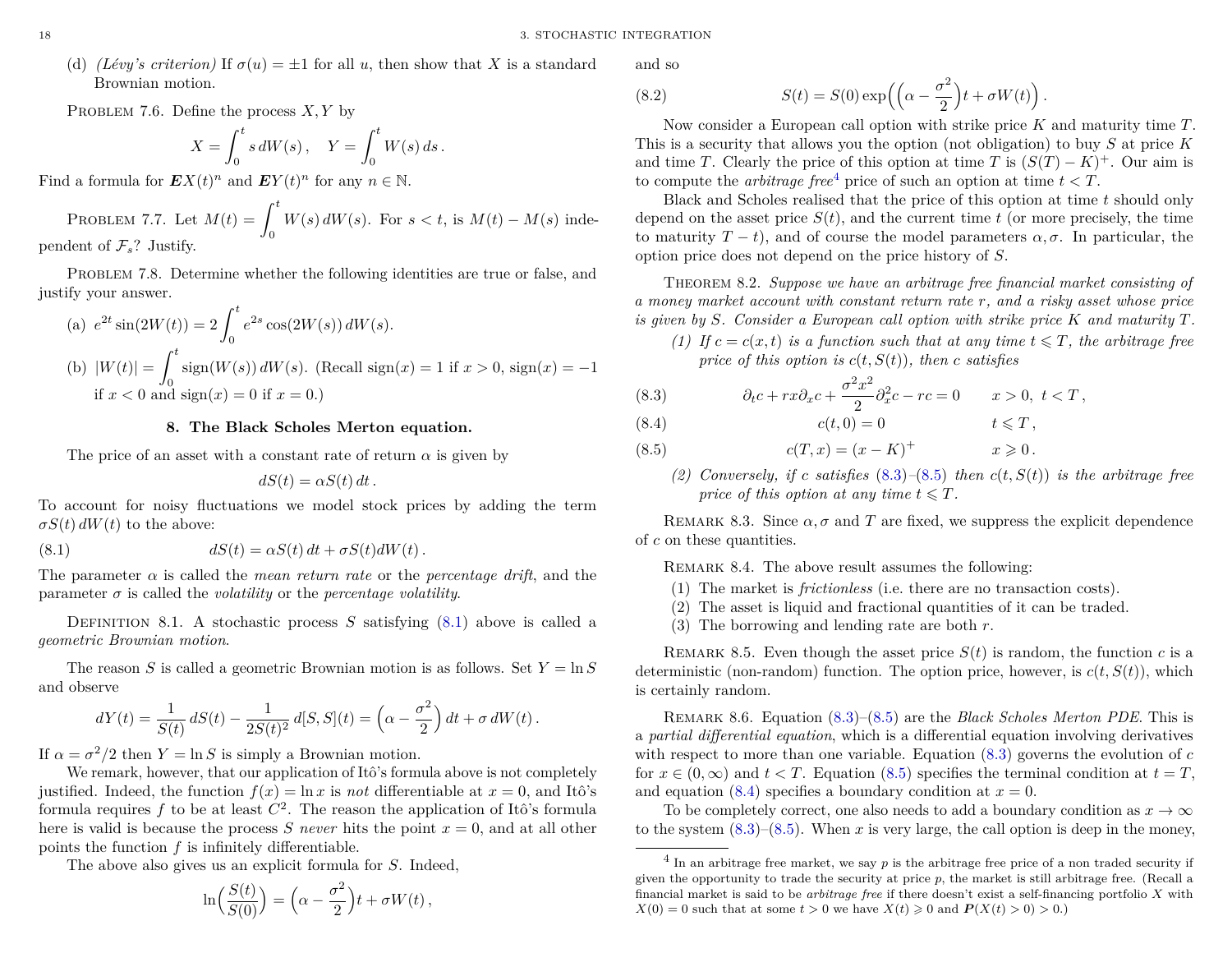and will very likely end in the money. In this case the replicating portfolio should be long one share of the asset and short  $e^{-r(T-t)}K$ , the discounted strike price, in cash. This means that when *x* is very large,  $c(x, t) \approx x - Ke^{-r(T-t)}$ , and hence a boundary condition at  $x = \infty$  can be obtained by supplementing [\(8.4\)](#page-19-5) with

(8.4') 
$$
\lim_{x \to \infty} (c(t,x) - (x - Ke^{-r(T-t)})) = 0.
$$

REMARK 8.7. The system  $(8.3)$ – $(8.5)$  can be solved explicitly using standard calculus by substituting  $y = \ln x$  and converting it into the *heat equation*, for which the solution is explicitly known. This gives the Black-Scholes-Merton formula

<span id="page-20-0"></span>(8.6) 
$$
c(t,x) = xN(d_{+}(T-t,x)) - Ke^{-r(T-t)}N(d_{-}(T-t,x))
$$

where

<span id="page-20-1"></span>(8.7) 
$$
d_{\pm}(\tau,x) \stackrel{\text{def}}{=} \frac{1}{\sigma\sqrt{\tau}} \left( \ln\left(\frac{x}{K}\right) + \left(r \pm \frac{\sigma^2}{2}\right) \tau \right),
$$

and

<span id="page-20-4"></span>(8.8) 
$$
N(x) \stackrel{\text{def}}{=} \frac{1}{\sqrt{2\pi}} \int_{-\infty}^{x} e^{-y^2/2} dy,
$$

is the CDF of a standard normal variable.

Even if you're unfamiliar with the techniques involved in arriving at the solution above, you can certainly check that the function *c* given by  $(8.6)$ – $(8.7)$  above satisfies  $(8.3)$ – $(8.5)$ . Indeed, this is a direct calculation that only involves patience and a careful application of the chain rule. We will, however, derive  $(8.6)$ – $(8.7)$  later using risk neutral measures.

We will prove Theorem [8.2](#page-19-6) by using a *replicating portfolio*. This is a portfolio (consisting of cash and the risky asset) that has exactly the same cash flow at maturity as the European call option that needs to be priced. Specifically, let  $X(t)$ be the value of the replicating portfolio and  $\Delta(t)$  be the number of shares of the asset held. The remaining  $X(t) - S(t)\Delta(t)$  will be invested in the money market account with return rate *r*. (It is possible that  $\Delta(t)S(t) > X(t)$ , in which means we borrow money from the money market account to invest in stock.) For a replicating portfolio, the trading strategy  $\Delta$  should be chosen in a manner that ensures that we have the same cash flow as the European call option. That is, we must have  $X(T) = (S(T) - K)^{+} = c(T, S(T))$ . Now the arbitrage free price is precisely the value of this portfolio.

REMARK 8.8. Through the course of the proof we will see that given the function *c*, the number of shares of *S* the replicating portfolio should hold is given by the *delta hedging rule*

<span id="page-20-2"></span>(8.9) 
$$
\Delta(t) = \partial_x c(t, S(t)).
$$

REMARK 8.9. Note that there is no  $\alpha$  dependence in the system  $(8.3)$ – $(8.5)$ , and consequently the formula  $(8.6)$  does not depend on  $\alpha$ . At first sight, this might appear surprising. (In fact, Black and Scholes had a hard time getting the original paper published because the community couldn't believe that the final formula is independent of  $\alpha$ .) The fact that [\(8.6\)](#page-20-0) is independent of  $\alpha$  can be heuristically

explained by the fact that the replicating portfolio also holds the same asset: thus a high mean return rate will help both an investor holding a call option and an investor holding the replicating portfolio. (Of course this isn't the entire story, as one has to actually write down the dependence and check that an investor holding the call option benefits exactly as much as an investor holding the replicating portfolio. This is done below.)

PROOF OF THEOREM [8.2](#page-19-6) PART [1.](#page-19-7) If  $c(t, S(t))$  is the arbitrage free price, then, by definition

$$
(8.10) \t\t c(t, S(t)) = X(t),
$$

where  $X(t)$  is the value of a replicating portfolio. Since our portfolio holds  $\Delta(t)$ shares of *S* and  $X(t) - \Delta(t)S(t)$  in a money market account, the evolution of the value of this portfolio is given by

<span id="page-20-3"></span>
$$
dX(t) = \Delta(t) dS(t) + r(X(t) - \Delta(t)S(t)) dt
$$
  
= 
$$
(rX(t) + (\alpha - r)\Delta(t)S(t)) dt + \sigma \Delta(t)S(t) dW(t).
$$

Also, by Itô's formula we compute

$$
dc(t, S(t)) = \partial_t c(t, S(t)) dt + \partial_x c(t, S(t)) dS(t) + \frac{1}{2} \partial_x^2 c(t, S(t)) d[S, S](t),
$$
  
= 
$$
\left( \partial_t c + \alpha S \partial_x c + \frac{1}{2} \sigma^2 S^2 \partial_x^2 c \right) dt + \partial_x c \sigma S dW(t)
$$

where we suppressed the  $(t, S(t))$  argument in the last line above for convenience. Equating  $dc(t, S(t)) = dX(t)$  gives

$$
(rX(t) + (\alpha - r)\Delta(t)S(t)) dt + \sigma \Delta(t)S(t) dW(t)
$$
  
= 
$$
(\partial_t c + \alpha S \partial_x c + \frac{1}{2}\sigma^2 S^2 \partial_x^2 c) dt + \partial_x c \sigma S dW(t).
$$

Using uniqueness of the semi-martingale decomposition (Proposition [5.5\)](#page-16-3) we can equate the *dW* and the *dt* terms respectively. Equating the *dW* terms gives the delta hedging rule [\(8.9\)](#page-20-2). Writing  $S(t) = x$  for convenience, equating the *dt* terms and using [\(8.10\)](#page-20-3) gives [\(8.3\)](#page-19-3). Since the payout of the option is  $(S(T) - K)^+$  at maturity, equation [\(8.5\)](#page-19-4) is clearly satisfied.

Finally if  $S(t_0) = 0$  at one particular time, then we must have  $S(t) = 0$  at all times, otherwise we would have an arbitrage opportunity. (This can be checked directly from the formula [\(8.2\)](#page-19-8) of course.) Consequently the arbitrage free price of the option when  $S = 0$  is 0, giving the *boundary condition*  $(8.4)$ . Hence  $(8.3)$ – $(8.5)$ are all satisfied, finishing the proof.  $\Box$ 

PROOF OF THEOREM [8.2](#page-19-6) PART [2.](#page-19-9) For the converse, we suppose  $c$  satisfies the system [\(8.3\)](#page-19-3)–[\(8.5\)](#page-19-4). Choose  $\Delta(t)$  by the delta hedging rule [\(8.9\)](#page-20-2), and let *X* be a portfolio with initial value  $X(0) = c(0, S(0))$  that holds  $\Delta(t)$  shares of the asset at time *t* and the remaining  $X(t) - \Delta(t)S(t)$  in cash. We claim that X is a replicating portfolio (i.e.  $X(T) = (S(T) - K)^+$  almost surely) and  $X(t) = c(t, S(t))$  for all  $t \leq T$ . Once this is established  $c(t, S(t))$  is the arbitrage free price as desired.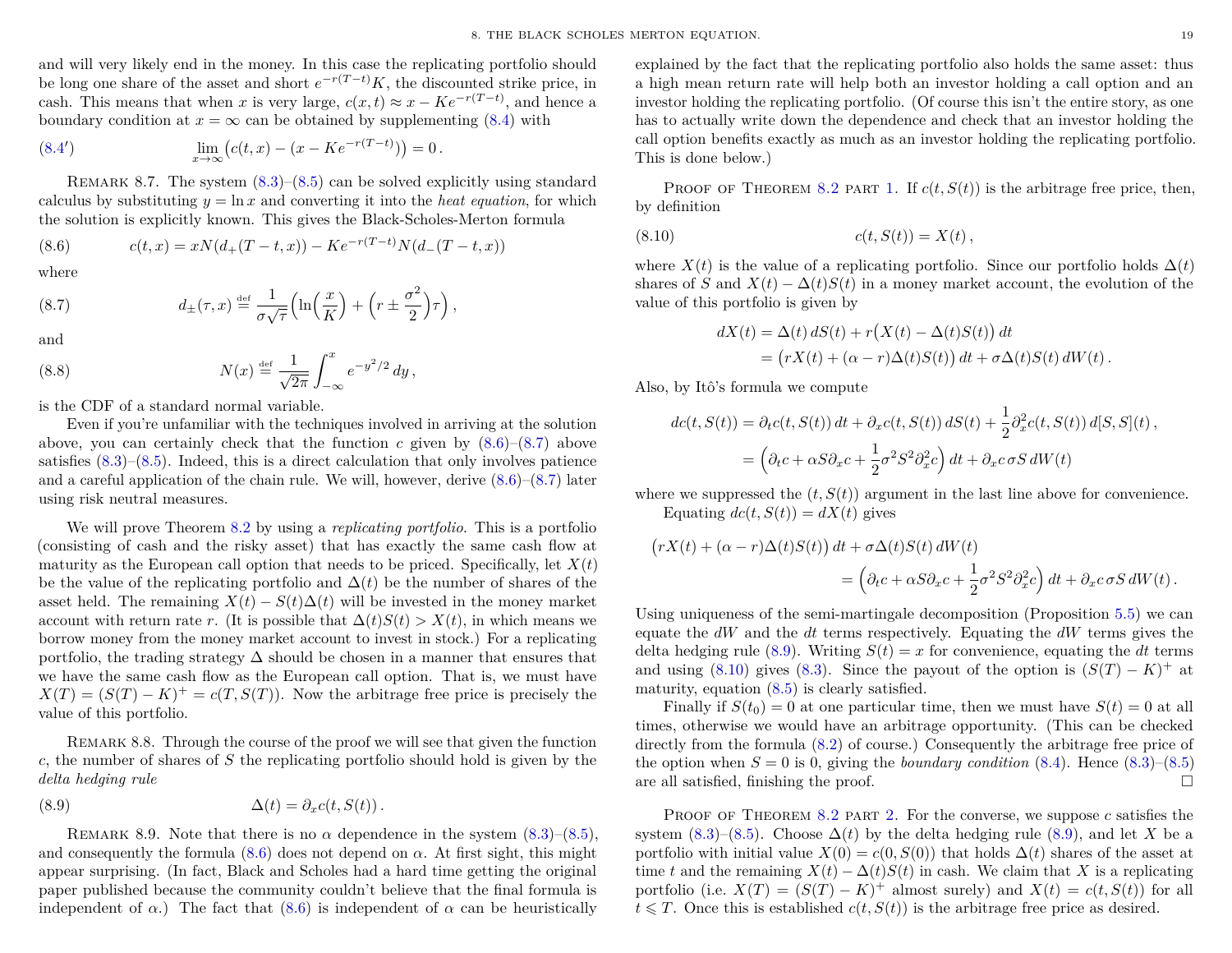To show X is a replicating portfolio, first claim that  $X(t) = c(t, S(t))$  for all  $t < T$ . To see this, let  $Y(t) = e^{-rt}X(t)$  be the discounted value of *X*. (That is,  $Y(t)$ ) is the value of  $X(t)$  converted to cash at time  $t = 0$ .) By Itô's formula, we compute

$$
dY(t) = -rY(t) dt + e^{-rt} dX(t)
$$
  
= 
$$
e^{-rt}(\alpha - r)\Delta(t)S(t) dt + e^{-rt}\sigma\Delta(t)S(t) dW(t).
$$

Similarly, using Itô's formula, we compute

$$
d(e^{-rt}c(t,S(t))) = e^{-rt} \left(-rc + \partial_t c + \alpha S \partial_x c + \frac{1}{2}\sigma^2 S^2 \partial_x^2 c\right) dt + e^{-rt} \partial_x c \sigma S dW(t).
$$

Using [\(8.3\)](#page-19-3) this gives

$$
d(e^{-rt}c(t,S(t))) = e^{-rt}(\alpha - r)S\partial_x c dt + e^{-rt}\partial_x c \sigma S dW(t) = dY(t),
$$

since  $\Delta(t) = \partial_x c(t, S(t))$  by choice. This forces

$$
e^{-rt}X(t) = X(0) + \int_0^t dY(s) = X(0) + \int_0^t d(e^{-rs}c(s, S(s)))
$$
  
= X(0) + e^{-rt}c(t, S(t)) - c(0, S(0)) = e^{-rt}c(t, S(t)),

since we chose  $X(0) = c(0, S(0))$ . This forces  $X(t) = c(t, S(t))$  for all  $t < T$ , and by continuity also for  $t = T$ . Since  $c(T, S(T)) = (S(T) - K)^+$  we have  $X(T) = (S(T) - K)^+$  showing *X* is a replicating portfolio, concluding the proof.  $\square$ 

Remark 8.10. In order for the application of Itô's formula to be valid above, we need  $c \in C^{1,2}$ . This is certainly false at time *T*, since  $c(T, x) = (x - K)^+$  which is not even differentiable, let alone twice continuously differentiable. However, if *c* satisfies the system  $(8.3)$ – $(8.5)$ , then it turns out that for every  $t < T$  the function *c* will be infinitely differentiable with respect to *x*. This is why our proof first shows that  $c(t, S(t)) = X(t)$  for  $t < T$  and not directly that  $c(t, S(t)) = X(t)$  for all  $t \leq T$ .

Remark 8.11 (Put Call Parity). The same argument can be used to compute the arbitrage free price of European put options (i.e. the option to sell at the strike price, instead of buying). However, once the price of the price of a call option is computed, the *put call parity* can be used to compute the price of a put.

Explicitly let  $p = p(t, x)$  be a function such that at any time  $t \leq T$ ,  $p(t, S(t))$  is the arbitrage free price of a European put option with strike price *K*. Consider a portfolio *X* that is long a call and short a put (i.e. buy one call, and sell one put). The value of this portfolio at time *t < T* is

$$
X(t) = c(t, S(t)) - p(t, S(t))
$$

and at maturity we have<sup>[5](#page-21-0)</sup>

$$
X(T) = (S(T) - K)^{+} - (K - S(T))^{+} = S(T) - K.
$$

This payoff can be replicated using a portfolio that holds one share of the asset and borrows  $Ke^{-rT}$  in cash (with return rate *r*) at time 0. Thus, in an arbitrage free market, we should have

$$
c(t, S(t)) - p(t, S(t)) = X(t) = S(t) - Ke^{-r(T-t)}.
$$

Writing *x* for  $S(t)$  this gives the *put call parity* relation

$$
c(t, x) - p(t, x) = x - Ke^{-r(T-t)}.
$$

Using this the price of a put can be computed from the price of a call.

We now turn to understanding properties of *c*. The partial derivatives of *c* with respect to *t* and *x* measure the sensitivity of the option price to changes in the time to maturity and spot price of the asset respectively. These are called "the Greeks":

(1) The *delta* is defined to be  $\partial_x c$ , and is given by

$$
\partial_x c = N(d_+) + xN'(d_+)d'_+ - Ke^{-r\tau}N'(d_-)d'_-.
$$

where  $\tau = T - t$  is the time to maturity. Recall  $d_{\pm} = d_{\pm}(\tau, x)$ , and we suppressed the  $(\tau, x)$  argument above for notational convenience. Using the formulae  $(8.6)$ – $(8.8)$ one can verify

$$
d'_{+} = d'_{-} = \frac{1}{x\sigma\sqrt{\tau}}
$$
 and  $xN'(d_{+}) = Ke^{-r\tau}N'(d_{-}),$ 

and hence the delta is given by

$$
\partial_x c = N(d_+).
$$

Recall that the *delta hedging rule* (equation [\(8.9\)](#page-20-2)) explicitly tells you that the replicating portfolio should hold precisely  $\partial_x c(t, S(t))$  shares of the risky asset and the remainder in cash.

(2) The *gamma* is defined to be  $\partial_x^2 c$ , and is given by

$$
\partial_x^2 c = N'(d_+) d_+' = \frac{1}{x\sigma\sqrt{2\pi\tau}} \exp\left(\frac{-d_+^2}{2}\right)
$$

*.*

(3) Finally the *theta* is defined to be  $\partial_t c$ , and simplifies to

$$
\partial_t c = -rKe^{-r\tau}N(d_-) - \frac{\sigma x}{2\sqrt{\tau}}N'(d_+)
$$

PROPOSITION 8.12. *The function*  $c(t, x)$  *is convex and increasing as a function of x, and is* decreasing *as a function of t.*

PROOF. This follows immediately from the fact that  $\partial_x c > 0$ ,  $\partial_x^2 c > 0$  and *∂tc <* 0.

Remark 8.13 (Hedging a short call). Suppose you sell a call option valued at  $c(t, x)$ , and want to create a replicating portfolio. The delta hedging rule calls for  $x\partial_x c(t, x)$  of the portfolio to be invested in the asset, and the rest in the money market account. Consequently the value of your money market account is

$$
c(t,x) - x\partial_x c = xN(d_+) - Ke^{-r\tau}N(d_-) - xN(d_+) = -Ke^{-r\tau}N(d_-) < 0.
$$

Thus to properly hedge a short call you will have to borrow from the money market account and invest it in the asset. As  $t \to T$  you will end up selling shares of the

<span id="page-21-0"></span><sup>5</sup> A *forward contract* requires the holder to buy the asset at price *K* at maturity. The value of this contract at maturity is exactly  $S(T) - K$ , and so a portfolio that is long a put and short a call has exactly the same cash flow as a forward contract.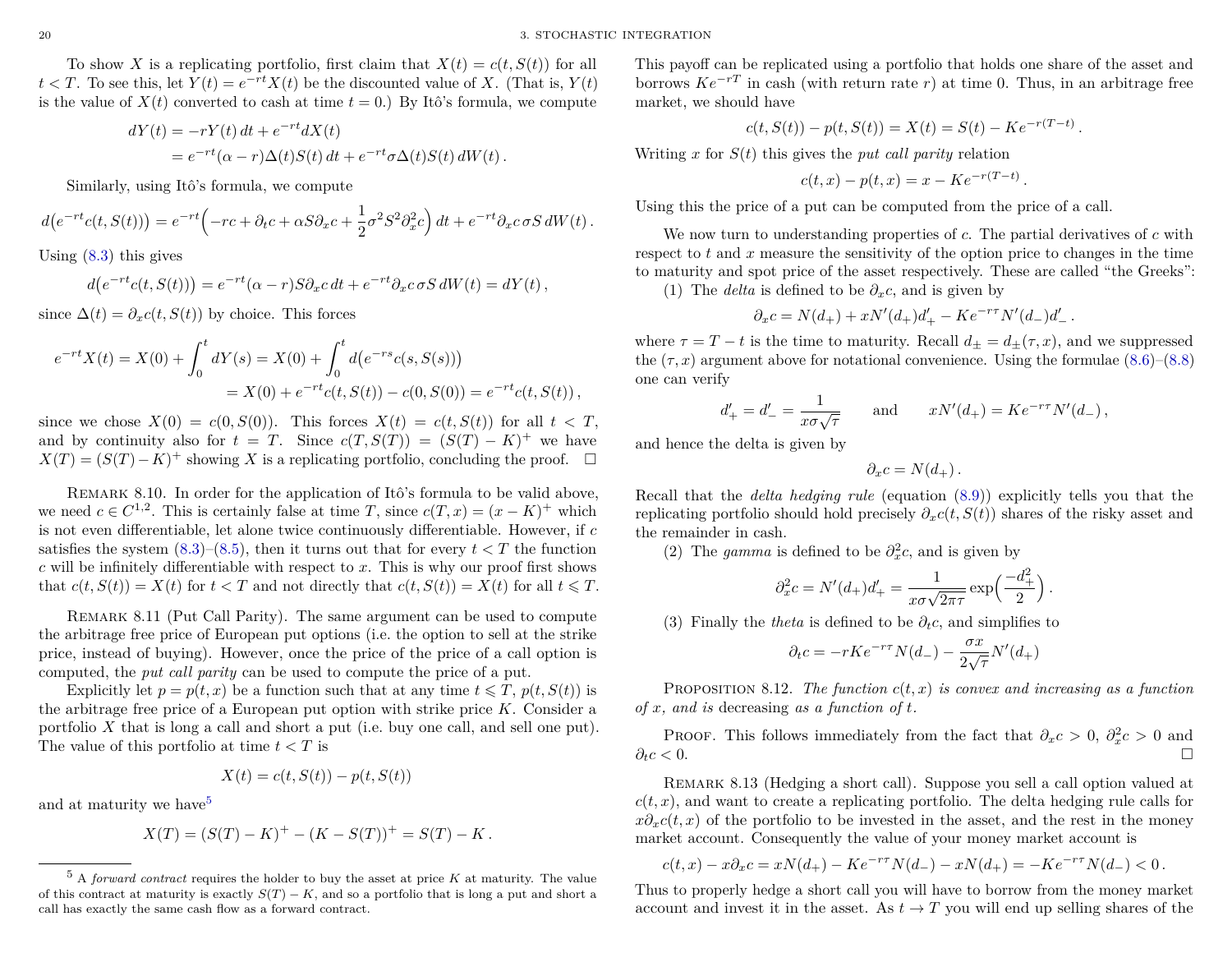asset if  $x < K$ , and buying shares of it if  $x > K$ , so that at maturity you will hold the asset if  $x > K$  and not hold it if  $x < K$ . To hedge a long call you do the opposite.

Remark 8.14 (Delta neutral and Long Gamma). Suppose at some time *t* the price of a stock is  $x_0$ . We short  $\partial_x c(t, x_0)$  shares of this stock buy the call option valued at  $c(t, x_0)$ . We invest the balance  $M = x_0 \partial_x c(t, x_0) - c(t, x_0)$  in the money market account. Now if the stock price changes to *x*, *and we do not change our position*, then the value of our portfolio will be

$$
c(t,x) - \partial_x c(t,x_0)x + M = c(t,x) - x\partial_x c(t,x_0) + x_0\partial_x c(t,x_0) - c(t,x_0)
$$
  
= 
$$
c(t,x) - (c(t,x_0) + (x-x_0)\partial_x c(t,x_0)).
$$

Note that the line  $y = c(t, x_0) + (x - x_0) \partial_x c(t, x_0)$  is the equation for the tangent to the curve  $y = c(t, x)$  at the point  $(x_0, c(t, x_0))$ . For this reason the above portfolio is called *delta neutral*.

Note that any convex function lies entirely above its tangent. Thus, under instantaneous changes of the stock price (both rises and falls), we will have

$$
c(t,x) - \partial_x c(t,x_0)x + M > 0, \quad \text{both for } x > x_0 \text{ and } x < x_0.
$$

For this reason the above portfolio is called *long gamma*.

Note, even though under instantaneous price changes the value of our portfolio always rises, this is *not* an arbitrage opportunity. The reason for this is that as time increases *c* decreases since  $\partial_t c < 0$ . The above instantaneous argument assumed *c* is constant in time, which it most certainly is not!

#### **9. Multi-dimensional Itô calculus.**

<span id="page-22-0"></span>Finally we conclude this chapter by studying Itô calculus in higher dimensions. Let  $X, Y$  be Itô process. We typically expect  $X, Y$  will have finite and non-zero quadratic variation, and hence both the increments  $X(t + \delta t) - X(t)$  and  $Y(t + \delta t)$ quadratic variation, and nence both the increments  $\Lambda(t + \delta t) - \Lambda(t)$  and  $\dot{I}(t + \delta t) - Y(t)$  should typically be of size  $\sqrt{\delta}$ . If we multiply these and sum over some finite interval [0, T], then we would have roughly  $T/\delta t$  terms each of size  $\delta t$ , and expect that this converges as  $\delta t \to 0$ . The limit is called the joint quadratic variation.

Definition 9.1. Let *X* and *Y* be two Itô processes. We define the *joint quadratic variation* of *X,Y*, denoted by  $[X, Y]$  by

$$
[X,Y](T) = \lim_{\|P\| \to 0} \sum_{i=0}^{n-1} (X(t_{i+1}) - X(t_i))(Y(t_{i+1}) - Y(t_i)),
$$

where  $P = \{0 = t_1 < t_1 \cdots < t_n = T\}$  is a partition of [0, T].

Using the identity

<span id="page-22-2"></span>
$$
4ab = (a+b)^2 - (a-b)^2
$$

we quickly see that

(9.1) 
$$
[X,Y] = \frac{1}{4} ([X+Y,X+Y] - [X-Y,X-Y]).
$$

Using this and the properties we already know about quadratic variation, we can quickly deduce the following.

PROPOSITION 9.2 (Product rule). If X and Y are two Itô processes then  
(9.2) 
$$
d(XY) = X dY + Y dX + d[X, Y].
$$

PROOF. By Itô's formula

<span id="page-22-1"></span>
$$
d(X + Y)^{2} = 2(X + Y) d(X + Y) + d[X + Y, X + Y]
$$
  
= 2X dX + 2Y dY + 2X dY + 2Y dX + d[X + Y, X + Y].

Similarly

$$
d(X - Y)^{2} = 2X dX + 2Y dY - 2X dY - 2Y dX + d[X - Y, X - Y].
$$

Since

$$
4 d(XY) = d(X + Y)^{2} - d(X - Y)^{2},
$$

we obtain  $(9.2)$  as desired.

As with quadratic variation, processes of finite variation do not affect the joint quadratic variation.

Proposition 9.3. *If X is and Itô process, and B is a continuous adapted process with finite variation, then*  $[X, B] = 0$ *.* 

PROOF. Note 
$$
[X \pm B, X \pm B] = [X, X]
$$
 and hence  $[X, B] = 0$ .

With this, we can state the higher dimensional Itô formula. Like the one dimensional Itô formula, this is a generalization of the chain rule and has an extra correction term that involves the joint quadratic variation.

THEOREM 9.4 (Itô-Doeblin formula). Let  $X_1, \ldots, X_n$  be *n* Itô processes and *set*  $X = (X_1, \ldots, X_n)$ . Let  $f: [0, \infty) \times \mathbb{R}^n$  be  $C^1$  in the first variable, and  $C^2$  in *the remaining variables. Then*

$$
f(T, X(T)) = f(0, X(0)) + \int_0^T \partial_t f(t, X(t)) dt + \sum_{i=1}^N \int_0^T \partial_i f(t, X(t)) dX_i(t) + \frac{1}{2} \sum_{i,j=1}^N \int_0^T \partial_i \partial_j f(t, X(t)) d[X_i, X_j](t),
$$

REMARK 9.5. Here we think of  $f = f(t, x_1, \ldots, x_n)$ , often abbreviated as  $f(t, x)$ . The *∂if* appearing in the Itô formula above is the partial derivative of *f* with respect to *x<sup>i</sup>* . As before, the *∂tf* and *∂if* terms above are from the usual chain rule, and the last term is the extra Itô correction.

REMARK 9.6. In differential form Itô's formula says

$$
d(f(t, X(t))) = \partial_t f(t, X(t)) dt + \sum_{i=1}^n \partial_i f(t, X(t)) dX_i(t)
$$

$$
+ \frac{1}{2} \sum_{i,j=1}^n \partial_i \partial_j f(t, X(t)) d[X_i, X_j](t).
$$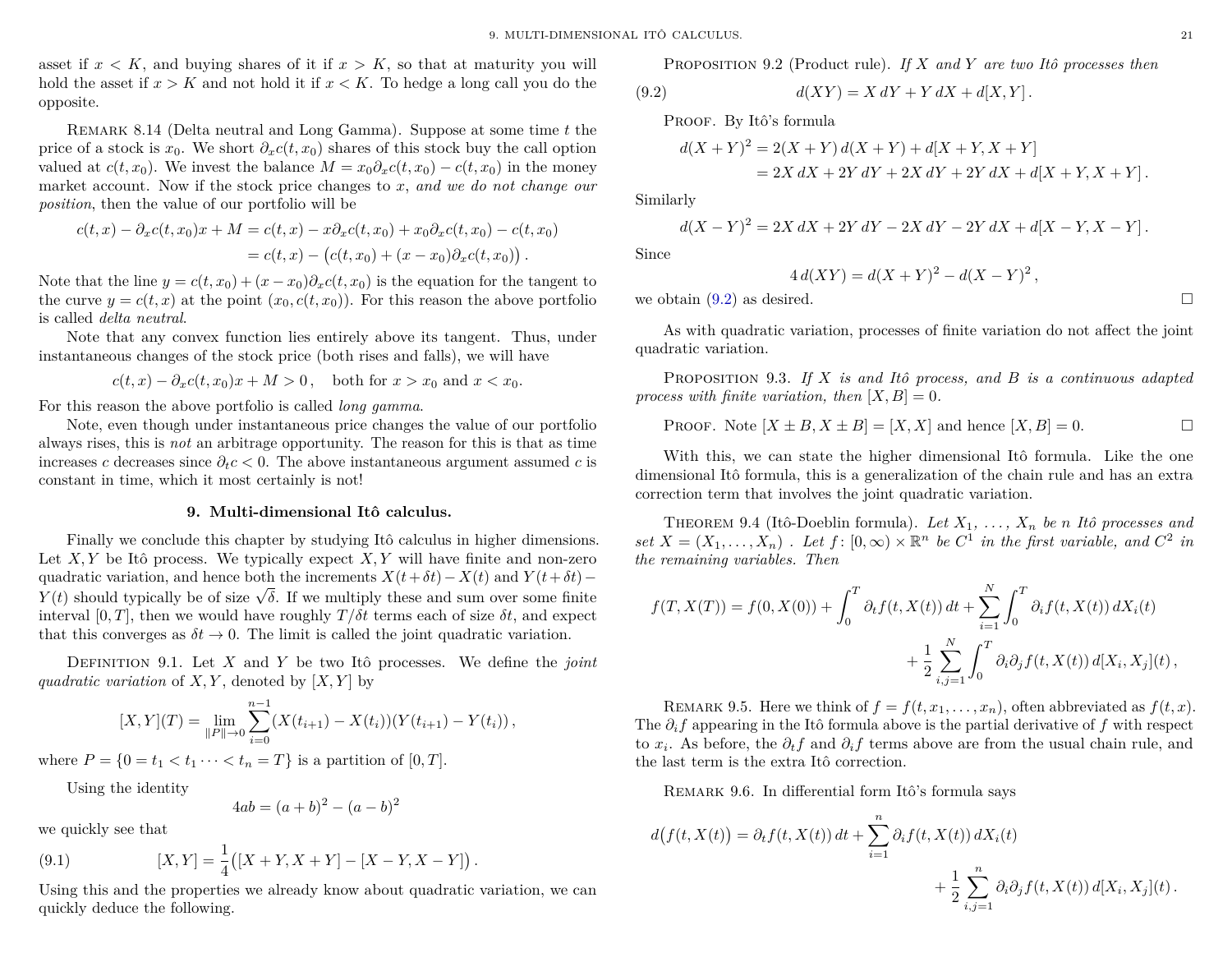For compactness, we will often omit the  $(t, X(t))$  and write the above as

$$
d(f(t,X(t))) = \partial_t f dt + \sum_{i=1}^n \partial_i f dX_i(t) + \frac{1}{2} \sum_{i,j=1}^n \partial_i \partial_j f d[X_i, X_j](t).
$$

Remark 9.7. We will most often use this in two dimensions. In this case, writing *X* and *Y* for the two processes, the Itô formula reduces to

$$
d(f(t, X(t), Y(t))) = \partial_t f dt + \partial_x f dX(t) + \partial_y f dY(t)
$$
  
+ 
$$
\frac{1}{2} (\partial_x^2 f d[X, X](t) + 2 \partial_x \partial_y f d[X, Y](t) + \partial_y^2 f d[Y, Y](t)).
$$

INTUITION BEHIND THE ITÔ FORMULA. Let's assume we only have two Itô processes *X*, *Y* and  $f = f(x, y)$  doesn't depend on *t*. Let  $P = \{0 = t_0 < t_1 \cdots < t\}$  $t_m = T$ } be a partition of the interval  $[0, T]$  and write

$$
f(X(T), Y(T)) - f(X(0), Y(0)) = \sum_{i=0}^{m-1} f(\xi_{i+1}) - f(\xi_i),
$$

where we write  $\xi_i = (X(t_i), Y(t_i))$  for compactness. Now by Taylor's theorem,

$$
f(\xi_{i+1}) - f(\xi_i) = \partial_x f(\xi_i) \Delta_i X + \partial_y f(\xi_i) \Delta_i Y
$$
  
+ 
$$
\frac{1}{2} \Big( \partial_x^2 f(\xi_i) (\Delta_i X)^2 + 2 \partial_x \partial_y f(\xi_i) \Delta_i X \Delta_i Y + \partial_y^2 f(\xi_i) (\Delta_i Y)^2 \Big)
$$
  
+ higher order terms.

Here  $\Delta_i X = X(t_{i+1}) - X(t_i)$  and  $\Delta_i Y = Y(t_{i+1}) - Y(t_i)$ . Summing over *i*, the first two terms converge to  $\int_0^T \partial_x f(t) dX(t)$  and  $\int_0^T \partial_y f(t) dY(t)$  respectively. The terms involving  $(\Delta_i X)^2$  should to  $\int_0^T \partial_x^2 f d[X,X]$  as we had with the one dimensional Itô formula. Similarly, the terms involving  $(\Delta_i Y)^2$  should to  $\int_0^T \partial_y^2 f d[Y, Y]$  as we had with the one dimensional Itô formula. For the cross term, we can use the identity [\(9.1\)](#page-22-2) and quickly check that it converges to  $\int_0^T \partial_x \partial_y f d[X, Y]$ . The higher order terms are typically of size  $(t_{i+1} - t_i)^{3/2}$  and will vanish as  $||P|| \to 0$ .

The most common use of the multi-dimensional Itô formula is when the Itô processes are specified as a combination of Itô integrals with respect to different Brownian motions. Thus our next goal is to find an effective way to to compute the joint quadratic variations in this case.

We've seen earlier (Theorems [3.4](#page-14-8)[–3.5\)](#page-14-4) that the quadratic variation of a martingale *M* is the unique increasing process that make  $M^2 - [M, M]$  a martingale. A similar result holds for the joint quadratic variation.

<span id="page-23-0"></span>Proposition 9.8. *Suppose M, N are two continuous martingales with respect to a common filtration*  $\{\mathcal{F}_t\}$  *such that*  $\mathbf{E}M(t)^2, \mathbf{E}N(t)^2 < \infty$ *.* 

- *(1) The process*  $MN [M, N]$  *is also a martingale with respect to the same filtration.*
- *(2) Moreover, if A is any continuous adapted process with finite first variation such that*  $A(0) = 0$  *and*  $MN - A$  *is a martingale with respect to*  $\{\mathcal{F}_t\}$ *, then*  $A = [M, N].$

PROOF. The first part follows immediately from Theorem 3.4 and the fact that  
\n
$$
4\big( MN - [M, N] \big) = (M + N)^2 - [M + N, M + N] - \big( (M - N)^2 - [M - N, M - N] \big).
$$

The second part follows from the first part and uniqueness of the semi-martingale decomposition (Proposition [5.5\)](#page-16-3).

PROPOSITION 9.9 (Bi-linearity). *If X,Y,Z* are three Itô processes and  $\alpha \in \mathbb{R}$  is *a (non-random) constant, then*

(9.3) 
$$
[X, Y + \alpha Z] = [X, Y] + \alpha [X, Z].
$$

PROOF. Let L, M and N be the martingale part in the Itô decomposition of *X, Y* and *Z* respectively. Clearly

<span id="page-23-1"></span>
$$
L(M+\alpha N)-([L,M]+\alpha [L,N])=(LM-[L,M])+\alpha (LN-[L,N])\,,
$$

which is a martingale. Thus, since  $[L, M] + \alpha[L, N]$  is also continuous adapted and increasing, by Proposition [9.8](#page-23-0) we must have  $[L, M + \alpha N] = [L, M] + \alpha [L, N]$ . Since the joint quadratic variation of Itô processes can be computed in terms of their martingale parts alone, we obtain  $(9.3)$  as desired.

For integrals with respect to Itô processes, we can compute the joint quadratic variation explicitly.

PROPOSITION 9.10. *Let*  $X_1, X_2$  *be two Itô processes,*  $\sigma_1$ ,  $\sigma_2$  *be two adapted processes and let*  $I_j$  *be the integral defined by*  $I_j(t) = \int_0^t \sigma_j(s) dX_j(s)$  *for*  $j \in \{1, 2\}$ *. Then*

$$
[I_1, I_2](t) = \int_0^t \sigma_1(s)\sigma_2(s) d[X_1, X_2](s).
$$

PROOF. Let *P* be a partition and, as above, let  $\Delta_i X = X(t_{i+1}) - X(t_i)$  denote the increment of a process *X*. Since

$$
I_j(T) = \lim_{\|P\| \to 0} \sum_{i=0}^{n-1} \sigma_j(t_i) \Delta_i X_j, \text{ and } [X_1, X_2] = \lim_{\|P\| \to 0} \sum_{i=0}^{n-1} \Delta_i X_1 \Delta_i X_2,
$$

we expect that  $\sigma_j(t_i)\Delta_i(X_j)$  is a good approximation for  $\Delta_i I_j$ , and  $\Delta_i X_1 \Delta_i X_2$  is a good approximation for  $\Delta_i[X_1, X_2]$ . Consequently, we expect

$$
[I_i, I_j](T) = \lim_{\|P\| \to 0} \sum_{i=0}^{n-1} \Delta_i I_1 \, \Delta_i I_2 = \lim_{\|P\| \to 0} \sum_{i=0}^{n-1} \sigma_1(t_i) \Delta_i X_1 \, \sigma_2(t_i) \Delta_i X_2
$$
  
= 
$$
\lim_{\|P\| \to 0} \sum_{i=0}^{n-1} \sigma_1(t_i) \, \sigma_2(t_i) \Delta_i [X_1, X_2] = \int_0^T \sigma_1(t) \sigma_2(t) \, d[X_1, X_2](t),
$$

as desired.  $\Box$ 

Proposition 9.11. *Let M, N be two continuous martingales with respect to a common filtration*  $\{\mathcal{F}_t\}$  *such that*  $\mathbf{E}M(t)^2 < \infty$  *and*  $\mathbf{E}N(t)^2 < \infty$ *. If*  $M, N$  *are independent, then*  $[M, N] = 0$ *.* 

$$
\Box
$$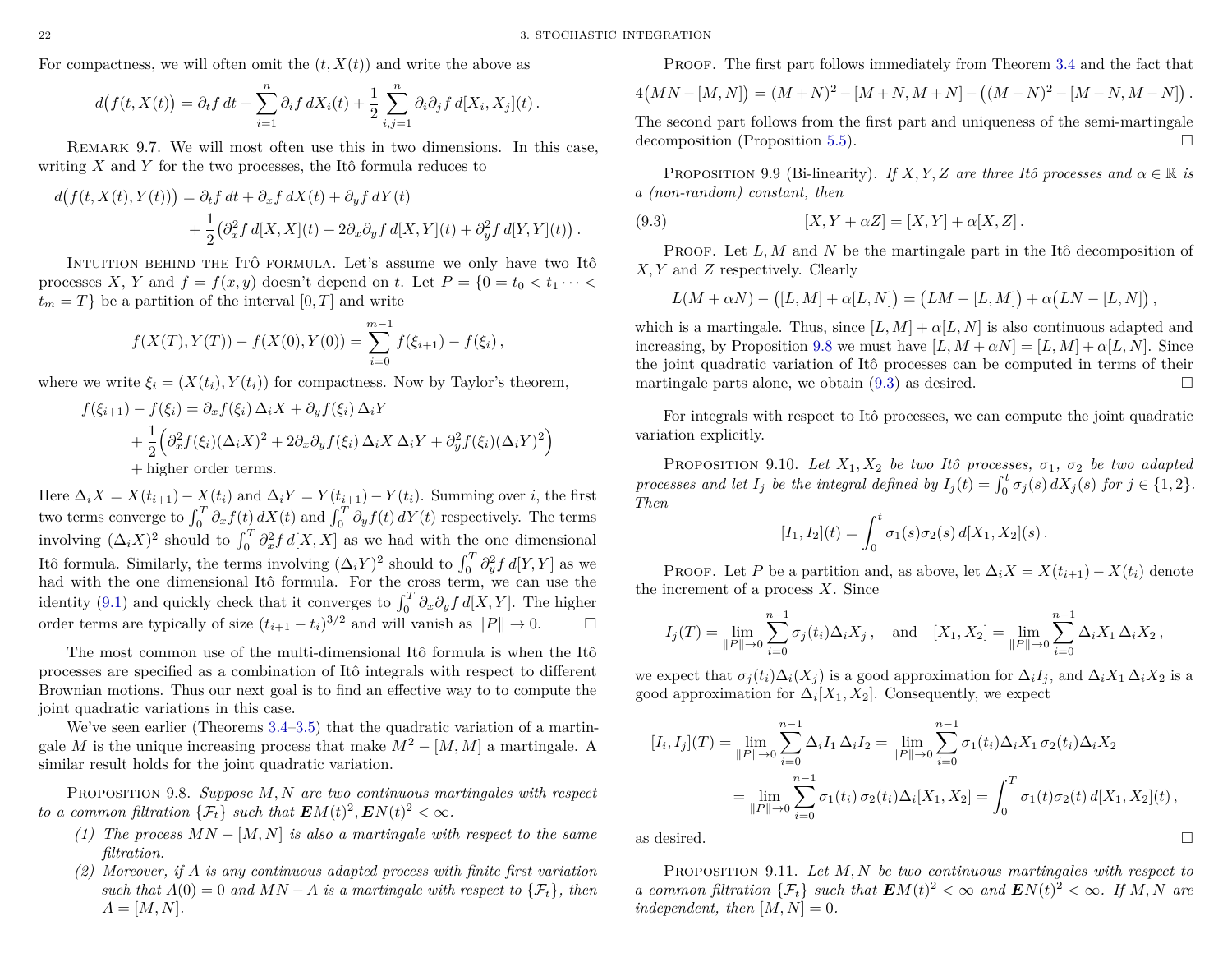REMARK 9.12. If *X* and *Y* are independent, we know  $EXY = EXEY$ . However, we need not have  $E(XY | \mathcal{F}) = E(X | F)E(Y | F)$ . So we can not prove the above result by simply saying

<span id="page-24-0"></span>(9.4) 
$$
\boldsymbol{E}\big(M(t)N(t)\big| \mathcal{F}_s\big) = \boldsymbol{E}(M(t)\big| \mathcal{F}_s)\boldsymbol{E}(N(t)\big| \mathcal{F}_s) = M(s)N(s)
$$

because *M* and *N* are independent. Thus *MN* is a martingale, and hence  $[M, N] = 0$ by Proposition [9.8.](#page-23-0)

This reasoning is incorrect, even though the conclusion is correct. If you're not convinced, let me add that there exist martingales that are *not continuous* which are independent and have nonzero joint quadratic variation. The above argument, if correct, would certainly also work for martingales that are not continuous. The error in the argument is that the first equality in [\(9.4\)](#page-24-0) need not hold even though *M* and *N* are independent.

**PROOF.** Let  $P = \{0 = t_0 < t_1 < \cdots < t_n = T\}$  be a partition of  $[0, T]$ ,  $\Delta_i M = M(t_{i+1}) - M(t_i)$  and  $\Delta_i N = N(t_{i+1}) - N(t_i)$ . Observe

<span id="page-24-1"></span>(9.5) 
$$
\mathbf{E} \Biggl( \sum_{i=0}^{n-1} \Delta_i M \Delta_i N \Biggr)^2 = \mathbf{E} \sum_{i=0}^{n-1} (\Delta_i M)^2 (\Delta_i N)^2 + 2 \mathbf{E} \sum_{j=0}^{n-1} \sum_{i=0}^{j-1} \Delta_i M \Delta_i N \Delta_j M \Delta_j N.
$$

We claim the cross term vanishes because of independence of *M* and *N*. Indeed,

$$
\mathbf{E}\Delta_i M \Delta_i N \Delta_j M \Delta_j N = \mathbf{E} (\Delta_i M \Delta_j M) \mathbf{E} (\Delta_i N \Delta_j N) \n= \mathbf{E} (\Delta_i M \mathbf{E} (\Delta_j M \mid \mathcal{F}_{t_j})) \mathbf{E} (\Delta_i N \Delta_j N) = 0.
$$

Thus from [\(9.5\)](#page-24-1)

$$
\boldsymbol{E}\Big(\sum_{i=0}^{n-1}\Delta_i M \Delta_i N\Big)^2 = \boldsymbol{E}\sum_{i=0}^{n-1}(\Delta_i M)^2 (\Delta_i N)^2 \leqslant \boldsymbol{E}\Big(\max_i(\Delta_i M)^2\Big)\Big(\sum_{i=0}^{n-1}(\Delta_i N)^2\Big)
$$

As  $||P|| \to 0$ ,  $\max_i \Delta_i M \to 0$  because *M* is continuous, and  $\sum_i (\Delta_i N)^2 \to [N, N](T)$ . Thus we expect<sup>[6](#page-24-2)</sup>

$$
\boldsymbol{E}[M,N](T)^2 = \lim_{\|P\| \to 0} \boldsymbol{E} \Bigl( \sum_{i=0}^{n-1} \Delta_i M \, \Delta_i N \Bigr)^2 = 0 \,,
$$
   
 finishing the proof.

REMARK 9.13. The converse is false. If  $[M, N] = 0$ , it does *not* mean that M and *N* are independent. For example, if

$$
M(t) = \int_0^t \mathbf{1}_{\{W(s) < 0\}} dW(s) \,, \quad \text{and} \quad N(t) = \int_0^t \mathbf{1}_{\{W(s) \geq 0\}} dW(s) \,,
$$

then clearly  $[M, N] = 0$ . However,

$$
M(t) + N(t) = \int_0^t 1 \, dW(s) = W(t) \,,
$$

and with a little work one can show that *M* and *N* are not independent.

DEFINITION 9.14. We say  $W = (W_1, W_2, \ldots, W_d)$  is a standard *d*-dimensional Brownian motion if:

- (1) Each coordinate  $W_i$  is a standard (1-dimensional) Brownian motion.
- (2) If  $i \neq j$ , the processes  $W_i$  and  $W_j$  are independent.

When working with a multi-dimensional Brownian motion, we usually choose the filtration to be that generated by *all* the coordinates.

Definition 9.15. Let *W* be a *d*-dimensional Brownian motion. We define the filtration  $\{\mathcal{F}^W_t\}$  by

$$
\mathcal{F}_t^W = \sigma \Big( \bigcup_{\substack{s \leq t, \\ i \in \{1, \ldots, d\}}} \sigma(W_i(s)) \Big)
$$

With  $\{\mathcal{F}_t^W\}$  defined above note that:

- (1) Each coordinate  $W_i$  is a martingale with respect to  $\{\mathcal{F}_t^W\}$ .
- (2) For every  $s < t$ , the increment of each coordinate  $W_i(t) W_i(s)$  is independent of  $\{\mathcal{F}_s^W\}$ .

REMARK 9.16. Since  $W_i$  is independent of  $W_j$  when  $i \neq j$ , we know  $[W_i, W_j] = 0$ if  $i \neq j$ . When  $i = j$ , we know  $d[W_i, W_j] = dt$ . We often express this concisely as

$$
d[W_i, W_j](t) = \mathbf{1}_{\{i=j\}} dt.
$$

An extremely important fact about Brownian motion is that the converse of the above is also true.

THEOREM 9.17 (Lévy). If  $M = (M_1, M_2, \ldots, M_d)$  is a continuous martingale *such that*  $M(0) = 0$  *and* 

$$
d[M_i, M_j](t) = \mathbf{1}_{\{i=j\}} dt,
$$

*then M is a d-dimensional Brownian motion.*

Proof. The main idea behind the proof is to compute the moment generating function (or characteristic function) of *M*, in the same way as in Problem [7.5.](#page-18-2) This can be used to show that  $M(t) - M(s)$  is independent of  $\mathcal{F}_s$  and  $M(t) \sim N(0, tI)$ , where *I* is the  $d \times d$  identity matrix.

Example 9.18. If *W* is a 2-dimensional Brownian motion, then show that

$$
B=\int_0^t \frac{W_1(s)}{|W(t)|}\,dW_1(s)+\int_0^t \frac{W_2(s)}{|W(t)|}\,dW_2(s)\,,
$$

is also a Brownian motion.

<span id="page-24-2"></span><sup>&</sup>lt;sup>6</sup>For this step we need to use  $\lim_{\|P\| \to 0} E(\cdots) = E \lim_{\|P\| \to 0} (\cdots)$ . To make this rigorous we need to apply the Lebesgue dominated convergence theorem. This is done by first assuming *M* and *N* are bounded, and then choosing a *localizing sequence* of stopping times, and a full discussion goes beyond the scope of these notes.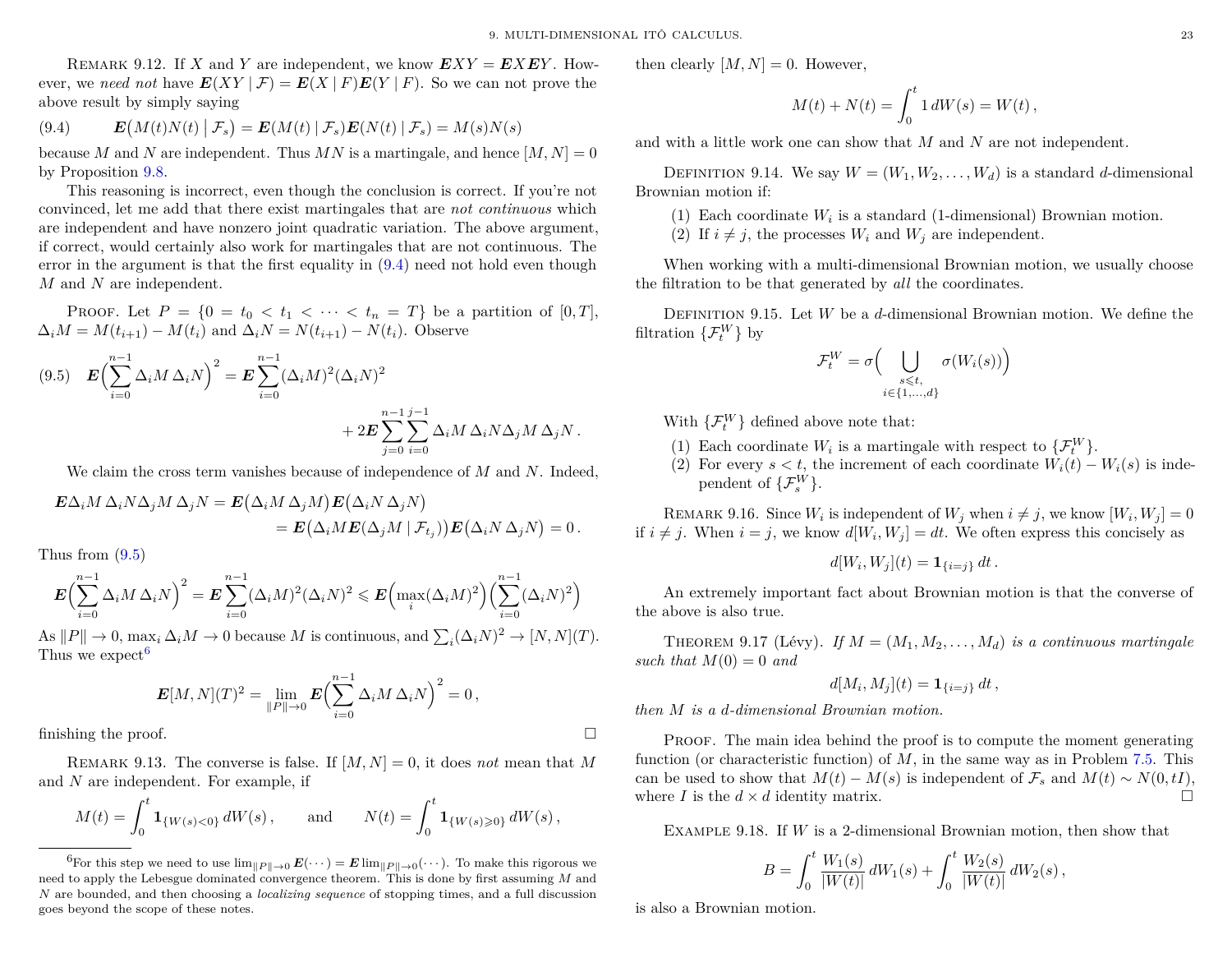PROOF. Since *B* is the sum of two Itô integrals, it is clearly a continuous martingale. Thus to show that *B* is a Brownian motion, it suffices to show that  $[B, B](t) = t$ . For this, define

$$
X(t) = \int_0^t \frac{W_1(s)}{|W(t)|} dW_1(s) \quad \text{and} \quad Y(t) = \int_0^t \frac{W_2(s)}{|W(t)|} dW_2(s) \,,
$$

and note

$$
d[B,B](t) = d[X+Y,X+Y](t) = d[X,X](t) + d[Y,Y](t) + 2d[X,Y](t)
$$
  
= 
$$
\left(\frac{W_1(t)^2}{|W(t)|^2} + \frac{W_2(t)^2}{|W(t)|^2}\right)dt + 0 = dt.
$$

So by Lévy's criterion, *B* is a Brownian motion.

Example 9.19. Let *W* be a 2-dimensional Brownian motion and define

$$
X = \ln(|W|^2) = \ln(W_1^2 + W_2^2).
$$

Compute *dX*. Is *X* a martingale?

SOLUTION. This is a bit tricky. First, if we set  $f(x) = \ln|x|^2 = \ln(x_1^2 + x_2^2)$ , then it is easy to check

$$
\partial_i f = \frac{2x_i}{|x|^2}
$$
 and  $\partial_1^2 f + \partial_2^2 f = 0$ .

Consequently,

$$
dX(t) = \frac{2W_1(t)}{|W|^2} dW_1(t) + \frac{2W_2(t)}{|W|^2} dW_2(t).
$$

With this one would be tempted to say that since there are no *dt* terms above, *X* is a martingale. This, however, is false! Martingales have constant expectation, but

$$
\mathbf{E}X(t) = \frac{1}{2\pi t} \iint_{\mathbb{R}^2} \ln(x_1^2 + x_2^2) \exp\left(-\frac{x_1^2 + x_2^2}{2t}\right) dx_1 dx_2
$$
  
=  $\frac{1}{2\pi} \iint_{\mathbb{R}^2} \ln(t(y_1^2 + y_2^2)) \exp\left(-\frac{y_1^2 + y_2^2}{2}\right) dy_1 dy_2$   
=  $\ln t + \frac{1}{2\pi} \iint_{\mathbb{R}^2} \ln(y_1^2 + y_2^2) \exp\left(-\frac{y_1^2 + y_2^2}{2}\right) dy_1 dy_2 \xrightarrow{t \to \infty} \infty.$ 

Thus  $EX(t)$  is not constant in *t*, and so *X* can not be a martingale.

REMARK 9.20. We have repeatedly used the fact that Itô integrals are martingales. The example above obtains *X* as an Itô integral, but can not be a martingale. The reason this doesn't contradict Theorem [4.2](#page-14-7) is that in order for Itô integral  $\int_0^t \sigma(s) dW(s)$  to be defined, we only need the finiteness condition  $\int_0^t \sigma(s)^2 ds < \infty$ almost surely. However, for an Itô integral to be a martingale, we need the stronger condition  $\mathbf{E} \int_0^t \sigma(s)^2 ds < \infty$  (given in [\(4.5\)](#page-14-6)) to hold. This is precisely what fails in the previous example. The process *X* above is an example of a *local martingale* that is not a martingale, and we will encounter a similar situation when we study exponential martingales and risk neutral measures.

EXAMPLE 9.21. Let  $f = f(t, x_1, \ldots, x_d) \in C^{1,2}$  and *W* be a *d*-dimensional Brownian motion. Then Itô's formula gives

$$
d(f(t, W(t))) = \left(\partial_t f(t, W(t)) + \frac{1}{2}\Delta f(t, W(t))\right)dt + \sum_{i=1}^d \partial_i f(t, W(t)) dW_i(t).
$$

Here  $\Delta f = \sum_{i=1}^{d} \partial_i^2 f$  is the Laplacian of *f*.

Example 9.22. Consider a *d*-dimensional Brownian motion *W*, and *n* Itô processes  $X_1, \ldots, X_n$  which we write (in differential form) as

$$
dX_i(t) = b_i(t) dt + \sum_{k=1}^d \sigma_{i,k}(t) dW_k(t),
$$

where each  $b_i$  and  $\sigma_{i,j}$  are adapted processes. For brevity, we will often write *b* for the vector process  $(b_1, \ldots, b_n)$ ,  $\sigma$  for the *matrix* process  $(\sigma_{i,j})$  and X for the *n*-dimensional Itô process  $(X_1, \ldots, X_n)$ .

Now to compute  $[X_i, X_j]$  we observe that  $d[W_i, W_j] = dt$  if  $i = j$  and 0 otherwise. Consequently,

$$
d[X_i, X_j](t) = \sum_{k,l=1}^d \sigma_{i,k} \sigma_{j,l} \mathbf{1}_{\{k=l\}} dt = \sum_{k=1}^d \sigma_{i,k}(t) \sigma_{j,k}(t) dt.
$$

Thus if  $f$  is any  $C^{1,2}$  function, Itô formula gives

$$
d\Big(f(t,X(t))\Big) = \left(\partial_t f + \sum_{i=1}^n b_i \partial_i f\right) dt + \sum_{i=1}^n \sigma_i \partial_i f dW_i(t) + \frac{1}{2} \sum_{i,j=1}^n a_{i,j} \partial_i \partial_j f dt
$$

where

$$
a_{i,j}(t) = \sum_{k=1}^N \sigma_{i,k}(t)\sigma_{j,k}(t).
$$

In matrix notation, the matrix  $a = \sigma \sigma^T$ , where  $\sigma^T$  is the transpose of the matrix  $\sigma$ .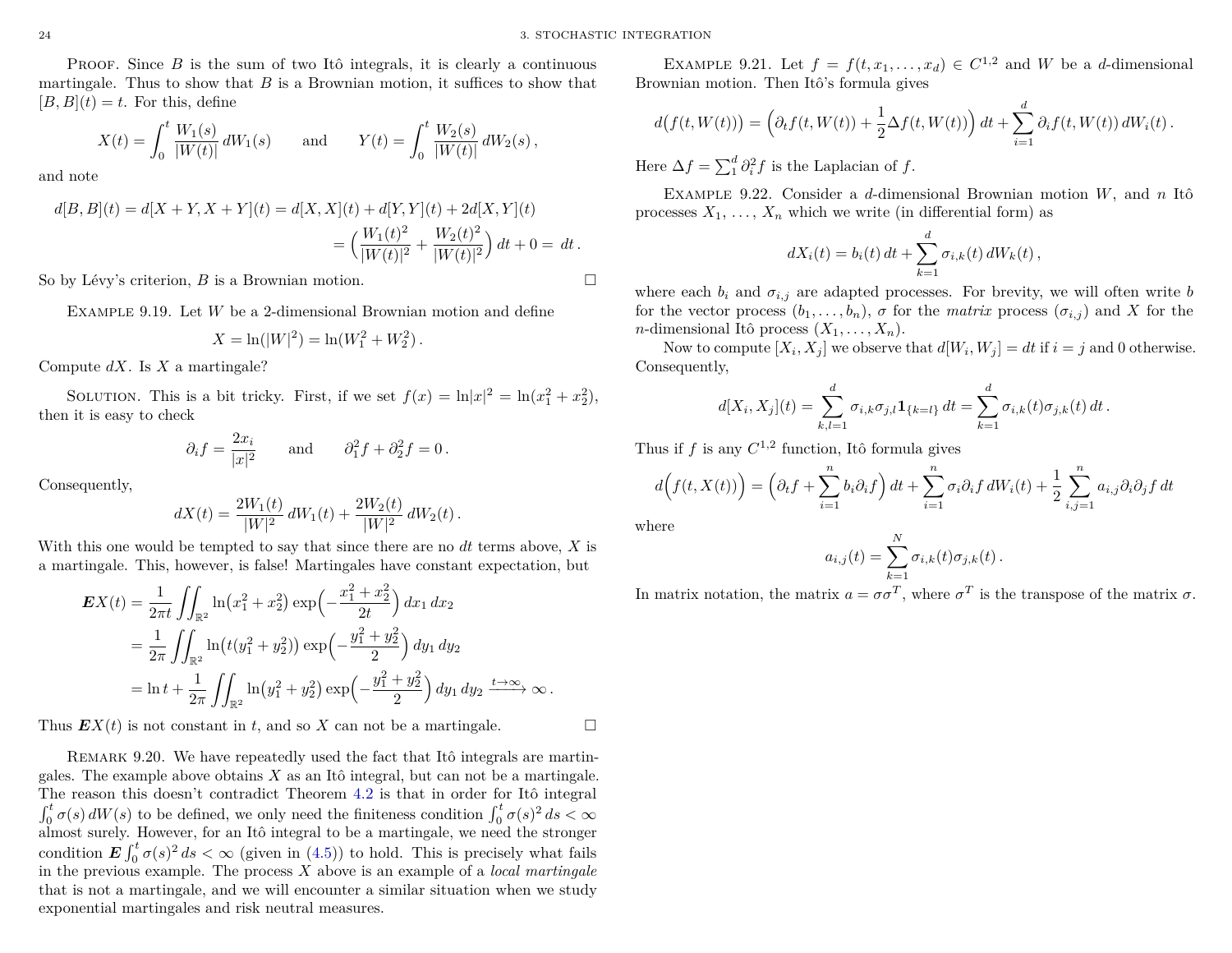CHAPTER 4

# **Risk Neutral Measures**

<span id="page-26-0"></span>Our aim in this section is to show how risk neutral measures can be used to price derivative securities. The key advantage is that under a risk neutral measure the discounted hedging portfolio becomes a martingale. Thus the price of any derivative security can be computed by conditioning the payoff at maturity. We will use this to provide an elegant derivation of the Black-Scholes formula, and discuss the fundamental theorems of asset pricing.

## <span id="page-26-2"></span>**1. The Girsanov Theorem.**

<span id="page-26-1"></span>DEFINITION 1.1. Two probability measures  $P$  and  $\tilde{P}$  are said to be equivalent if for every event *A*,  $P(A) = 0$  if and only if  $\tilde{P}(A) = 0$ .

EXAMPLE 1.2. Let *Z* be a random variable such that  $EZ = 1$  and  $Z > 0$ . Define a new measure  $\tilde{P}$  by

(1.1) 
$$
\tilde{P}(A) = EZ\mathbf{1}_A = \int_A Z \, dP.
$$

for every event *A*. Then  $P$  and  $\tilde{P}$  are equivalent.

REMARK 1.3. The assumption  $EZ = 1$  above is required to guarantee  $\tilde{P}(\Omega) = 1$ .

DEFINITION 1.4. When  $\tilde{P}$  is defined by [\(1.1\)](#page-26-2), we say

$$
d\tilde{P} = Z dP
$$
 or  $Z = \frac{d\tilde{P}}{dP}$ ,

and *Z* is called the *density* of  $\tilde{P}$  with respect to  $P$ .

THEOREM 1.5 (Radon-Nikodym). *Two measures*  $P$  *and*  $\tilde{P}$  *are equivalent if* and only if there exists a random variable *Z* such that  $EZ = 1, Z > 0$  and  $\tilde{P}$  is *given by* [\(1.1\)](#page-26-2)*.*

The proof of this requires a fair amount of machinery from Lebesgue integration and goes beyond the scope of these notes. (This is exactly the result that is used to show that conditional expectations exist.) However, when it comes to risk neutral measures, it isn't essential since in most of our applications the density will be explicitly chosen.

Suppose now  $T > 0$  is fixed, and  $Z$  is a martingale. Define a new measure  $\tilde{\boldsymbol{P}} = \tilde{\boldsymbol{P}_T}$  by

$$
d\tilde{\boldsymbol{P}} = d\tilde{\boldsymbol{P}}_T = Z(T)d\boldsymbol{P}.
$$

We will denote expectations and conditional expectations with respect to the new measure by  $E$ . That is, given a random variable  $X$ ,

<span id="page-26-3"></span>
$$
\tilde{E}X = EZ(T)X = \int Z(T)X dP.
$$

Also, given a  $\sigma$ -algebra  $\mathcal{F}, \tilde{E}(X | \mathcal{F})$  is the unique  $\mathcal{F}$ -measurable random variable such that

(1.2) 
$$
\int_{F} \tilde{E}(X | \mathcal{F}) d\tilde{P} = \int_{F} X d\tilde{P},
$$

holds for all  $\mathcal F$  measurable events  $F$ . Of course, equation [\(1.2\)](#page-26-3) is equivalent to requiring

(1.2') 
$$
\int_{F} Z(T) \tilde{E}(X | \mathcal{F}) d\mathbf{P} = \int_{F} Z(T) X d\mathbf{P},
$$

for all  $\mathcal F$  measurable events  $F$ .

The main goal of this section is to prove the Girsanov theorem.

<span id="page-26-4"></span>THEOREM 1.6 (Cameron, Martin, Girsanov). Let  $b(t) = (b_1(t), b_2(t), \ldots, b_d(t))$ *be a d-dimensional adapted process, W be a d-dimensional Brownian motion, and define*

$$
\tilde{W}(t) = W(t) + \int_0^t b(s) \, ds \, .
$$

*Let Z be the process defined by*

$$
Z(t) = \exp\left(-\int_0^t b(s) \cdot dW(s) - \frac{1}{2} \int_0^t |b(s)|^2 ds\right),\,
$$

*and define a new measure*  $\tilde{P} = \tilde{P}_T$  *by*  $d\tilde{P} = Z(T) dP$ . If *Z is a martingale then*  $\tilde{W}$ *is a Brownian motion under the measure*  $\tilde{P}$  *up to time*  $T$ *.* 

REMARK 1.7. Above

$$
b(s) \cdot dW(s) \stackrel{\text{def}}{=} \sum_{i=1}^d b_i(s) dW_i(s)
$$
 and  $|b(s)|^2 = \sum_{i=1}^d b_i(s)^2$ .

REMARK 1.8. Note  $Z(0) = 1$ , and if *Z* is a martingale then  $EZ(T) = 1$ ensuring  $\tilde{P}$  is a probability measure. You might, however, be puzzled at need for the assumption that *Z* is a martingale. Indeed, let  $M(t) = \int_0^t b(s) \cdot dW(s)$ , and  $f(t, x) = \exp(-x - \frac{1}{2} \int_0^t b(s)^2 ds)$ . Then, by Itô's formula,

<span id="page-26-5"></span>
$$
dZ(t) = d(f(t, M(t))) = \partial_t f dt + \partial_x f dM(t) + \frac{1}{2} \partial_x^2 f d[M, M](t)
$$
  
=  $-\frac{1}{2} Z(t) |b(t)|^2 dt - Z(t) b(t) \cdot dW(t) + \frac{1}{2} Z(t) |b(t)|^2 dt$ ,

and hence

(1.3)  $dZ(t) = -Z(t)b(t) \cdot dW(t)$ .

Thus you might be tempted to say that *Z* is always a martingale, assuming it explicitly is unnecessary. However, we recall from Chapter [3,](#page-13-0) Theorem [4.2](#page-14-7) in that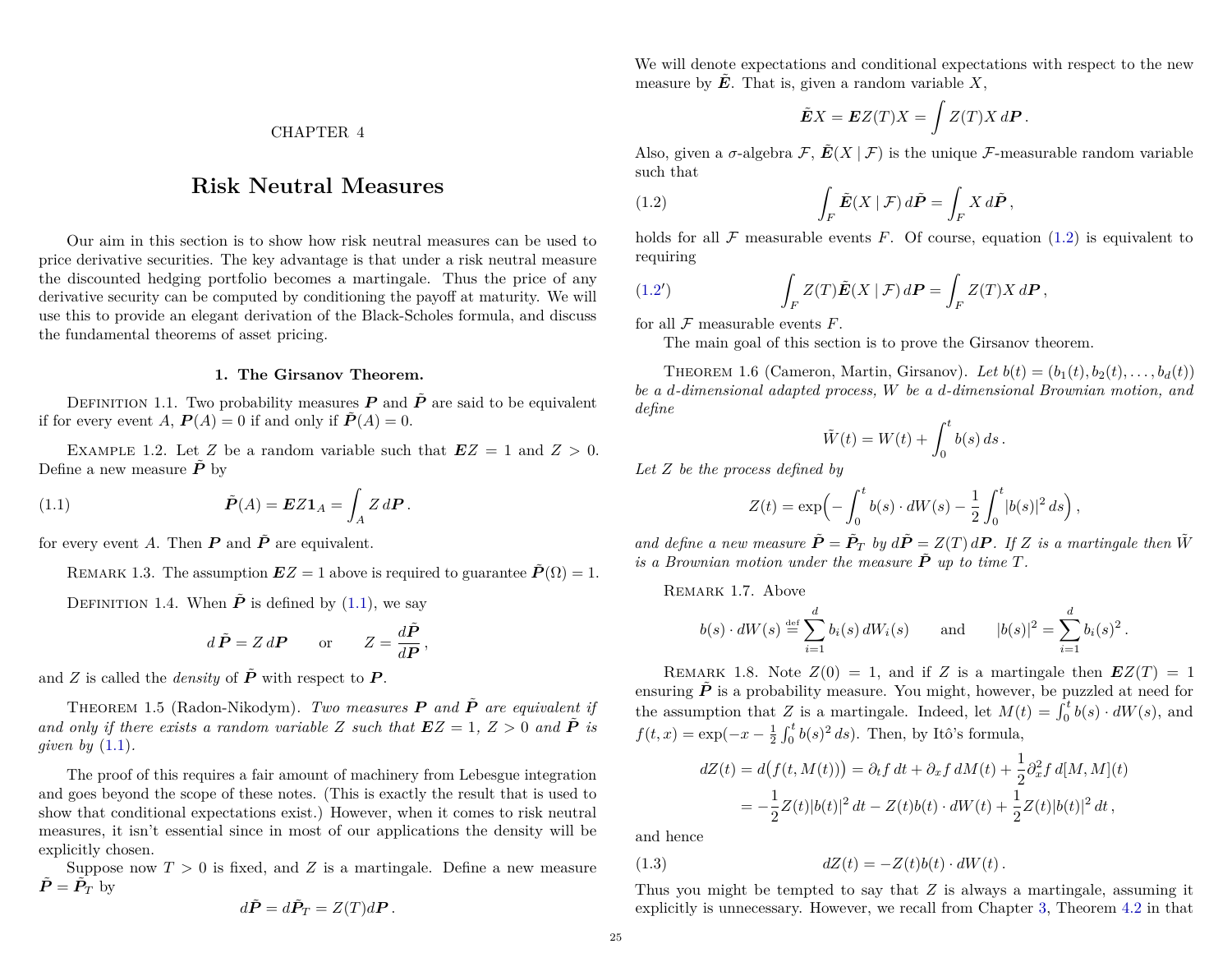Itô integrals are only guaranteed to be martingales under the square integrability condition

<span id="page-27-1"></span>(1.4) 
$$
\mathbf{E} \int_0^T |Z(s)b(s)|^2 ds < \infty.
$$

Without this finiteness condition, Itô integrals are only *local martingales*, whose expectation need not be constant, and so  $EZ(T) = 1$  is not guaranteed. Indeed, there are many examples of processes *b* where the finiteness condition [\(1.4\)](#page-27-1) does *not* hold and we have  $EZ(T) < 1$  for some  $T > 0$ .

Remark 1.9. In general the process *Z* above is always a super-martingale, and hence  $EZ(T) \leq 1$ . Two conditions that guarantee *Z* is a martingale are the Novikov and Kazamaki conditions: If either

$$
\boldsymbol{E}\exp\Bigl(\frac{1}{2}\int_0^t\lvert b(s)\rvert^2\,ds\Bigr)<\infty\quad\text{or}\quad \boldsymbol{E}\exp\Bigl(\frac{1}{2}\int_0^t b(s)\cdot dW(s)\Bigr)<\infty\,,
$$

then *Z* is a martingale and hence  $EZ(T) = 1$  for all  $T > 0$ . Unfortunately, in many practical situations these conditions do not apply, and you have to show *Z* is a martingale by hand.

REMARK 1.10. The components  $b_1, \ldots, b_d$  of the process *b* are not required to be independent. Yet, under the new measure, the process  $\tilde{W}$  is a Brownian motion and hence has *independent* components.

The main idea behind the proof of the Girsanov theorem is the following: Clearly  $[\tilde{W}_i, \tilde{W}_j] = [W_i, W_j] = \mathbf{1}_{i=j}t$ . Thus if we can show that  $\tilde{W}$  is a martingale *with respect to the new measure*  $\tilde{P}$ , then Lévy's criterion will guarantee  $\tilde{W}$  is a Brownian motion. We now develop the tools required to check when processes are martingales under the new measure.

<span id="page-27-2"></span>LEMMA 1.11. Let  $0 \le s \le t \le T$ . If X is a  $\mathcal{F}_t$ -measurable random variable then

(1.5) 
$$
\tilde{E}(X | \mathcal{F}_s) = \frac{1}{Z(s)} E(Z(t)X | \mathcal{F}_s)
$$

PROOF. Let  $A \in \mathcal{F}_s$  and observe that

$$
\int_{A} \tilde{E}(X | \mathcal{F}_s) d\tilde{P} = \int_{A} Z(T) \tilde{E}(X | \mathcal{F}_s) dP
$$
  
= 
$$
\int_{A} E(Z(T) \tilde{E}(X | \mathcal{F}_s) | \mathcal{F}_s) dP = \int_{A} Z(s) \tilde{E}(X | \mathcal{F}_s) dP.
$$

Also,

$$
\int_{A} \tilde{E}(X | \mathcal{F}_s) d\tilde{P} = \int_{A} X d\tilde{P} = \int_{A} XZ(T) dP = \int_{A} E(XZ(T) | \mathcal{F}_t) dP
$$
\n
$$
= \int_{A} Z(t)X dP = \int_{A} E(Z(t)X | \mathcal{F}_s) dP
$$
\nwhere

Thus

$$
\int_A Z(s)\tilde{E}(X \mid \mathcal{F}_s) dP = \int_A E(Z(t)X \mid \mathcal{F}_s) dP,
$$

for every  $\mathcal{F}_s$  measurable event A. Since the integrands are both  $\mathcal{F}_s$  measurable this forces them to be equal, giving  $(1.5)$  as desired.

<span id="page-27-3"></span>LEMMA 1.12. An adapted process  $M$  is a martingale under  $\tilde{P}$  if and only if *MZ is a martingale under P .*

PROOF. Suppose first  $MZ$  is a martingale with respect to  $P$ . Then

$$
\tilde{E}(M(t) | \mathcal{F}_s) = \frac{1}{Z(s)} E(Z(t)M(t) | \mathcal{F}_s) = \frac{1}{Z(s)} Z(s)M(s) = M(s),
$$

showing  $M$  is a martingale with respect to  $P$ .

Conversely, suppose *M* is a martingale with respect to  $\tilde{P}$ . Then

$$
\boldsymbol{E}\big(M(t)Z(t)\big|\,\mathcal{F}_s\big)=Z(s)\tilde{\boldsymbol{E}}(M(t)\,|\,\mathcal{F}_s)=Z(s)M(s)\,,
$$

and hence  $ZM$  is a martingale with respect to  $P$ .

PROOF OF THEOREM [1.6.](#page-26-4) Clearly  $\tilde{W}$  is continuous and

$$
d[\tilde{W}_i, \tilde{W}_j](t) = d[W_i, W_j](t) = \mathbf{1}_{i=j} dt.
$$

Thus if we show that each  $\tilde{W}_i$  is a martingale (under  $\tilde{P}$ ), then by Lévy's criterion,  $\tilde{W}$  will be a Brownian motion under  $\tilde{P}$ .

We now show that each  $\tilde{W}_i$  is a martingale under  $\tilde{P}$ . By Lemma [1.12,](#page-27-3)  $\tilde{W}_i$  is a martingale under  $\tilde{P}$  if and only if  $Z\tilde{W}_i$  is a martingale under  $P$ . To show  $Z\tilde{W}_i$  is a martingale under  $P$ , we use the product rule and  $(1.3)$  to compute

$$
d(Z\tilde{W}_i) = Z d\tilde{W}_i + \tilde{W}_i dZ + d[Z, \tilde{W}_i]
$$
  
=  $Z dW_i + Zb_i dt - \tilde{W}_i Zb \cdot dW - b_i Z dt = Z dW_i - \tilde{W}_i Zb \cdot dW.$ 

Thus  $Z\tilde{W}_i$  is a martingale<sup>[1](#page-27-4)</sup> under *P*, and by Lemma [1.12,](#page-27-3)  $\tilde{W}_i$  is a martingale under  $\ddot{P}$ . This finishes the proof.

## **2. Risk Neutral Pricing**

<span id="page-27-0"></span>Consider a stock whose price is modelled by a generalized geometric Brownian motion

$$
dS(t) = \alpha(t)S(t) dt + \sigma(t)S(t) dW(t),
$$

where  $\alpha(t)$ ,  $\sigma(t)$  are the (time dependent) mean return rate and volatility respectively. Here  $\alpha$  and  $\sigma$  are no longer constant, but allowed to be *adapted processes*. We will, however, assume  $\sigma(t) > 0$ .

Suppose an investor has access to a money market account with variable interest rate  $R(t)$ . Again, the interest rate R need not be constant, and is allowed to be any adapted process. Define the *discount process D* by

$$
D(t) = \exp\left(-\int_0^t R(s) \, ds\right),\,
$$

and observe

$$
dD(t) = -D(t)R(t) dt.
$$

<span id="page-27-4"></span><sup>1</sup>Technically, we have to check the square integrability condition to ensure that  $Z\tilde{W}_i$  is a martingale, and not a *local martingale*. This, however, follows quickly from the Cauchy-Schwartz inequality and our assumption.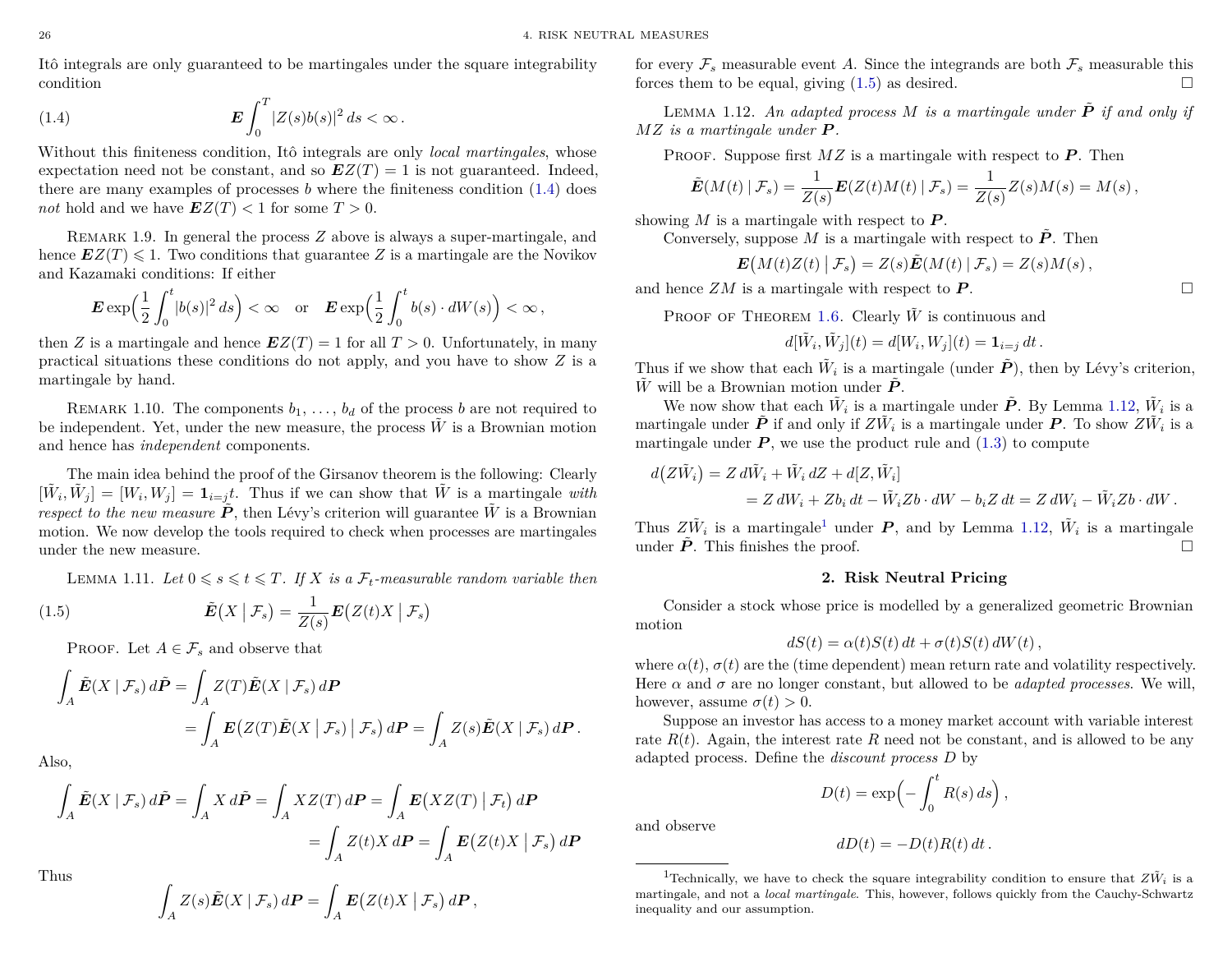Since the price of one share of the money market account at time *t* is  $1/D(t)$  times the price of one share at time 0, it is natural to consider the *discounted stock price DS*.

DEFINITION 2.1. A *risk neutral measure* is a measure  $\tilde{P}$  that is equivalent to *P* under which the discounted stock price process  $D(t)S(t)$  is a martingale.

REMARK 2.2. It turns out that the *existence* of a risk neutral measure is equivalent to there being no arbitrage opportunity in the market. Moreover, *uniqueness* of a risk neutral measure is equivalent to both the absence of an arbitrage opportunity, and that every derivative security can be hedged. These are the *fundamental theorems of asset pricing*.

Using the Girsanov theorem, we can compute the risk neutral measure explicitly. Observe

$$
d(D(t)S(t)) = -RDS dt + D dS = (\alpha - R)DS dt + DS\sigma dW(t)
$$

$$
= \sigma(t)D(t)S(t) (\theta(t) dt + dW(t))
$$

where

$$
\theta(t) \stackrel{\text{def}}{=} \frac{\alpha(t) - R(t)}{\sigma(t)}
$$

is known as the *market price of risk*.

Define a new process  $\tilde{W}$  by

<span id="page-28-0"></span>
$$
d\tilde{W}(t) = \theta(t) dt + dW(t),
$$

and observe

 $(2.1)$  $(D(t)S(t)) dt = \sigma(t)D(t)S(t) d\tilde{W}(t)$ .

Proposition 2.3. *If Z is the process defined by*

$$
Z(t) = \exp\left(-\int_0^t \theta(s) \, dW(s) - \frac{1}{2} \int_0^t \theta(s)^2 \, ds\right),\,
$$

*then the measure*  $\tilde{P} = \tilde{P}_T$  *defined by*  $d\tilde{P} = Z(T) dP$  *is a risk neutral measure.* 

PROOF. By the Girsanov theorem [1.6](#page-26-4) we know  $\tilde{W}$  is a Brownian motion under  $\tilde{P}$ . Thus using [\(2.1\)](#page-28-0) we immediately see that the discounted stock price is a martingale.  $\Box$ 

Our next aim is to develop *risk neutral pricing formula*.

<span id="page-28-2"></span>THEOREM 2.4 (Risk Neutral Pricing formula). Let  $V(T)$  be a  $\mathcal{F}_T$ -measurable *random variable that represents the payoff of a derivative security, and let*  $\tilde{P} = \tilde{P}_T$ *be the risk neutral measure above. The arbitrage free price at time t of a derivative security with payoff*  $V(T)$  *and maturity*  $T$  *is given by* 

<span id="page-28-3"></span>(2.2) 
$$
V(t) = \tilde{E}\left(\exp\left(-\int_t^T R(s) \, ds\right) V(T) \mid \mathcal{F}_t\right).
$$

REMARK 2.5. It is important to note that the price  $V(t)$  above is the actual arbitrage free price of the security, and there is no alternate "risk neutral world" which you need to teleport to in order to apply this formula. The risk neutral measure is simply a tool that is used in the above formula, which gives the arbitrage free price under the *standard* measure.

As we will see shortly, the reason for this formula is that under the risk neutral measure, the discounted replicating portfolio becomes a martingale. To understand why this happens we note

<span id="page-28-1"></span>(2.3) 
$$
dS(t) = \alpha(t)S(t) dt + \sigma(t)S(t) dW(t) = R(t)S(t) dt + \sigma(t)S(t) d\tilde{W}.
$$

Under the standard measure  $P$  this isn't much use, since  $\tilde{W}$  isn't a martingale. However, under the risk neutral measure, the process  $\tilde{W}$  is a Brownian motion and hence certainly a martingale. Moreover, *S* becomes a geometric Brownian motion under  $\tilde{P}$  with mean return rate of *S* exactly the same as that of the money market account. The fact that *S* and the money market account have exactly the same mean return rate (under  $\vec{P}$ ) is precisely what makes the replicating portfolio (or any self-financing portfolio for that matter) a martingale (under  $\tilde{P}$ ).

Lemma 2.6. *Let* ∆ *be any adapted process, and X*(*t*) *be the wealth of an investor with that holds*  $\Delta(t)$  *shares of the stock and the rest of his wealth in the money market account. If there is no external cash flow (i.e. the portfolio is self financing), then the discounted portfolio*  $D(t)X(t)$  *is a martingale under*  $\dot{P}$ *.* 

PROOF. We know

$$
dX(t) = \Delta(t) dS(t) + R(t)(X(t) - \Delta(t)S(t)) dt.
$$

Using  $(2.3)$  this becomes

$$
dX(t) = \Delta RS dt + \Delta \sigma S d\tilde{W} + RX dt - R\Delta S dt
$$
  
= RX dt +  $\Delta \sigma S d\tilde{W}$ .

Thus, by the product rule,

$$
d(DX) = D dX + X dD + d[D, X] = -RDX dt + DRX dt + D\Delta \sigma S d\tilde{W}
$$
  
=  $D\Delta \sigma S d\tilde{W}$ .

Since  $\tilde{W}$  is a martingale under  $\tilde{P}$ , *DX* must be a martingale under  $\tilde{P}$ .

PROOF OF THEOREM [2.4.](#page-28-2) Suppose  $X(t)$  is the wealth of a replicating portfolio at time *t*. Then by definition we know  $V(t) = X(t)$ , and by the previous lemma we know  $DX$  is a martingale under  $\tilde{P}$ . Thus

$$
V(t) = X(t) = \frac{1}{D(t)}D(t)X(t) = \frac{1}{D(t)}\tilde{E}(D(T)X(T) | \mathcal{F}_t) = \tilde{E}\left(\frac{D(T)V(T)}{D(t)} | \mathcal{F}_t\right),
$$
  
which is precisely (2.2).

 $\mathop{\mathrm{ich}}$  is precisely  $(2.2)$ .

REMARK 2.7. Our proof assumes that a security with payoff  $V(T)$  has a replicating portfolio. This is true in general because of the *martingale representation theorem*, which guarantees any martingale (with respect to the Brownian filtration) can be expressed as an Itô integral with respect to Brownian motion. Recall, we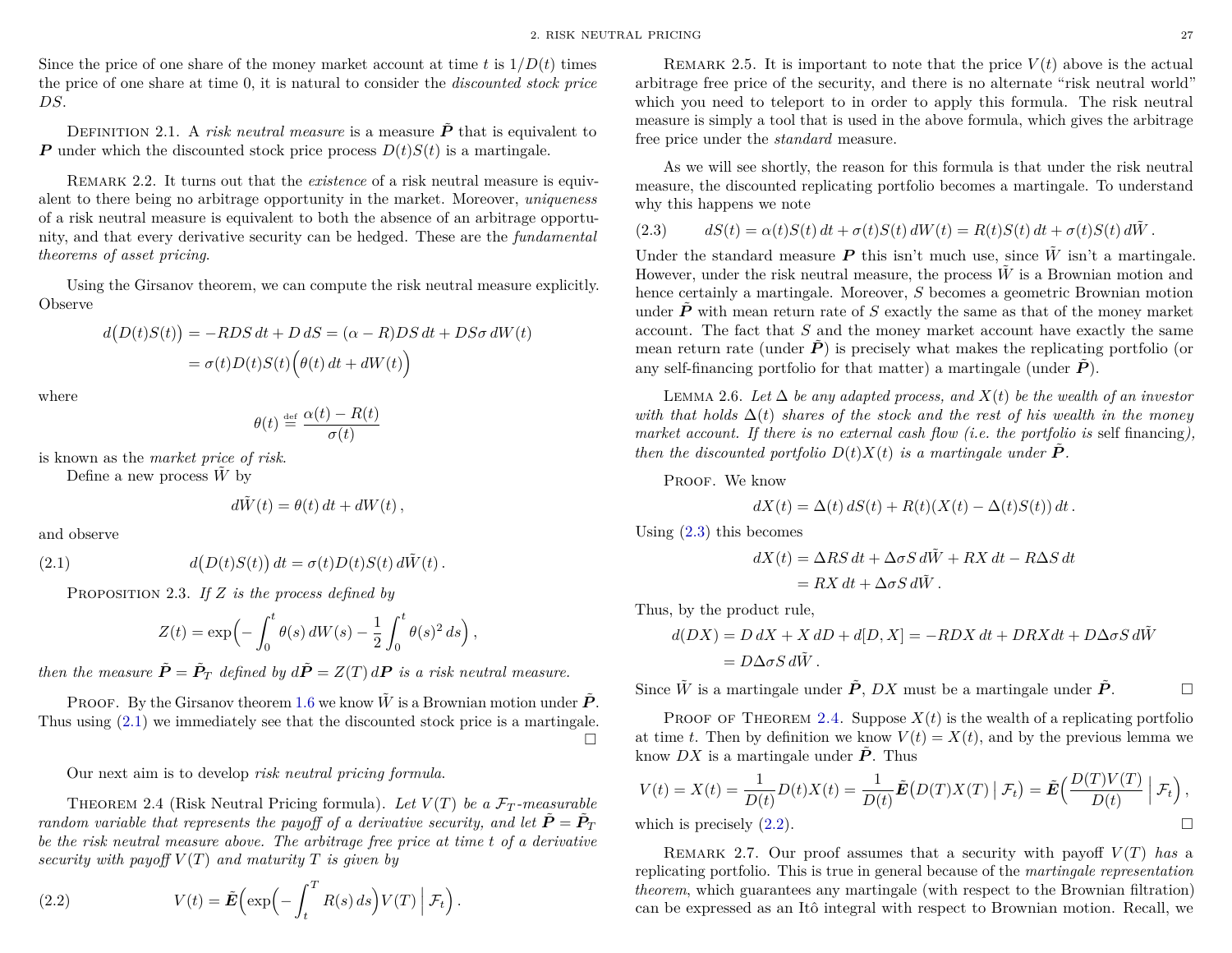already know that Itô integrals are martingales. The martingale representation theorem is a partial converse.

Now clearly the process *Y* defined by

$$
Y(t) = \tilde{E}\left(\exp\left(-\int_0^T R(s) \, ds\right) V(T) \mid \mathcal{F}_t\right)
$$

*,*

is a martingale. Thus, the *martingale representation theorem* can be used to express this as an Itô integral (with respect to  $W$ ). With a little algebraic manipulation one can show that  $D(t)^{-1}Y(t)$  is the wealth of a self financing portfolio. Since the terminal wealth is clearly  $V(T)$ , this must be a replicating portfolio.

REMARK 2.8. If  $V(T) = f(S(T))$  for some function f and R is not random, then the *Markov Property* guarantees  $V(t) = c(t, S(t))$  for some function *c*. Equating  $c(t, S(t)) = X(t)$ , the wealth of a replicating portfolio and using Itô's formula, we immediately obtain the *Delta hedging rule*

(2.4) 
$$
\Delta(t) = \partial_x c(t, S(t)).
$$

If, however, that if *V* is not of the form  $f(S(T))$  for some function *f*, then the option price will in general depend on the *entire history* of the stock price, and not only the spot price  $S(t)$ . In this case we will not (in general) have the delta hedging rule [\(2.4\)](#page-29-2).

# <span id="page-29-2"></span>**3. The Black-Scholes formula**

<span id="page-29-0"></span>Recall our first derivation of the Black-Scholes formula only obtained a PDE. The Black-Scholes formula is the solution to this PDE, which we simply wrote down without motivation. Use the risk neutral pricing formula can be used to derive the Black-Scholes formula quickly, and independently of our previous derivation. We carry out his calculation in this section.

Suppose  $\sigma$  and R are deterministic constants, and for notational consistency, set  $r = R$ . The risk neutral pricing formula says that the price of a European call is

$$
c(t, S(t)) = \tilde{E}\left(e^{-r(T-t)}(S(T) - K)^+\middle|\mathcal{F}_t\right),\,
$$

where *K* is the strike price. Since

$$
S(t) = S(0) \exp\left(\left(r - \frac{\sigma^2}{2}\right)t + \sigma \tilde{W}(t)\right),\,
$$

and  $\tilde{W}$  is a Brownian motion under  $\tilde{P}$ , we see

$$
c(t, S(t)) = e^{-r\tau} \tilde{E}\left( \left[ S(0) \exp\left( \left( r - \frac{\sigma^2}{2} \right) T + \sigma \tilde{W}(T) \right) - K \right]^+ \middle| \mathcal{F}_t \right)
$$
  

$$
= e^{-r\tau} \tilde{E}\left( \left[ S(t) \exp\left( \left( r - \frac{\sigma^2}{2} \right) \tau + \sigma (\tilde{W}(T) - \tilde{W}(t)) \right) - K \right]^+ \middle| \mathcal{F}_t \right)
$$
  

$$
= \frac{e^{-r\tau}}{\sqrt{2\pi}} \int_{\mathbb{R}} \left[ S(t) \exp\left( \left( r - \frac{\sigma^2}{2} \right) \tau + \sigma \sqrt{\tau} y \right) - K \right]^+ e^{-y^2/2} dy,
$$

by the independence lemma. Here  $\tau = T - t$ .

Now set 
$$
S(t) = x
$$
,

and

$$
N(x) = \frac{1}{\sqrt{2\pi}} \int_{-\infty}^{x} e^{-y^2/2} dy = \frac{1}{\sqrt{2\pi}} \int_{-x}^{\infty} e^{-y^2/2} dy.
$$

 $\left(\ln\left(\frac{x}{K}\right)\right)$ 

 $+r \pm \frac{\sigma^2}{2}$ 

2 *τ ,*

Observe

$$
c(t,x) = \frac{1}{\sqrt{2\pi}} \int_{-d_{-}}^{\infty} x \exp\left(\frac{-\sigma^2 \tau}{2} + \sigma \sqrt{\tau} y - \frac{y^2}{2}\right) dy - e^{-r\tau} K N(d_{-})
$$
  
= 
$$
\frac{1}{\sqrt{2\pi}} \int_{-d_{-}}^{\infty} x \exp\left(\frac{-(y - \sigma \sqrt{\tau})^2}{2}\right) dy - e^{-r\tau} K N(d_{-})
$$
  
= 
$$
x N(d_{+}) - e^{-r\tau} K N(d_{-}),
$$

<span id="page-29-1"></span>which is precisely the Black-Scholes formula.

 $d_{\pm}(\tau,x) \stackrel{\text{\tiny def}}{=} \frac{1}{\tau}$ 

*σ* √ *τ*

### **4. Review Problems**

PROBLEM 4.1. Let f be a deterministic function, and define

$$
X(t) \stackrel{\text{def}}{=} \int_0^t f(s)W(s) \, ds \, .
$$

Find the distribution of *X*.

PROBLEM 4.2. Suppose  $\sigma, \tau, \rho$  are two deterministic functions and *M* and *N* are two martingales with respect to a common filtration  $\{\mathcal{F}_t\}$  such that  $M(0)$  =  $N(0) = 0$ , and

$$
d[M,M](t)=\sigma(t)\,dt\,,\quad d[N,N](t)=\tau(t)\,dt\,,\qquad\text{and}\qquad d[M,N](t)=\rho\,dt\,.
$$

- (a) Compute the joint moment generating function  $\mathbf{E} \exp(\lambda M(t) + \mu N(t))$ .
- (b) *(Lévy's criterion)* If  $\sigma = \tau = 1$  and  $\rho = 0$ , show that  $(M, N)$  is a two dimensional Brownian motion.

PROBLEM 4.3. Consider a financial market consisting of a risky asset and a money market account. Suppose the return rate on the money market account is  $r$ , and the price of the risky asset, denoted by *S*, is a geometric Brownian motion with mean return rate  $\alpha$  and volatility  $\sigma$ . Here  $r, \alpha$  and  $\sigma$  are all deterministic constants. Compute the arbitrage free price of derivative security that pays

$$
V(T) = \frac{1}{T} \int_0^T S(t) dt
$$

at maturity *T*. Also compute the trading strategy in the replicating portfolio.

PROBLEM 4.4. Let  $X \sim N(0, 1)$ , and  $a, \alpha, \beta \in \mathbb{R}$ . Define a new measure  $\tilde{P}$  by

$$
d\tilde{P} = \exp(\alpha X + \beta) dP.
$$

Find  $\alpha, \beta$  such that  $X + a \sim N(0, 1)$  under  $\tilde{P}$ .